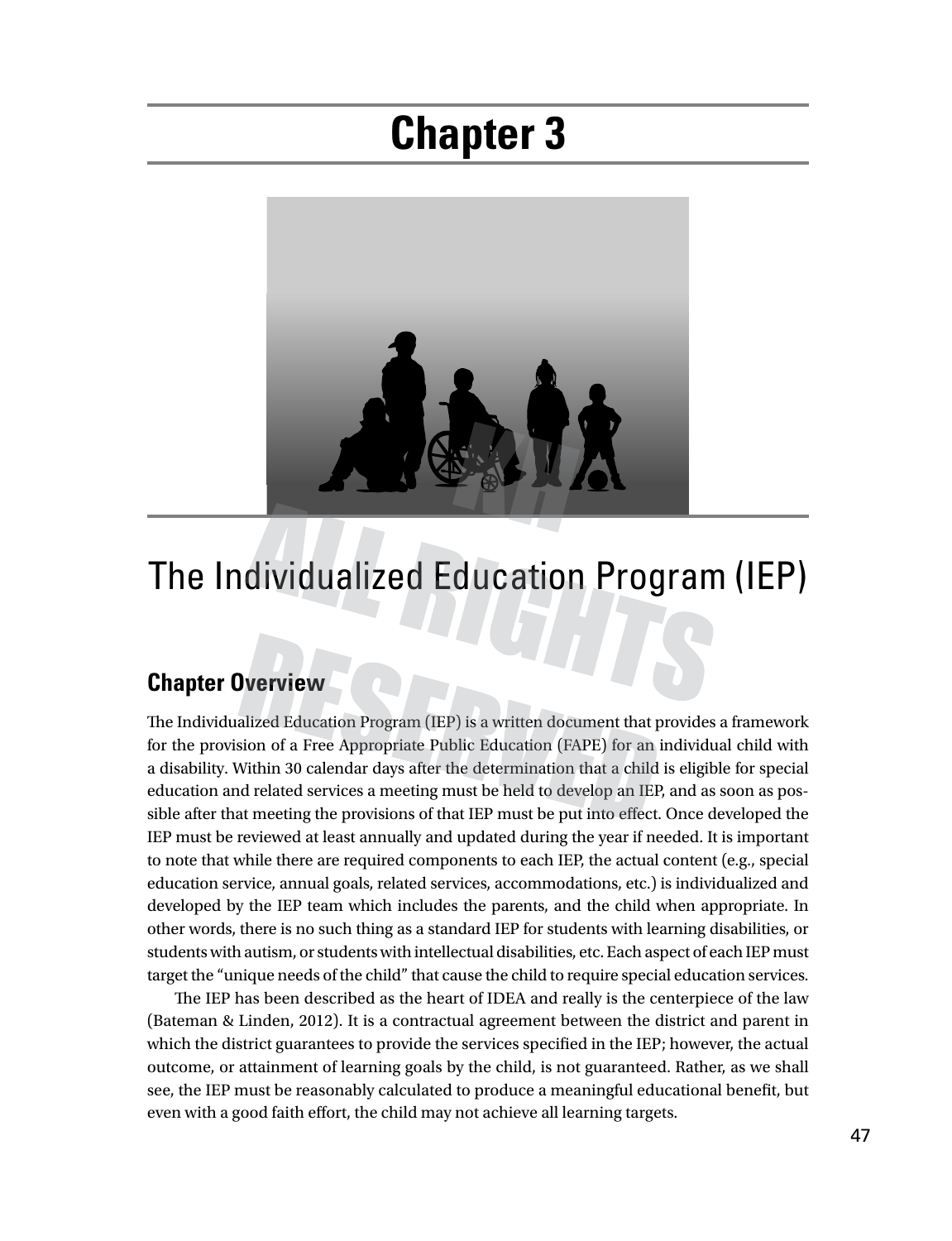In this chapter, we will discuss the IEP in detail. We will describe the required membership of the IEP team, parent notification, when the IEP must be in effect, specifics of the meeting, and then discuss the required components of the IEP. After reading this chapter, you will have an understanding of IEP team structure, the contents of the IEP, and sufficient understanding to actively participate in the development of an educationally relevant IEP. We believe that some components of the IEP require more in-depth coverage to provide you with the knowledge and skills needed to write truly effective, functional, and legally compliant IEPs. With that in mind, subsequent chapters will build upon the foundational skills presented in this chapter and provide specific guidelines and practice activities focused on developing Present Levels, writing Annual Goals and Short-Term Objectives, applying the LRE requirement of the law, and understanding disciplinary procedures including Functional Behavioral Assessment and Behavior Intervention Plans. Postsecondary transition planning is required to be included in the IEP in effect when the student is 16 years of age. We have devoted a separate chapter to issues regarding transition and the IEP. Finally, since parental involvement is a major pillar of the law, we will devote a chapter to the procedural safeguards (protections) provided to parents to guarantee that they are afforded meaningful opportunities to provide input into the educational programming of their child.

# **IEP Team Membership**

The regulations specify the required participants in an IEP meeting (§300.321). Each of the required members brings with him or her unique understanding of the child and should be prepared to discuss the child's educational needs and be afforded an opportunity to provide meaningful input to the team. The following are typical members of the IEP team, unless postsecondary transition is being addressed (see Chaper 7 for additional information regarding transition): parent, regular education teacher, special education teacher or related service provider, district representative, individual who can interpret assessment results, and others with knowledge or expertise regarding the child. The first four members are required members, but we will discuss the conditions under which required members may be excused and whether a single individual could fulfill more than one role. Before discussing excusal, we will describe IEP team membership.

(1) *Parent*—Parent participation is a particularly important and crucial component required for provision of FAPE. Presenting parents with a completed IEP prior to a meeting and simply informing them of what will happen to their child is not allowed. When this has been attempted by districts and subsequently challenged by parents, courts have found districts in violation of their legal duty to provide FAPE by denying parents an opportunity for meaningful participation in the development of the IEP (*Deal v. Hamilton County Board of Education,* 2004). In Chapter 1, we discussed jargon and the difficulty its use presents in meetings, so to promote meaningful parental participation, school personnel are reminded to take time and explain topics in jargon-free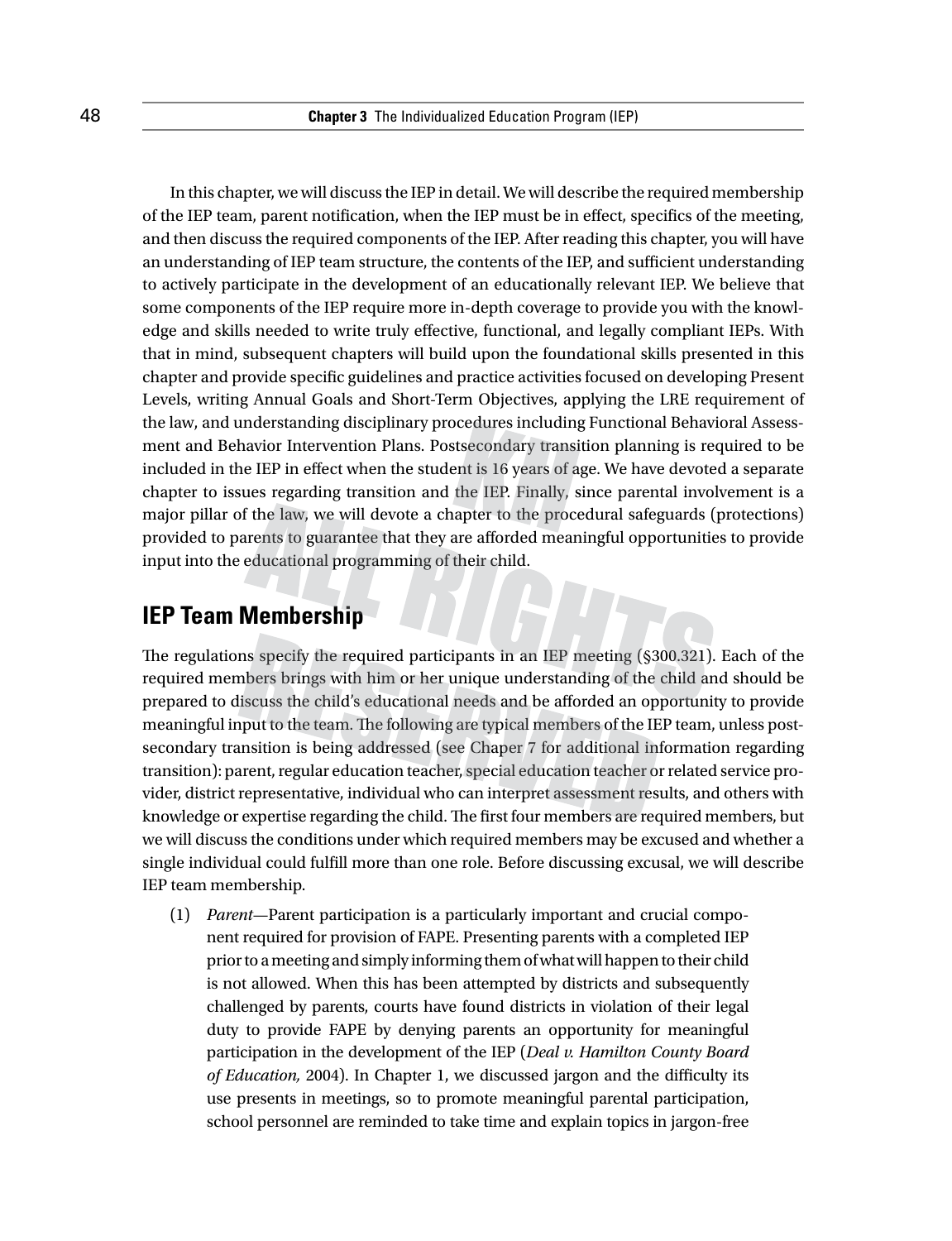#### **Table 3-1. Parent Participation Form**

Date \_\_\_\_\_\_\_\_\_\_\_\_\_\_\_\_

Dear  $\_\_$ 

On **the will be meeting to develop an Individualized Education Program (IEP) for** \_\_\_\_\_\_\_\_\_\_. In that meeting, we will review your child's progress as well as discuss areas of difficulty and develop learning goals. Your input is very important in this process, and we value your participation in this important activity. Sometimes when at a meeting, it can be easy to forget to ask questions or share information that you wanted to share because the meeting moves too quickly. With that in mind, we would like you to consider the following items and encourage you to ask questions and participate in the meeting. (You don't have to complete this form, and at the IEP meeting, we only ask that you share information you are comfortable sharing.)

- **1.** What questions, if any, do you have about special education and the IEP?
- **2.** What are some of your child's strengths and interests?
- **3.** What concerns do you have regarding your child's learning? Don't feel that you have to limit this to academic skills only. If you have other concerns, such as behavior or communication, please list them.
- **4.** Describe how you would view the ideal school day for your child.
- **5.** Other questions or concerns…

verbiage. Table 3-1 contains a form that could be provided to parents prior to the IEP meeting to help them prepare and facilitate their participation.

(2) *At least one regular education teacher of the child (if the child is, or may be, participating in the regular education environment)*—Prior to IDEA '97, regular education teacher participation was optional, but with the emphasis that IDEA '97 placed on students with disabilities participating in district/ state mandated assessments and making progress in the general education curriculum as well as a heightened emphasis on regular education classroom placement, it was only reasonable that regular education teachers be members of the team. The teachers certainly bring a wealth of knowledge regarding the curricular and behavioral expectations of the regular classroom setting and can provide valuable suggestions in the development of the IEP. As a cautionary note, even though the regulations state that a regular education teacher is required only "if the child is, or may be participating in the regular education environment", great care must be exercised when not inviting a regular education teacher since failure to invite the regular education teacher might be considered a predetermined placement—a serious procedural violation that courts have found to result in a denial of FAPE. As you will learn, the presumed placement for all children is the regular education environment, thus it should be a rare instance when a child would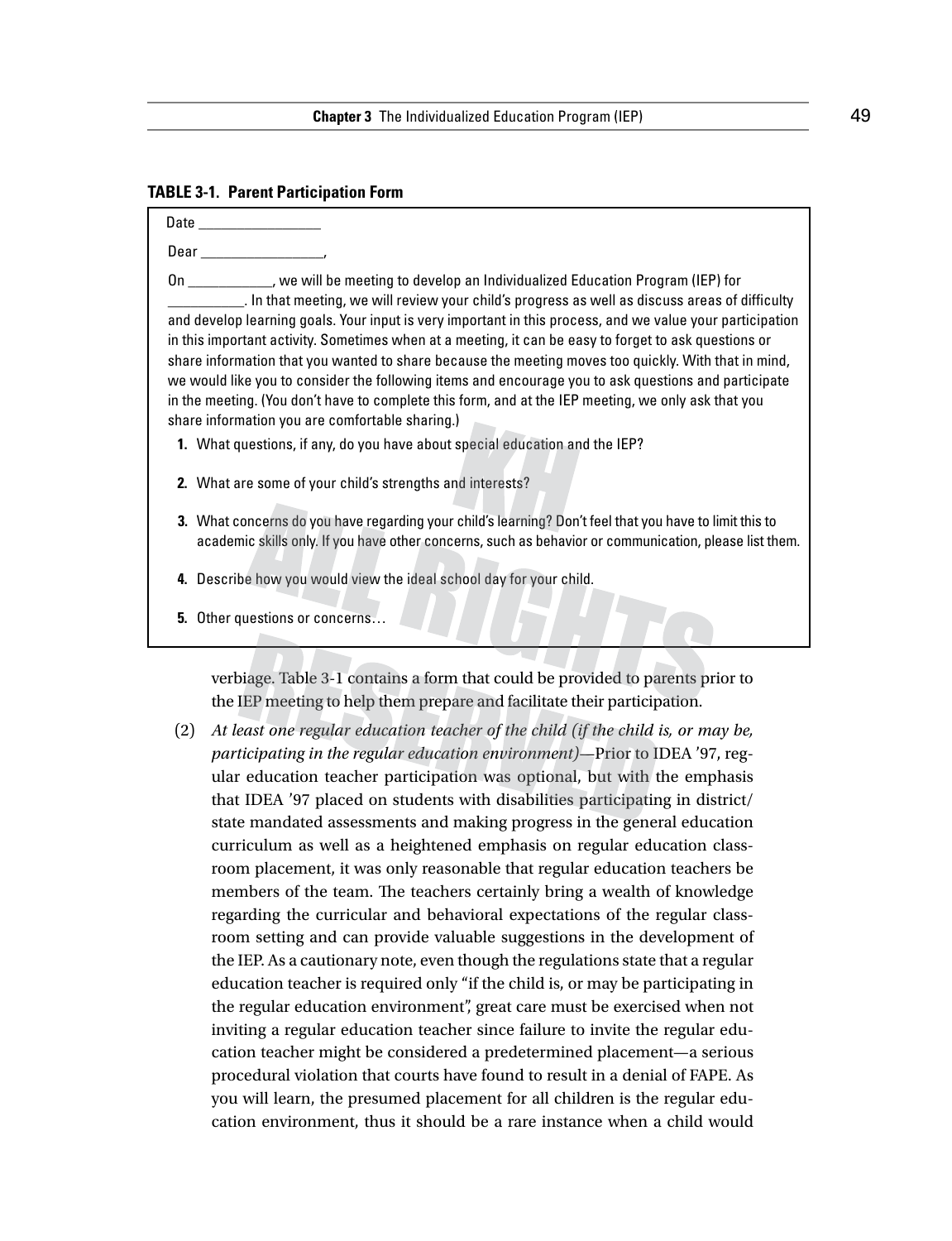not be expected to participate in the regular education environment to some extent. Only in those rare cases when a child would have zero participation in regular education activities would a regular education teacher not be a required IEP team member. In cases where a child may have more than one regular education teacher, the school is free to select one of those regular education teachers to serve as the required member of the IEP team. Of course when making this selection, the best interests of the child should take precedent over issues such as scheduling or convenience, and the teacher who is in a position to present the most useful information regarding instruction of the child should be selected. It is also permissible for more than one regular education teacher to attend the IEP.

(3) *One special education teacher or special service provider*—The intent behind this requirement is relatively easy to understand. It makes sense that a special education teacher would be required when designing an IEP and determining what special education service will be provided to the child. However, the criteria for special service providers vary by state and the type of service provided. For example, in the case of a speech therapist, if speech therapy was provided as a related service (defined later in this chapter), then annual goals would not need to be written and the speech therapist would not need to attend. (We would recommend that the speech therapist still attend or meet with parents and teachers to discuss how the therapy can be extended into the classroom and home settings, if parents desire.) However, if speech therapy was to be provided as specially designed instruction (special education), then annual goals would need to be developed and the speech therapist should attend the IEP. A potential difficulty with this provision of having either a special education teacher or special service provider attend was addressed in the notes accompanying the regulations (Fed. Reg. 71, 46670, 2006) which referenced Attachment 1 of the 1999 Final Regulations for guidance and noted that the person attending should be the one who is or will be responsible for implementing the IEP.

Fortunately, there is nothing in the law that prohibits attendance of both special educator and other related service provider at the IEP. This would technically be a better arrangement and be consistent with the notion of a transdisciplinary team model where experts share their expertise and crosstrain each other. Continuing with our speech and language example, students with speech and language issues typically benefit from support across environments, and it would be beneficial for all educators to address communication issues in a consistent manner, not just try to remediate the communication issue with the all too common practice of a 20 minute per week pull-out session with a speech therapist.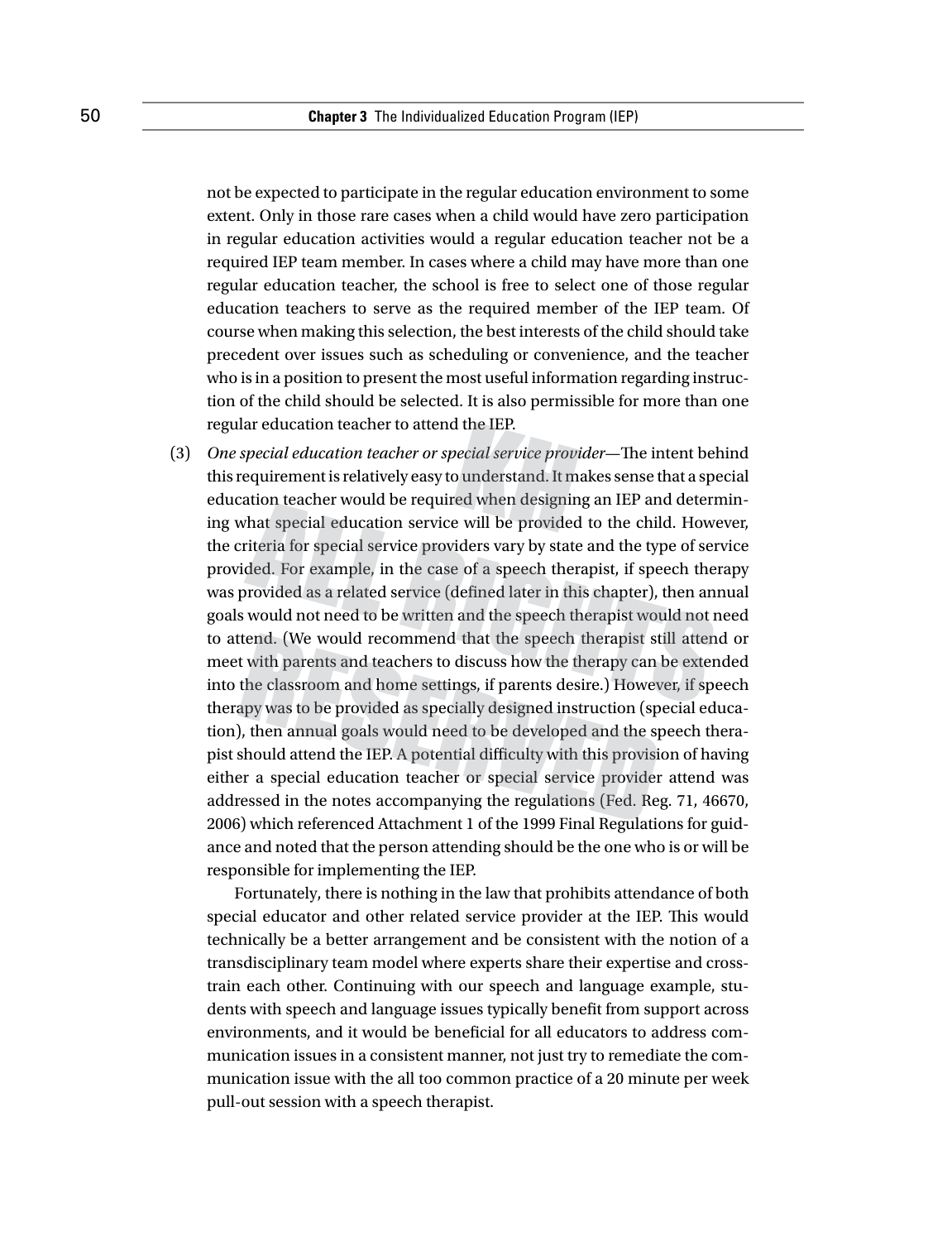- (4) *A representative of the public agency (usually school representative) who: a) is qualified to provide or supervise the provision of special education; b) is knowledgeable about the general education curriculum, c) is knowledgeable about the availability of the resources of the public agency*—This representative is commonly a school administrator but can be a designee, if that person can fulfill all 3 conditions above. In many cases, a special education teacher may serve in this role; however, as Pierangelo and Giuliani (2007) noted, in most states school psychologists, social workers, and guidance counselors could not serve in this role because they are generally not qualified to either provide or supervise the provision of special education. Bateman and Linden (2012) also recognized the importance of the representative as being someone who can commit district resources; a particularly important consideration since, the IEP is a contractual agreement guaranteeing that the district will provide the agreed upon services. For some children, committing resources to meet their needs may not be of great concern, but consider the child who may require a \$6000 communication system or 30 hours per week of home-based services. The district could not refuse to supply the support if the team deems it necessary to provide the child FAPE, but we wouldn't recommend that a teacher assume authority to commit those resources on behalf of the district.
- (5) *An individual who can interpret the instructional implications of evaluation results*—This person could easily be one of the previously mentioned team members, if that person could explain the evaluation results. IDEA specifically defines "evaluation" as the procedures used to determine if a child is eligible and how the findings help identify the necessary special education and related services (§300.15). So, this is particularly applicable for those times when the IEP is written following an initial evaluation or reevaluation. Based upon the evaluation conducted and expertise of the team, a school psychologist, speech therapist, or other related service provider may be a required member of the team unless a different member could competently explain the results.
- (6) *At the discretion of the parent or agency, any other person with knowledge or special expertise regarding the child*—For all practical purposes, the parents can bring anyone to the IEP meeting without informing the district. Following is not an exhaustive list, but the parent could bring a day care provider, another family member, an advocate, or someone else who knows the child.

However, the district must notify the parent in writing of anyone who will be attending the IEP at the request of the district. The notification could, but need not contain names of specific people, but it should list titles, such as "physical therapist". Listing titles rather than a person's name is particularly useful in districts that employ numerous related service personnel and may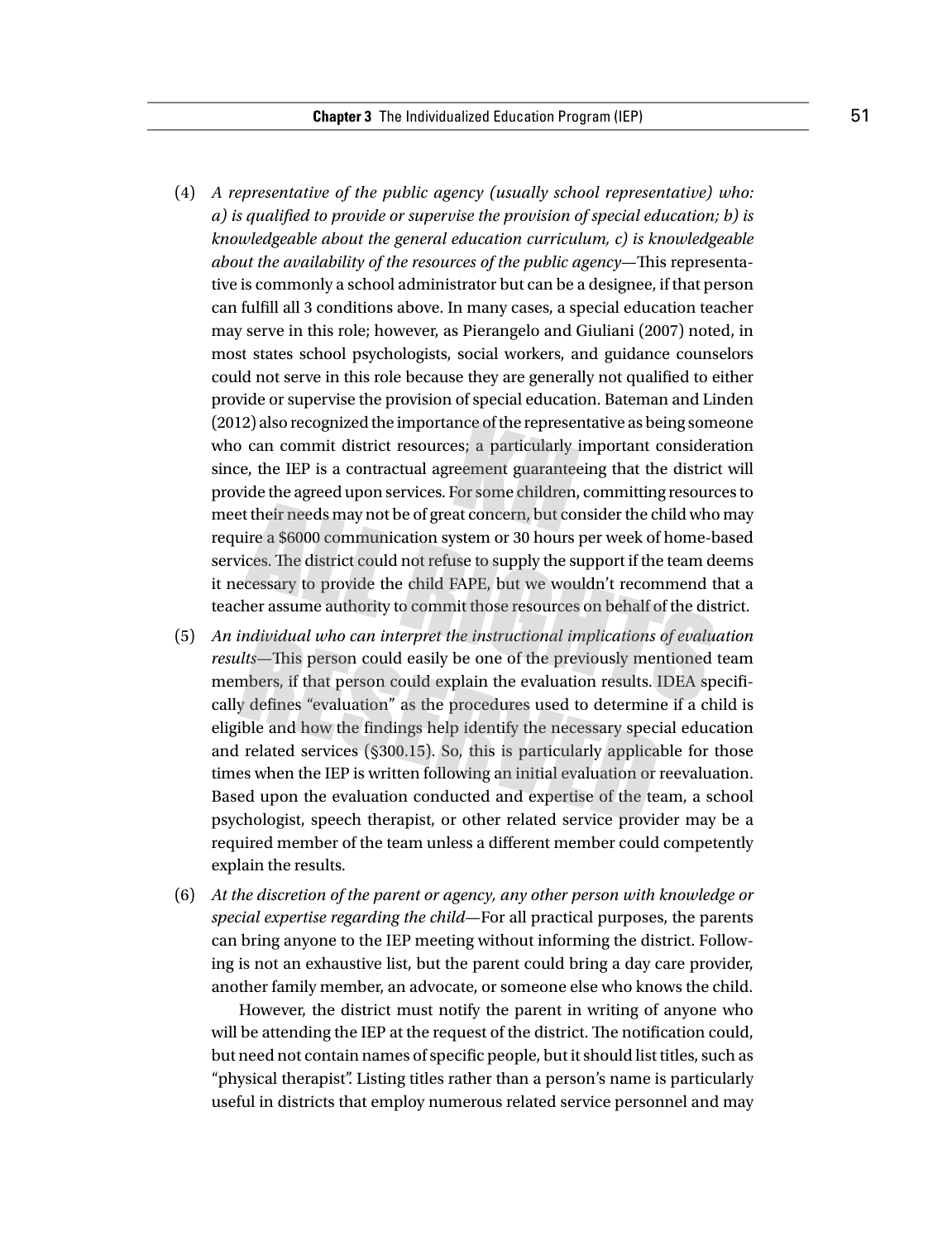not be able to identify the specific person who will be at the IEP. There can also be unforeseen events, such as an illness, that may prevent a particular individual from attending the meeting.

In the case of a child who will be transitioning from Part C to Part B services, an invitation to attend the initial IEP must be sent to the Part C service coordinator or other representative but only if it is requested by the parent. Absent a district providing this information to parents, it is highly unlikely that parents would be aware of this option to invite their service coordinator. So in the interest of *informed consent* as well as promoting parental involvement and striving to obtain input from individuals familiar with the child, it would behoove a district to inform parents of this option.

(7) *Child, when appropriate*—There may be times when it is appropriate for an elementary age child to attend all or part of an IEP. Student-led IEPs are gaining acceptance as a means to help students develop self-advocacy skills and participate meaningfully in the development of their education (Danneker & Bottge, 2009; Thoma & Wehman, 2010). Of course, attendance may depend on the nature of the discussion and the ability of the child to meaningfully participate. In addition, there would certainly be times when an IEP meeting would be incredibly boring for a child and of little meaning or the content of the conversation may not be appropriate for young children. In those cases, the child would be best excused from the meeting, but participation may become more important as children become older and develop a basic understanding of the schooling process. For example, a student who will be transitioning to middle school may be able to provide some valuable insights to the IEP team regarding supports that will facilitate that change. Student participation is required when postsecondary transition is discussed.

## **Excusal of Required Member from IEP Meeting**

IDEA '04 introduced legislation that allowed required IEP members to be excused from all or a part of an IEP meeting. The professed goal for making this change was to provide flexibility to IEP teams, and it allows individual teams and schools to determine when an excusal is appropriate. Under certain conditions, the following members may be excused: general education teacher, special education teacher or service provider, agency representative, and individual who can interpret evaluation results (numbers 2–5 in our list of required members described in the preceding section). The regulations specify two conditions under which an IEP team member can be excused. Neither option requires permission from the entire IEP team, just the parent and a district representative who has the authority to agree to that excusal. In either case, it is important to note that without a parent's written agreement or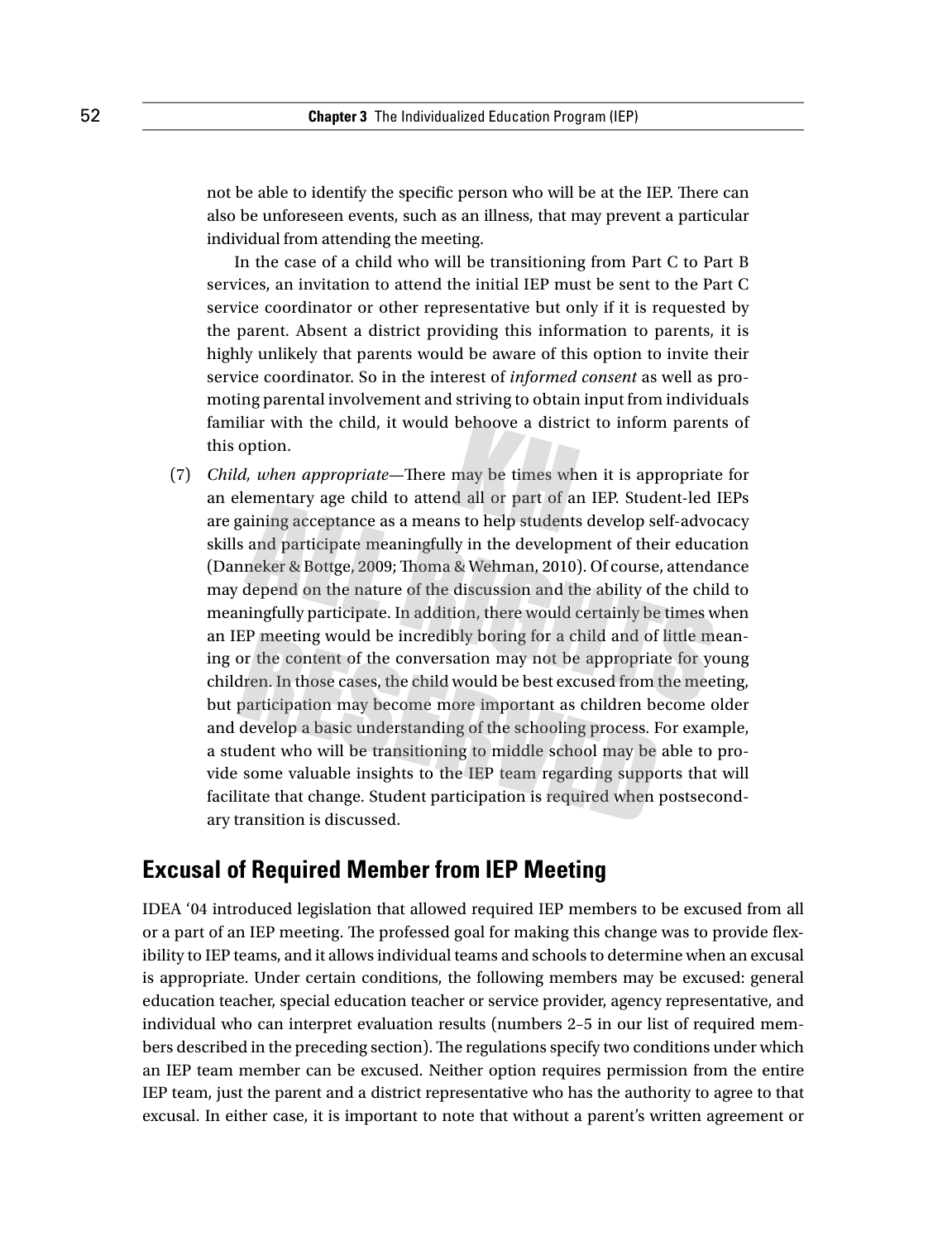consent, the team member must be at the IEP. Furthermore, the parent does not have to provide a reason for not agreeing to the proposal excusal and must not be pressured into agreeing to allow an excusal.

The first option for excusal specifies that an IEP team member may be excused from attending all or part of an IEP meeting if, both the parents and district agree, in writing, to excuse the member because that person's curricular area or related service is not being modified or discussed at the IEP meeting. While the regulations do not prohibit excusal from an initial IEP meeting, we strongly discourage such an excusal, because of the potential negative implications. The initial IEP meetings, in particular, can be a stressful and emotional time for parents who may still be coming to terms with their child having a disability and a supportive meeting with school personnel could be of tremendous benefit.

However, the following scenario for an annual IEP meeting scheduled for the middle of the day when the regular education teacher had a 45-minute preparation period may allow a reasonable option for excusal. The parent and district could discuss the regular education portion of the IEP and excuse the general education teacher when that part of the discussion was over; thereby, allowing the general education teacher to go back to the classroom should the meeting last longer than the 45-minute teacher preparation time. However, if the parent did not agree to the excusal, then the teacher would be required to stay and the district would have the option of either having other faculty cover the class or rescheduling the remainder of the IEP so the teacher could be sent back to cover his or her class and attend at the rescheduled time.

The second option allows excusal from all or part of the IEP, when the team member's curricular area or related service is being discussed or modified. In this case, the district must also obtain written, informed consent from the parent. In addition, the IEP team member must submit, in writing, to the parent and the rest of the IEP team information relative to development of the IEP prior to the IEP meeting. The regulations don't state the detail that must be provided by the excused member or how long before the IEP meeting the information must be provided to parents, but the information should be of such specificity that it will adequately inform the IEP team. As with the prior option, the parents could refuse to provide consent or if they did consent and during the meeting found that additional input from the excused team member was needed, the IEP meeting could be rescheduled when all necessary members could be present.

## **Parent Notification of the IEP Meeting**

Given the importance of parent participation in the IEP process, it makes sense that parents must be provided notice of proposed IEP meetings (§300.332). This notice of an IEP meeting should not be confused with Prior Written Notice (PWN) which is required to inform parents of a district's intent or refusal to initiate an action related to the identification, evaluation, placement, or provision of FAPE. While an IEP is certainly a part of the provision of FAPE, merely meeting to review the current IEP and develop new Annual Goals and Short-Term Objectives for the subsequent IEP does not mean that there is any change in FAPE. The new IEP may result in provision of the same level of service but may simply target more advanced or even different skills.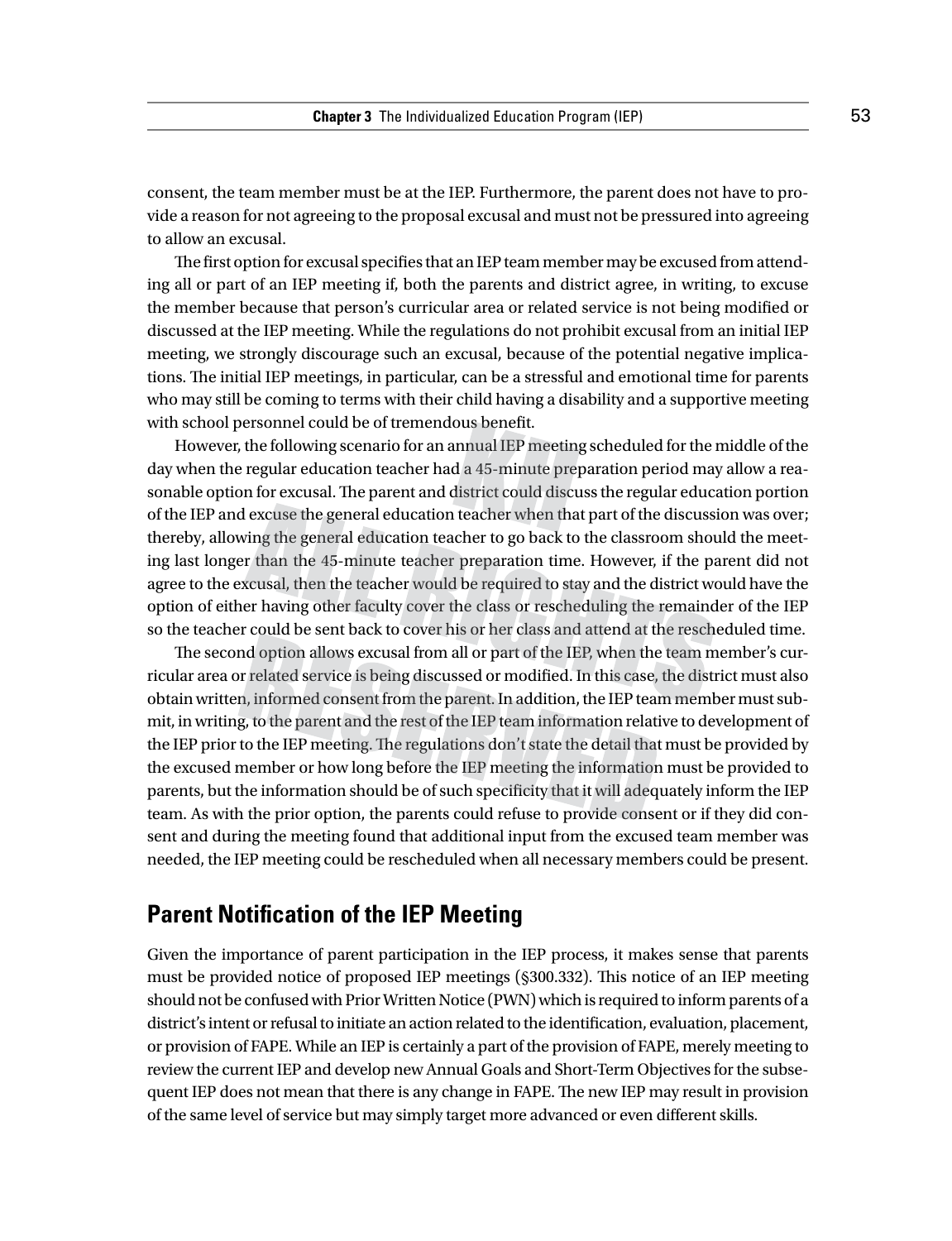If as a result of the newly developed IEP, the team does make a change in placement (for example, moves a child from a regular class to a pull-out resource room setting) then the district would be required to provide PWN before implementing the change. So, the IEP could be completed, but the change would not be made immediately and parents would be provided PWN. In such a case, the PWN could be completed at the end of the IEP meeting and given to parents immediately. Giving parents PWN provides them with an opportunity to consider the district proposal, and if they ultimately disagree, to reconvene the meeting and discuss concerns or challenge the district proposal under the procedural safeguards. The PWN must be provided even if parents agreed with the proposed change at the IEP meeting and should be provided prior to initial provision of special education services (the first IEP).

The regulations specify that districts must take specific steps to ensure that parents have an opportunity to participate in the development of their child's IEP. In doing so, districts must invite parents to a meeting at a mutually agreed upon time and place. This invitation should be in writing and inform parents of the purpose, time, and location of the meeting. Since districts are required to tell parents who they will invite to the IEP meeting, (remember, it is best to include title rather than an individual's name) that information should also be included on the invitation as well as the name and number of a person to contact should the meeting need to be rescheduled. For a parent(s) whose primary language is one other than English or require an alternate mode of communication, the district must take whatever action is necessary to ensure that the parent understands the proceedings of the IEP meeting. A sample invitation is contained in Table 3-2.

In rare cases, parents are unable to attend IEP meetings during the regularly scheduled school day. Nothing in the law requires that districts hold evening IEPs. However, the regulations do specify that districts must take steps to ensure participation, by considering alternatives such as conference calls or video conferencing. In fact, nothing in the law prohibits a district representative from meeting with a parent at home or place of employment if needed to ensure parent participation in development of the IEP. A district's failure to include parents in the IEP process may result in denial of FAPE and monetary consequences (*Drobnicki v. Poway, 2009*). Zirkel (2011) recommended that districts place a priority on including parents in decisions related to provision of FAPE with a central focus on the IEP.

One of the authors worked with a teacher who developed a unique solution to obtaining parental participation in the IEP. In this case, the parent's and teacher's travel paths crossed during the morning commute. The parent was unable to meet with school staff during the school day, but the teacher and parent met along the side of the road during their morning commute. This was before the availability of video conferencing technology, such as Skype, and certainly provides an example of a successful effort to keep a parent involved in his child's education instead of assuming that a parent was unconcerned simply because he could not afford to take time off from work to attend the IEP meeting.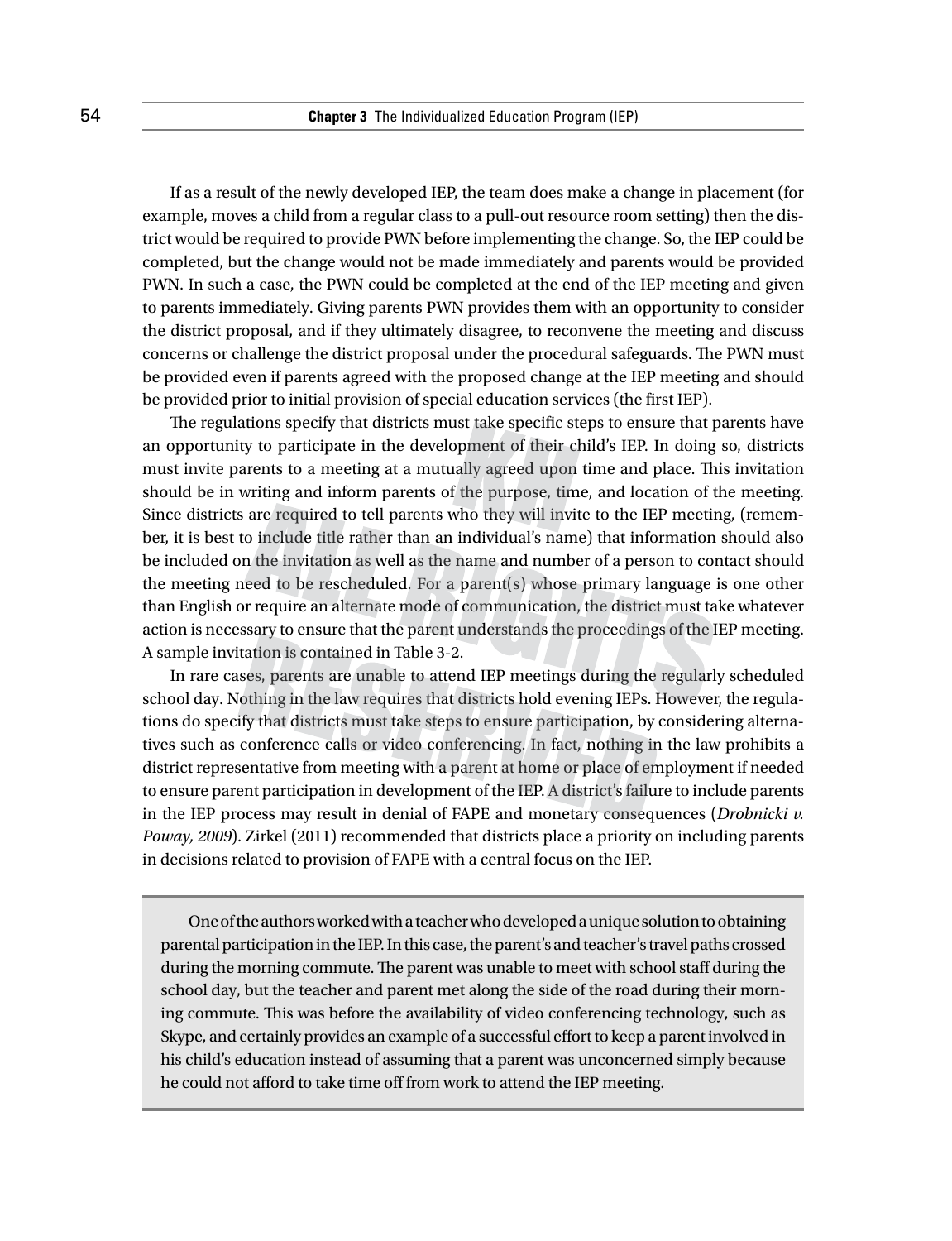#### **Table 3-2. IEP Invitation**

|                                                                                                                                                                                                                                                                                                                                                                                                                                                                                                     | Date: __________________    |        |                  |    |
|-----------------------------------------------------------------------------------------------------------------------------------------------------------------------------------------------------------------------------------------------------------------------------------------------------------------------------------------------------------------------------------------------------------------------------------------------------------------------------------------------------|-----------------------------|--------|------------------|----|
|                                                                                                                                                                                                                                                                                                                                                                                                                                                                                                     | Student #: ____________     |        |                  |    |
| The purpose of this letter is to invite you to an IEP meeting scheduled on ______________ at                                                                                                                                                                                                                                                                                                                                                                                                        |                             |        |                  |    |
|                                                                                                                                                                                                                                                                                                                                                                                                                                                                                                     |                             | (Date) |                  |    |
| The IEP meeting should be held at a mutually agreed upon time. Should                                                                                                                                                                                                                                                                                                                                                                                                                               |                             |        |                  |    |
| (Time and Location)                                                                                                                                                                                                                                                                                                                                                                                                                                                                                 |                             |        |                  |    |
|                                                                                                                                                                                                                                                                                                                                                                                                                                                                                                     |                             |        |                  | to |
|                                                                                                                                                                                                                                                                                                                                                                                                                                                                                                     | (Name)                      |        | (Phone)          |    |
| reschedule.                                                                                                                                                                                                                                                                                                                                                                                                                                                                                         |                             |        |                  |    |
| If you are unable to meet at the school, please contact us so we can try to arrange an alternative way<br>for you to participate.                                                                                                                                                                                                                                                                                                                                                                   |                             |        |                  |    |
| At this meeting, we will be discussing:                                                                                                                                                                                                                                                                                                                                                                                                                                                             |                             |        |                  |    |
| Annual IEP Review                                                                                                                                                                                                                                                                                                                                                                                                                                                                                   | <b>IEP Revision</b>         |        |                  |    |
| <b>Manifestation Determination</b>                                                                                                                                                                                                                                                                                                                                                                                                                                                                  | Placement Issues            |        |                  |    |
| <b>Extended School Year</b>                                                                                                                                                                                                                                                                                                                                                                                                                                                                         | Other: <b>Communication</b> |        |                  |    |
| The district is required to notify you of the individuals who will attend the IEP meeting. Following is<br>a listing of those individuals. If your child is transitioning from Early Intervention Services for young<br>children age birth through two years to special education and you would like your Service Coordinator<br>to attend, we will invite that person. Please contact and the sate of the same of the same of the same of the<br>your Service Coordinator and contact information. |                             |        | with the name of |    |
| Individuals who the district will bring to the IEP:                                                                                                                                                                                                                                                                                                                                                                                                                                                 |                             |        |                  |    |
|                                                                                                                                                                                                                                                                                                                                                                                                                                                                                                     |                             |        |                  |    |
|                                                                                                                                                                                                                                                                                                                                                                                                                                                                                                     |                             |        |                  |    |
|                                                                                                                                                                                                                                                                                                                                                                                                                                                                                                     |                             |        |                  |    |
| It is important that you attend the meeting, and we welcome your participation. Once again, please                                                                                                                                                                                                                                                                                                                                                                                                  |                             |        |                  |    |
| contact us if you need to reschedule.                                                                                                                                                                                                                                                                                                                                                                                                                                                               |                             |        |                  |    |

If the child is currently receiving special education services and a district is unable to obtain parental participation in the development of the IEP, the district will still need to develop an IEP before the current IEP expires and send a copy to the parents. While there is no set rule, you might want to schedule the annual IEP review early enough that should the first scheduled meeting not occur, you would have time to reschedule a second and possibly third meeting time before the current IEP expires. If parents fail to attend the third meeting, even though it was scheduled at a mutually agreed upon time, you might consider having the team write the IEP without the parents. It is important that you carefully track IEP dates, because an IEP must be current if a child is to receive special education services. (Note: this is not an option for students whose parents have not provided informed, written consent for initial placement.)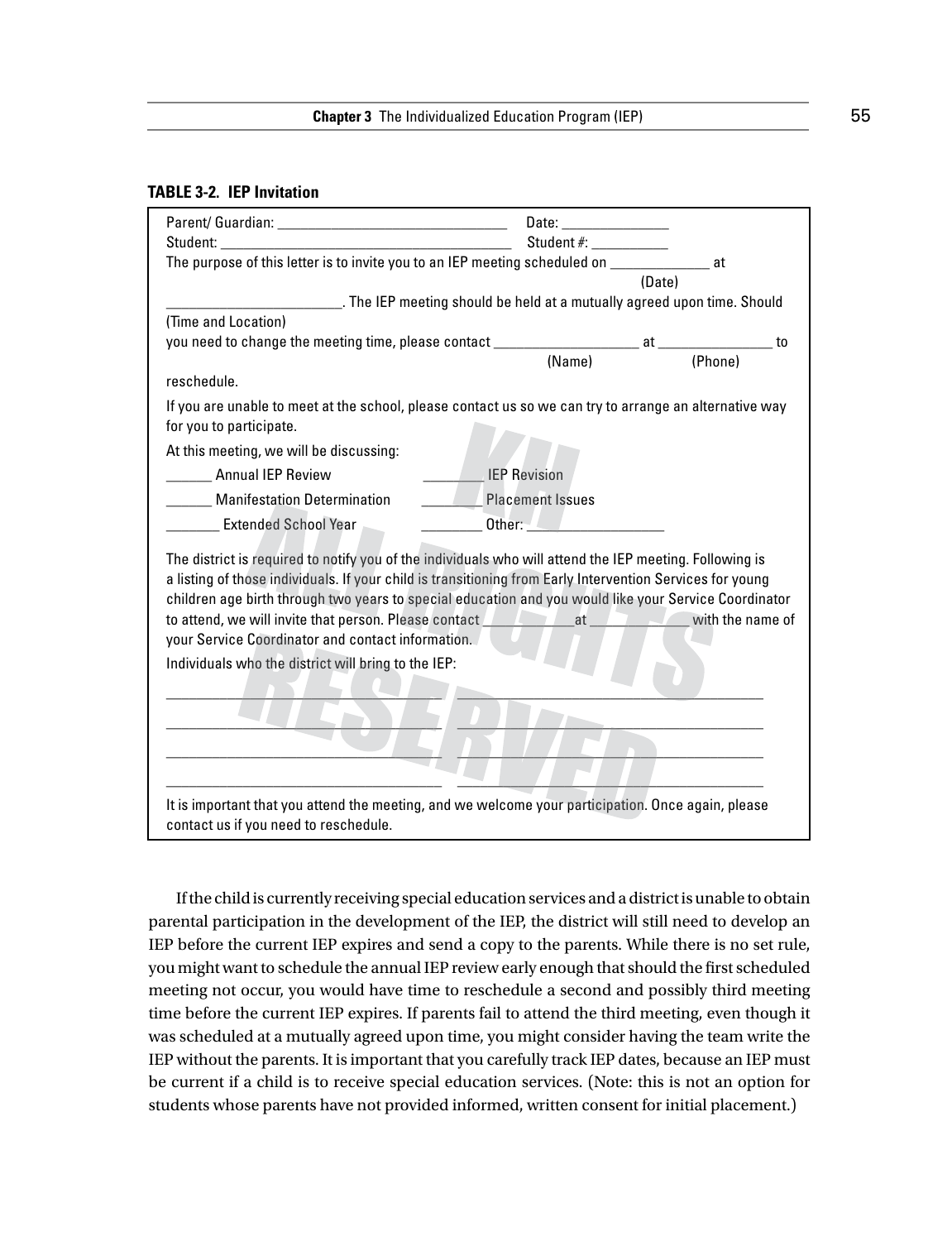The regulations provide the following specific guidelines that districts must follow to document efforts to include parental participation:

300.322 (d) *Conducting an IEP Team meeting without a parent in attendance*. A meeting may be conducted without a parent in attendance if the public agency is unable to convince the parents that they should attend. In this case, the public agency must keep a record of its attempts to arrange a mutually agreed on time and place, such as—

- (1) Detailed records of telephone calls made or attempted and the results of those calls;
- (2) Copies of correspondence sent to the parents and any responses received; and
- (3) Detailed records of visits made to the parent's home or place of employment and the results of those visits.

As a precautionary measure, districts typically require this documentation be kept for all IEP meeting invitations. Then, should it be necessary to hold an IEP without the parent, the necessary paperwork is in place. Whether an IEP is developed with or without parental participation, the parents must be provided a copy of the IEP at no cost (§300.322 (f)).

### **Components of the IEP (Without Postsecondary Transition Planning)**

Table 3-3 contains a list of the IEP components that are required for all students, including young children (Remember, we discuss postsecondary transition and other issues more commonly addressed on IEPs for secondary age students in Chapter 7.). We have presented the components in tabular format as a reference and will discuss these components and a couple of additional items that must be considered by the IEP team. To help illustrate the concepts presented in this chapter, we will describe the components and then present the appropriate part or parts of a simple initial IEP for a second grade child who receives special education support in the area of math calculation. This uncomplicated example will provide you with an opportunity to see how an IEP is constructed. On a side note, IEPs really should be uncomplicated, because if we expect parents to understand the content it must be jargon free, and if we want teachers to implement IEPs during the busy instructional day, then the documents must also be user friendly.

A copy of the completed IEP for the child we will be discussing is included in Appendix A. As a reminder, we will also discuss the following IEP components in greater depth in subsequent chapters: Present Levels, Annual Goals and Short-Term Objectives/Benchmarks; Least Restrictive Environment, Functional Behavioral Assessment and Behavior Intervention Plans, and postsecondary transition. These tend to be some of the more complex components, but that complexity is often due to a lack of understanding on the part of the IEP team. We will also discuss procedural safeguards in a subsequent chapter. While not technically components of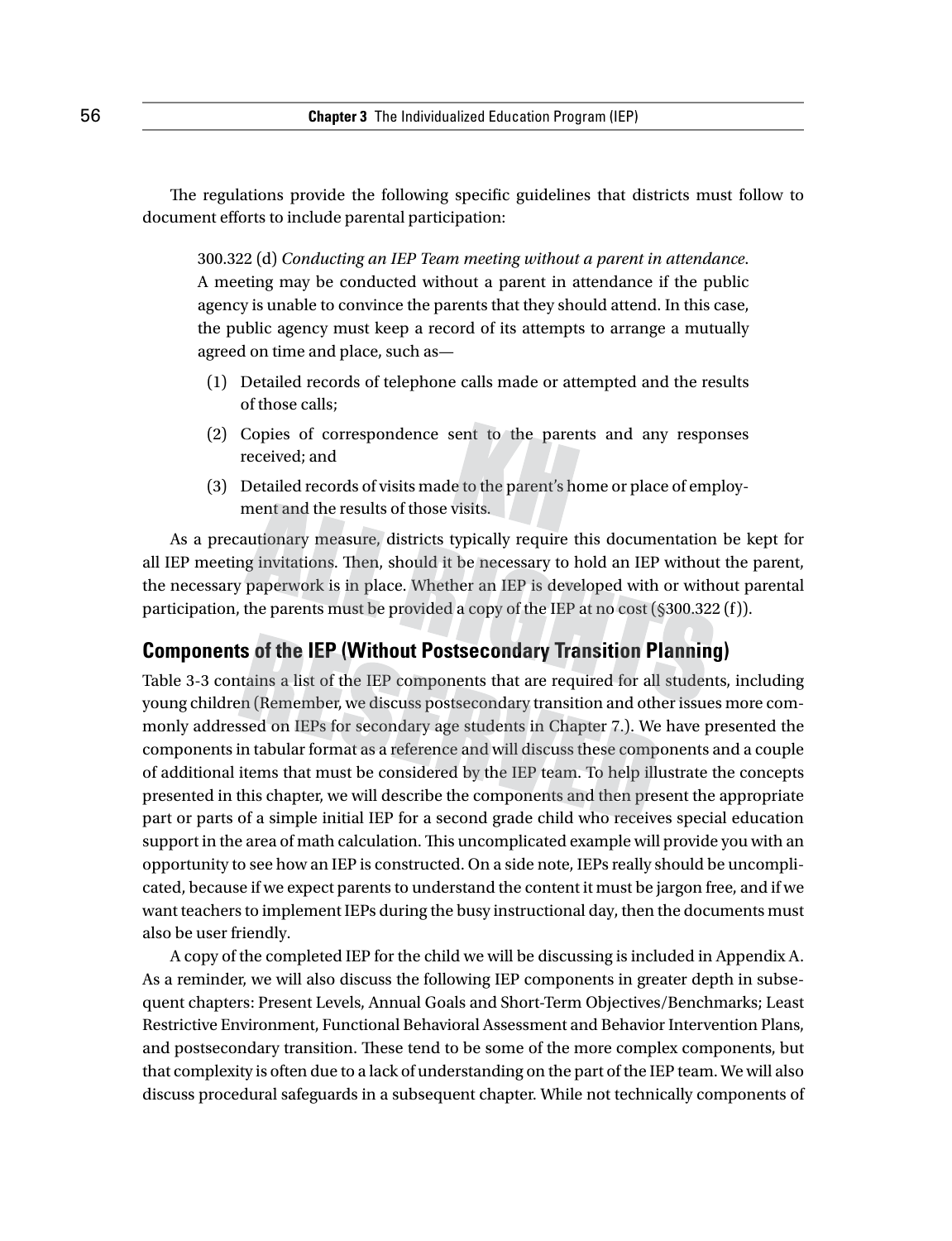### **Table 3-3. Contents of the IEP (without postsecondary transition plans for students 16 years and older)**

| 1. A statement of the child's present levels of academic achievement and functional performance                                                                                                                                                                                                                                                      |
|------------------------------------------------------------------------------------------------------------------------------------------------------------------------------------------------------------------------------------------------------------------------------------------------------------------------------------------------------|
| (i) How the child's disability affects the child's involvement and progress in the general education<br>curriculum (i.e., the same curriculum as for nondisabled children) or                                                                                                                                                                        |
| (ii) For preschool children, as appropriate, a description of how the disability affects the child's<br>participation in appropriate activities                                                                                                                                                                                                      |
| 2.<br>(i) A statement of measurable annual goals, including academic and functional goals designed to                                                                                                                                                                                                                                                |
| (A) Meet the child's that result from the child's disability to enable the child to be involved in<br>and make progress in the general education curriculum.                                                                                                                                                                                         |
| (B) Meet each of the child's other educational needs that result from the child's disability                                                                                                                                                                                                                                                         |
| (ii) For children with disabilities who take alternate assessments aligned to alternate achievement<br>standards, a description of benchmarks or short-term objectives;                                                                                                                                                                              |
| 3. A description of                                                                                                                                                                                                                                                                                                                                  |
| (i) How the child's progress toward meeting the annual goals will be measured and                                                                                                                                                                                                                                                                    |
| (ii) When the periodic reports on the progress the child is making toward meeting the annual<br>goals (such as through the use of quarterly or other periodic reports, concurrent with the<br>issuance of report cards) will be provided                                                                                                             |
| 4. A statement of the special education and related services and supplementary aids and services,<br>based on peer-reviewed research to the extent practicable, to be provided to the child or on behalf<br>of the child, and a statement of the program modifications or supports for school personnel that will<br>be provided to enable the child |
| (i) To advance appropriately toward attaining the annual goal;                                                                                                                                                                                                                                                                                       |
| (ii) To be involved in and make progress in the general education curriculum and to participate<br>in extracurricular and other nonacademic activities                                                                                                                                                                                               |
| (iii) To be educated and participate with other children with disabilities and nondisabled children<br>in the activities described in this section;                                                                                                                                                                                                  |
| 5. An explanation of the extent, if any, to which the child will not participate with nondisabled children in<br>the regular class and activities described in paragraph (a)(4)                                                                                                                                                                      |
| 6. (i) A statement of any individual appropriate accommodations that are necessary to measure<br>the academic achievement and functional performance of the child on State and districtwide<br>assessment and                                                                                                                                        |
| (ii) If the IEP team determines that the child must take an alternate assessment instead of a particular<br>regular State or districtwide assessment of student achievement, as statement of why                                                                                                                                                     |
| (A) The child cannot participate in the regular assessment; and                                                                                                                                                                                                                                                                                      |
| The particular assessment selected is appropriate for the child; and<br>(B)                                                                                                                                                                                                                                                                          |
| 7. The projected date for the beginning of the services and modifications described in paragraph (a)<br>(4) of this section, and the anticipated frequency, location, and duration of those services and<br>modifications.                                                                                                                           |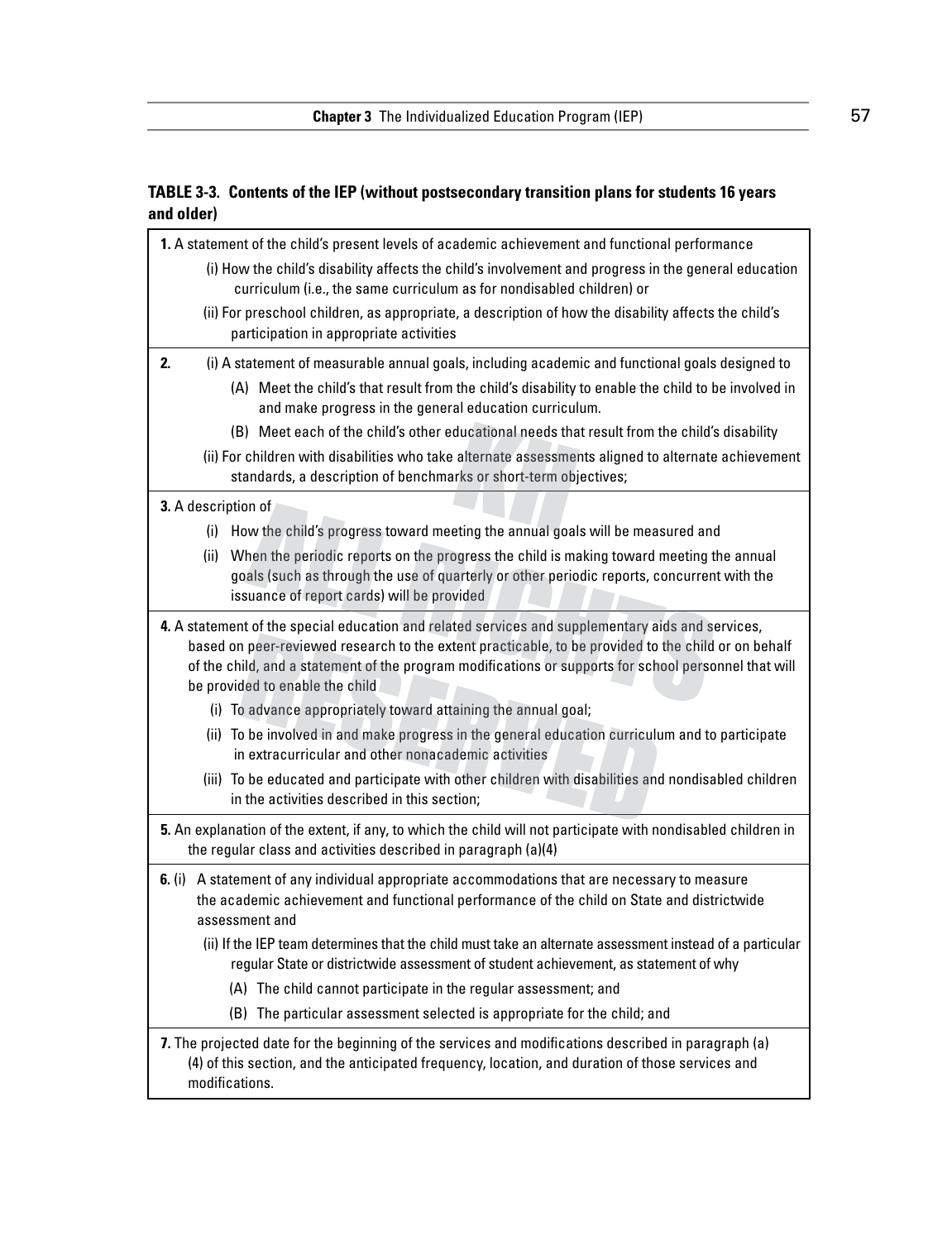an IEP, the safeguards are important for IEP teams to understand and are a significant source for ensuring informed parental consent. We will now move sequentially through the IEP beginning with demographic information and ending with justification for removal from the regular education environment, if needed (Find more about that later in this chapter and Chapter 5.). We will conclude this chapter with a comparison of the IEP and the IFSP.

### **Demographic Information**

The regulations do not require that demographic information be included on an IEP, but for obvious reasons, we do need to include some basic information, such as student name, address, etc. The form we provided includes only the minimal information that a teacher might consult: student specific information necessary for identification, such as name, student number, birth date. We also included contact information that will be useful when contacting parents and blanks on each page for date and page numbers. (This may seem like an obvious element, but the authors have seen multipage IEPs that did not have page numbers and/or did not have dates on each page. Assuming they were stapled together at one time and then became detached, it can be quite a task to try and piece everything together. We have had to try and do that with several years' worth of IEPs and certainly could have put our time to better use evaluating the IEPs rather than trying to organize a stack of paper.) The demographics section can be completed before the IEP meeting, as long as it is updated if needed at the IEP meeting.

On a majority of IEP forms reviewed by the authors, eligibility category was prominently displayed on the front page as if the categorical designation was related to the type or amount of

Labels seem to get tossed around freely, especially by those who aren't themselves labeled. One of the authors taught elementary students with significant behavioral and emotional needs. On class picture day, one student in each class held a placard identifying the class, such as Ms. Ortiz's First Grade Class. There is no problem with that type of identification as being a first grader does not evoke any negative stigma and it isn't confidential information. However, one student in the author's class was given a placard identifying the class as Mr. X's seriously emotionally disturbed class. Just imagine the possible negative ramifications, not to mention the invasion of privacy, that could have resulted from this picture. We can assure you that the words "seriously emotionally disturbed" were removed from the placard before the class picture was taken. This is not meant to be a negative connotation on the photographer or other school staff, but to emphasize the importance of being extremely careful when attaching labels to a child. In this age of Facebook and pictures/comments on the internet, you must be hyper-vigilant in protecting confidential student information.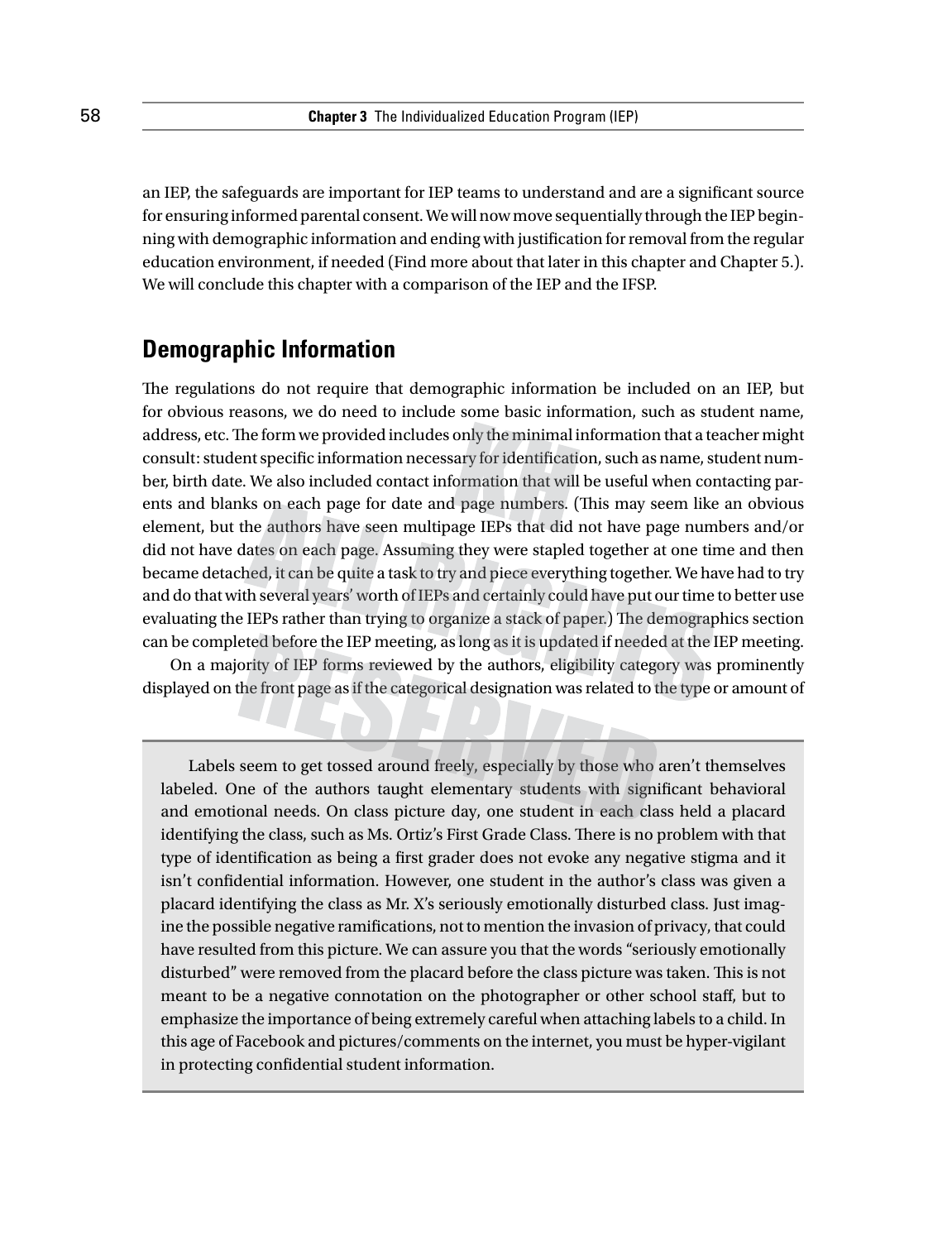service a child would be eligible to receive and in what settings or programs. Districts are required to report the number of students served under each categorical label to the federal government and perhaps that is the origin of this practice. However, when assigning labels that may be stigmatizing, educators must take great care to ensure the confidentiality of that information.

Furthermore, if you recall from our previous discussions, eligibility or the diagnostic indication of a particular disability label should not be taken as determining what specific services a child will need. Decisions regarding service must be made by the IEP team, address all learning needs requiring specially designed instruction, and labels cannot be used to determine what service a child will receive. The label simply has no meaningful programmatic implication and, in our opinion, should not be included on an IEP. Table 3-4 contains a sample demographic statement.

#### **Table 3-4. Demographics**

|                                   |          | <b>Student Name: John Vanberg Date of Birth: 9-16-2005</b> |           |       | Age: $7$ Student ID: 154632 |
|-----------------------------------|----------|------------------------------------------------------------|-----------|-------|-----------------------------|
|                                   |          | Home Address: 1521 1st Ave South Independence              | <b>WA</b> | 98989 |                             |
|                                   | (Street) | (City)                                                     | (State)   | (Zip) |                             |
| <b>Phone: 555-9090</b>            |          | Alternate Phone: 555-1475 Primary Language: English        |           |       |                             |
|                                   |          | <b>Parent(s)/Guardian(s): Marc and Sylvia Vanberg</b>      |           |       |                             |
| Purpose of Meeting: X Initial IEP |          |                                                            | Revision  |       | Annual IEP                  |

# **Present Levels of Academic Achievement and Functional Performance**

The second component of the IEP is the Present Levels of Academic Achievement and Functional Performance. These statements are frequently referred to by different names, such as Present Levels of Performance (PLOP) or Present Levels of Educational Performance (PLEP), but for clarity, we will simply refer to them as Present Levels. The regulations (§300.320) provide the following guidance regarding present levels:

> (1) A statement of the child's present levels of academic achievement and functional performance, including—

(i) How the child's disability affects the child's involvement and progress in the general education curriculum (i.e., the same curriculum as for nondisabled children); or

(ii) For preschool children, as appropriate, a description of how the disability affects the child's participation in appropriate activities.

The Present Levels statement describes how a student is currently performing and will serve as the foundation upon which the rest of the IEP will be structured. Thus, they should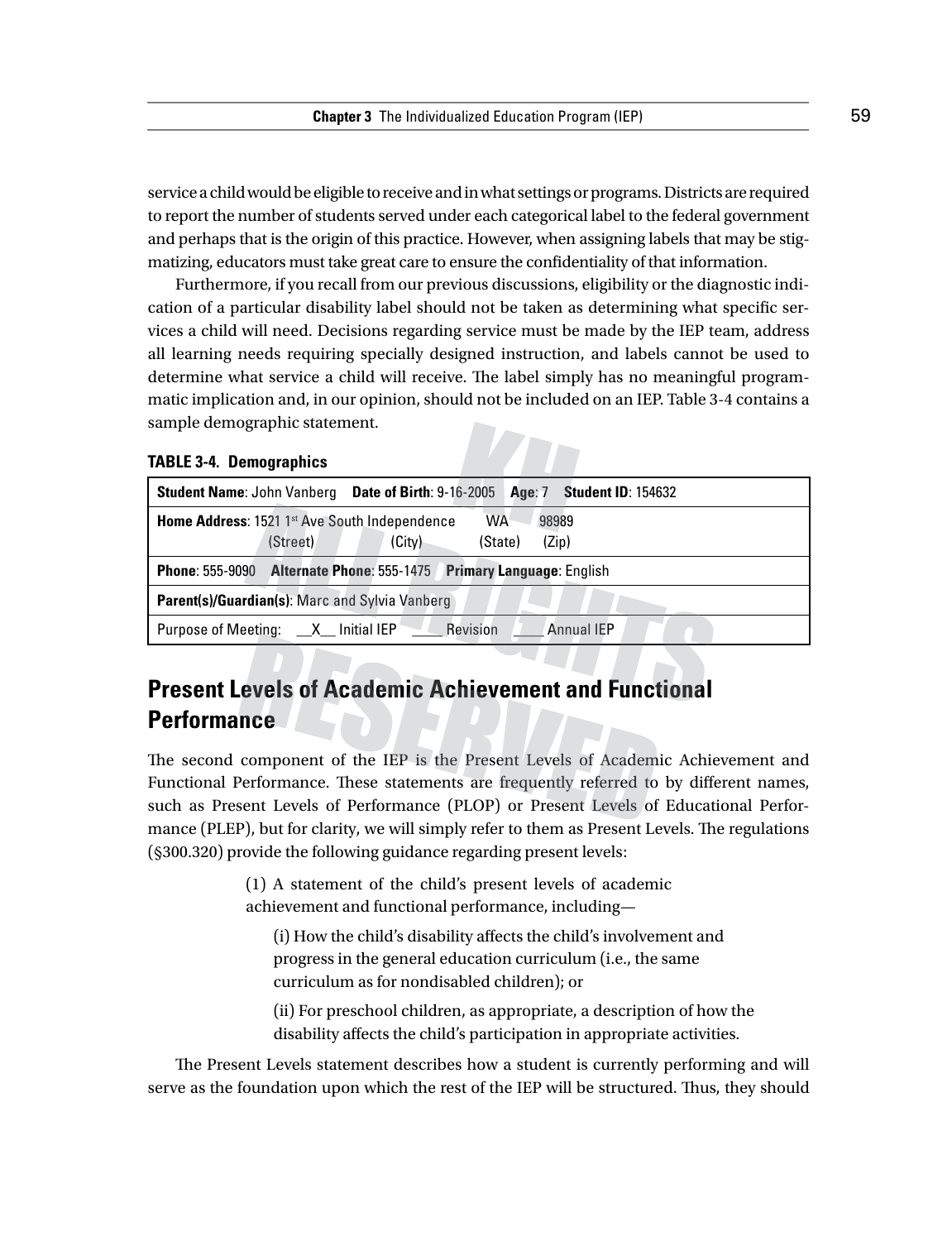include statements that are instructionally relevant and be expressed in measurable terms (Bateman & Linden, 2012; Salvia et al., 2012). This may seem like fairly obvious guidance, but in numerous IEP reviews conducted by the authors, we have seen many statements of Present Levels that fail to abide by this reasonable and responsible recommendation thereby providing meaningless descriptions of student skill. (We will provide examples in Chapter 4.) Since Present Levels represent the starting point for the IEP, an educational plan, it is clear that the statements must be descriptive of the child's current skill level. In addition, the statements must be quantifiable, because they will serve as the baseline measure for determining progress toward the yet to be developed Annual Goals, and we must be able to measure a student's performance in order to judge the efficacy of the instructional program. In essence, the Present Levels statements describe a child's performance and need only be written in those areas in which special education support will be provided.

In the Present Levels statement included in Table 3-5, you will find that we included all of the required components (§300.320) and also incorporated the requirement for parental input

#### **Table 3-5. Present Levels**

**Present Levels of Academic Achievement** (Include a description of student strengths, results of initial or most recent evaluation)

#### MATH CALCULATION

John adds and subtracts single digit numbers with 100% accuracy at a rate of 35 per minute with 0 errors when given worksheets with only addition or subtraction problems. His speed and accuracy decline when given a worksheet with 30 single digit addition and subtraction problems mixed. Then, he solves 15 per minute with 2 or fewer errors. He adds and subtracts multi-digit numbers without carrying at 100% accuracy but does not add or subtract multi digit numbers with regrouping. On the Woodcock-Johnson III, John received a standard score of 85 (16<sup>th</sup> percentile) on the math calculation subtest and a standard score of 70 (2<sup>nd</sup> percentile) on the math fluency subtest.

**Present Levels of Functional Performance**, for example, communication, behavior, self-help skills, etc. (Include a description of student strengths, results of initial or most recent evaluation)

John behaves well in class and is well liked by peers and staff. He communicates clearly.

**Description of how the child's disability affects the child's involvement in and progress in the general education curriculum** (i.e., the same curriculum as for nondisabled children); or for preschool children, how the disability affects the child's participation in appropriate activities

John actively participates in all aspects of the general education math curriculum, but at a level lower than that expected of a student of a student his age and grade. His lack of fluency negatively impacts his acquisition of math skills. He spends a considerable amount of time deciphering basic math facts which interferes with his performance with work and application problems in math. He does understand the questions posed in the application problems when verbally explained to him.

#### **Parental concerns related to enhancing the education of their child**

Parents are happy with his social performance at school. He has made friends and likes school, except he expresses a dislike for math. Parents would like him to improve his math skills and hope that as he becomes better at math, he will begin to like it more.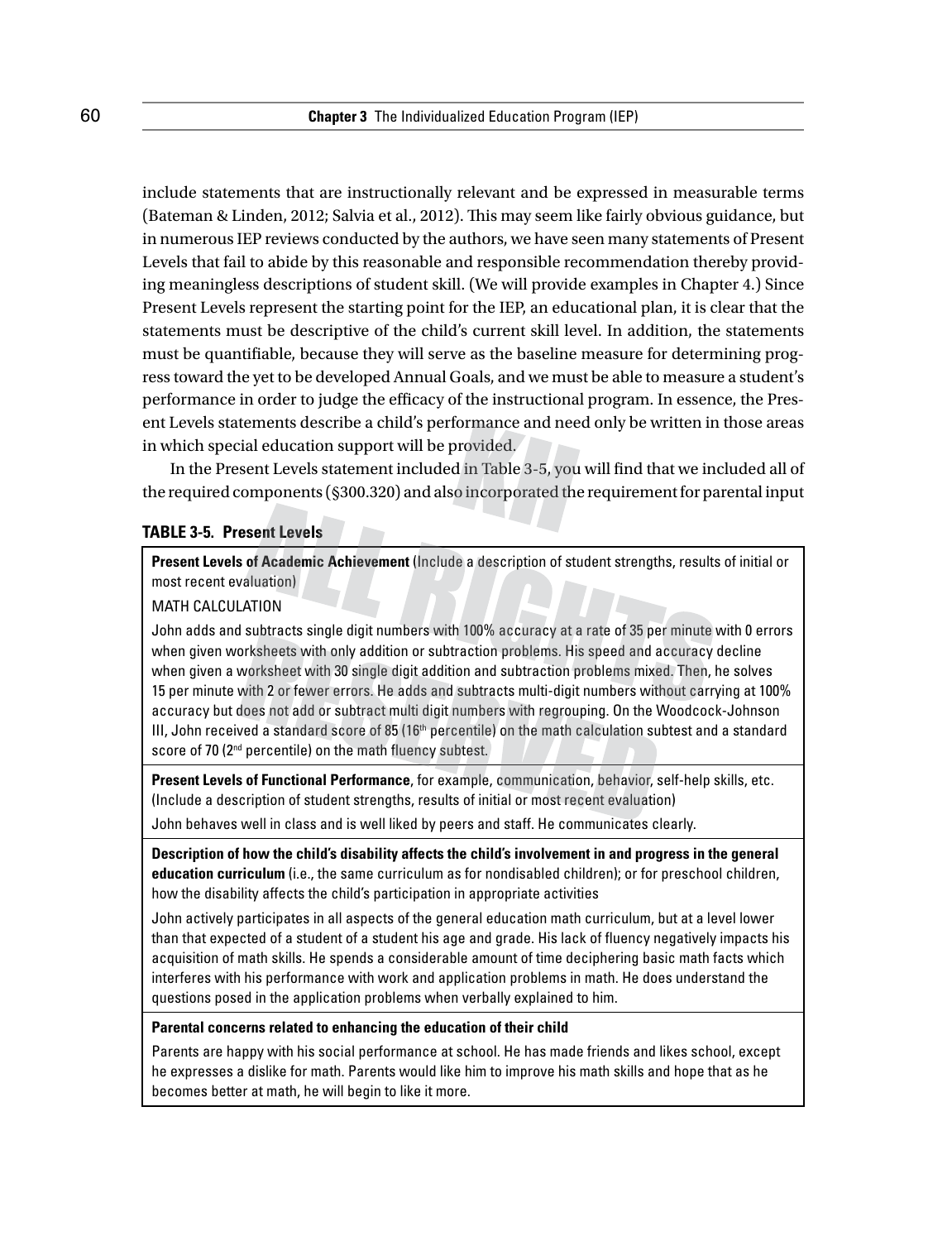regarding their child's education  $(\frac{2300.324(a)(ii)}{i}$ . This is a reasonable place for documenting parental input and fits in nicely with the timing of the IEP meeting. The data in Present Levels will serve as the basis for the development of the Annual Goals, and school personnel are responsible for obtaining parental input throughout the development of the IEP.

The example Present Levels statement makes significant use of data-based descriptions of the child's performance that provide an accurate and understandable explanation of the child's performance on math calculation activities. As we will explain in Chapter 4, results from norm-referenced instruments are of little help when it comes to setting instructional goals and are not required components of every IEP. However, many districts still operate under the faulty assumption that norm-referenced instruments must be used to develop Present Level statements on every IEP. So, in our example, we include results a from child's performance on a norm-referenced instrument, the Woodcock-Johnson Test of Achievement—IV (Schrank, Mather, & McGrew, 2014), after results on curriculum-based measures to demonstrate how to incorporate the norm-referenced data if required by the district. As can be easily seen, the curriculum-based measures provide the specific information needed for development of measurable Annual Goals and associated Short-Term Objectives. There is one other instance in which you might reasonably expect to find scores from norm-referenced tests on an IEP when the IEP follows an evaluation. IDEA requires that IEP teams consider results of recent evaluations, but references to the child's performance on the norm-referenced tests that may have been used in evaluations could be dealt with in the manner just described, if needed.

# **Consideration of Special Factors**

IDEA requires that IEP teams consider the following "special factors" and plan appropriately: 1) behavior, 2) English proficiency, 3) vision impairment including blindness, 4) special communication needs, and 5) assistive technology needs  $(\$300.324(a)(2)(i-v))$ . While written documentation verifying consideration of the "special factors" is technically not a required component of the IEP, we have included "special factors" section on the sample IEP form included in the appendix because it provides a convenient place to document that the team addressed the issues as required, and their inclusion on the IEP forms all but ensures that the items will be discussed at the IEP meeting. We placed the item close to the beginning of the IEP, because if any are concerns, they must be addressed appropriately in the IEP. It is more likely that a team will identify appropriate actions if they have necessary knowledge at the beginning of the meeting than if it were presented at the end of a meeting and the participants were required to go back and modify the just completed IEP. The five special factors that must be considered are:

(1) *Does the child's behavior impede the learning of self or others?* An affirmative answer would cue the IEP team to consider developing Annual Goals and Short-Term Objectives to address behavioral needs. (Note: A child does not have to be identified as having a behavioral disorder in order to receive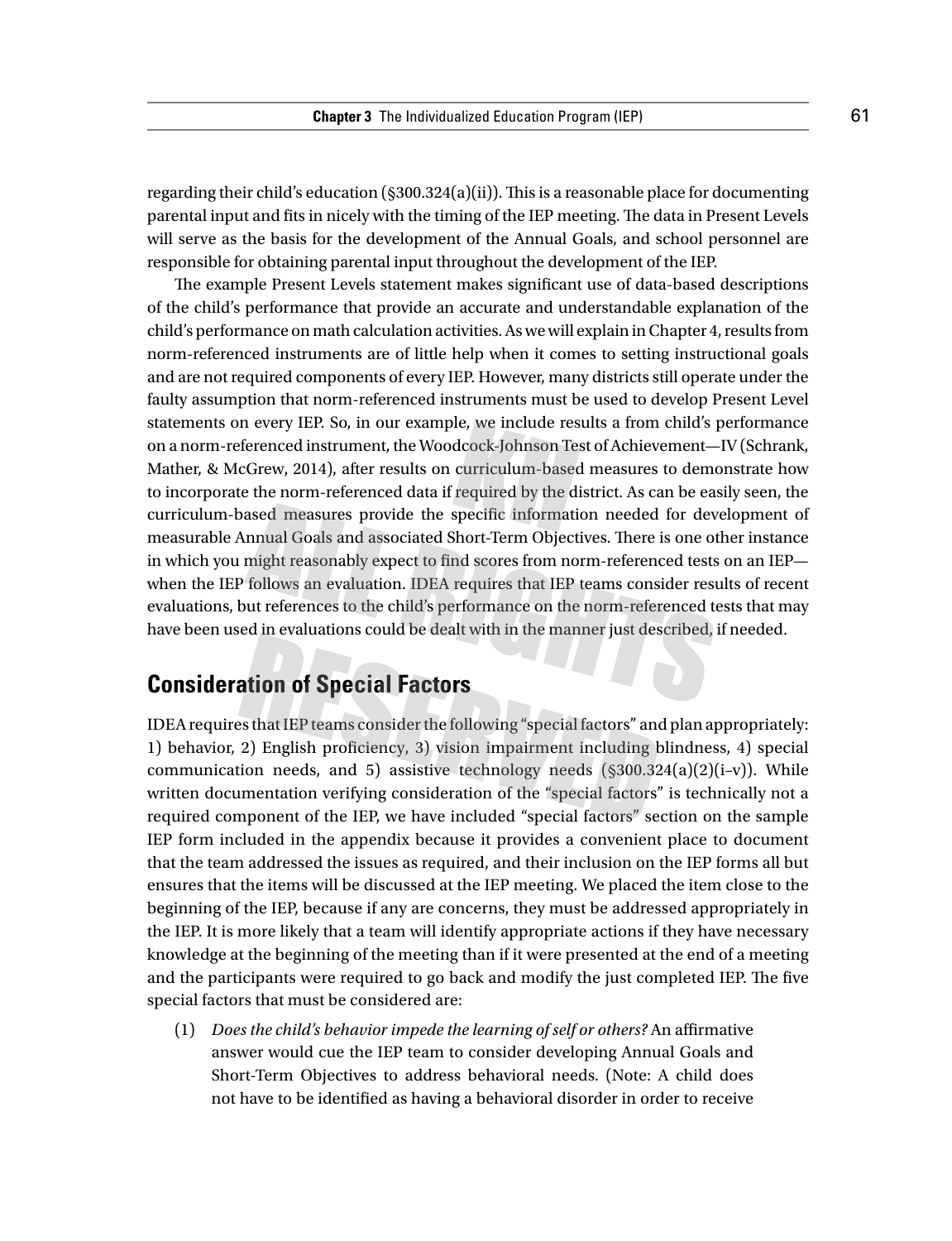behavioral support. Student need, not label, drives the identification of services that will be provided). The team may also decide to conduct a Functional Behavioral Assessment (FBA) to determine the actual function of the behavior of concern.

We will discuss the FBA process in an upcoming chapter, but for now, suffice to say that a quality FBA would require the allocation of some resources for observation and should not even be attempted by individuals while sitting around a table developing an IEP. Rather, the team could decide that an FBA was necessary, set a timeline for completing it, and schedule a time to meet again. At that meeting, the results of the FBA could be reviewed and the team could develop a Behavior Intervention Plan (BIP). The IEP could be amended with the attachment of the BIP and any additional Annual Goals and Short-Term Objectives that resulted from the FBA. The clear goal from IDEA is for the IEP team to develop and implement strategies that will benefit the child by supporting the child's behavioral needs without the use of punishment or exclusion as the first options.

- (2) *Does the child have limited English proficiency?* If yes, the IEP team must consider language needs as they relate to student learning and the IEP. Strategies to promote understanding and acquisition of English must be considered and should be implemented on a systematic basis. The following scenario provides a clear example of the importance of working with parents and obtaining parental input in the development of the IEP. Assume that the child had a significant cognitive delay, did not speak English, but did have a vocabulary of 25 words in her primary language. That fact could have serious implications for the instructional program and maybe the teacher would be required to learn some words that are not his or her primary language in order to support the student with his or her transition to English. Absent parental involvement in the IEP process, this important communicative repertoire could have been overlooked and the child's education could have been negatively impacted.
- (3) *Is the child blind or visually impaired?* This question doesn't refer to common refractive problems readily resolved with the use of prescription lenses. Rather, the question refers to students with significant vision problems including those students who may qualify for special education due to blindness or vision impairment. If the child does have a vision impairment or blindness, the IEP team is required to include instruction in Braille in the IEP unless based on evaluation results it is determined that Braille is not appropriate for the student. So, if an evaluation has not been completed, it should be scheduled without unnecessary delay and a subsequent IEP meeting held to amend the document as necessary.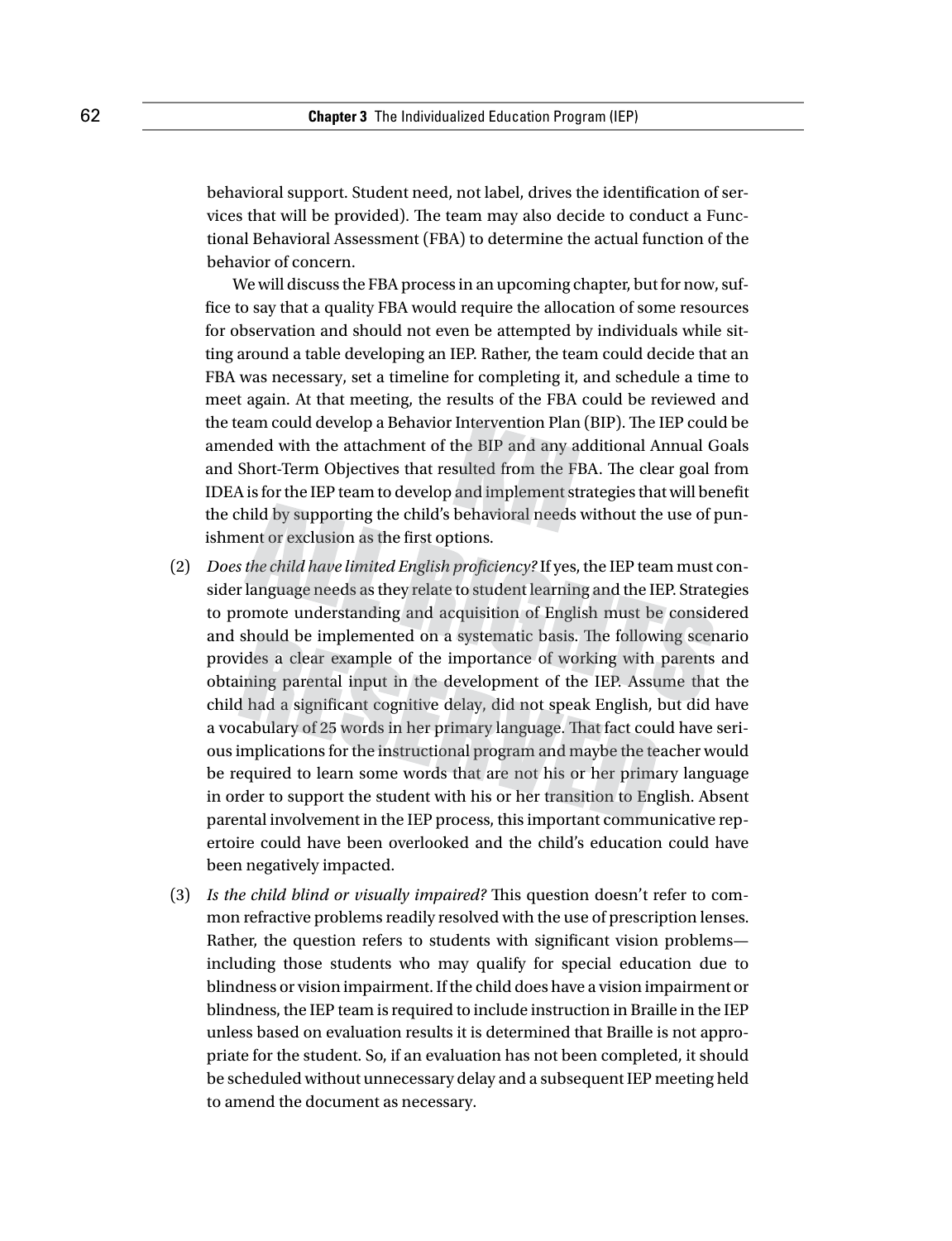- (4) *Does the child have special communication needs?* This is an important issue and should not be considered in isolation of other learning and behavioral issues. If a child has a unique way (e.g., a signal) of indicating his or her preference but that signal is not understood by school staff and ultimately ignored, it could result in unanticipated behavioral outbursts as the child tries to communicate his or her needs in an alternate manner. For example if a child was nonverbal but used a pictorial communication system, such as the Picture Exchange Communication System (Frost & Bondy, 2002), then it would be important to indicate that in the IEP. Or if a child used a more sophisticated technology device for communication, the teacher may require training to support the child's communication (i.e., the teacher may need to be trained on the operation of the device and that training could be included in the IEP). In both examples presented, staff would need to ensure that the appropriate academic and conversational vocabulary choices were available, and the IEP team could specify what training or support would be provided to the teacher in order to work effectively with the child. For a child who is deaf or hard of hearing, the IEP team must also consider opportunities for direct communication with peers and professionals in the child's language and mode of communication.
- (5) *Does the child require assistive technology (AT) devices and services?* Before an IEP team can answer this question, it is critical that the team know what IDEA means by both AT devices and services. Both the definitions of devices and services are quite involved, and the authors are certain that most IEP teams do not consider AT in depth. However a clear and informed understanding of district responsibility regarding provision of AT is critical, because the regulations clearly require its use as needed to ensure FAPE:

300.5 *Assistive technology device* means any item, piece of equipment or product system, whether acquired commercially off the shelf, modified, or customized, that is used to increase, maintain, or improve the functional capabilities of a child with a disability. The term does not include a medical device that is surgically implanted or the replacement of such device. 300.6 *Assistive technology service* means any service that directly assists a child with a disability in the selection, acquisition, or use of an assistive technology device. The term includes—

(a) The evaluation of the needs of a child with a disability, including a functional evaluation of the child in the child's customary environment;

(b) Purchasing, leasing, or otherwise providing for the acquisition of assistive technology devices by children with disabilities,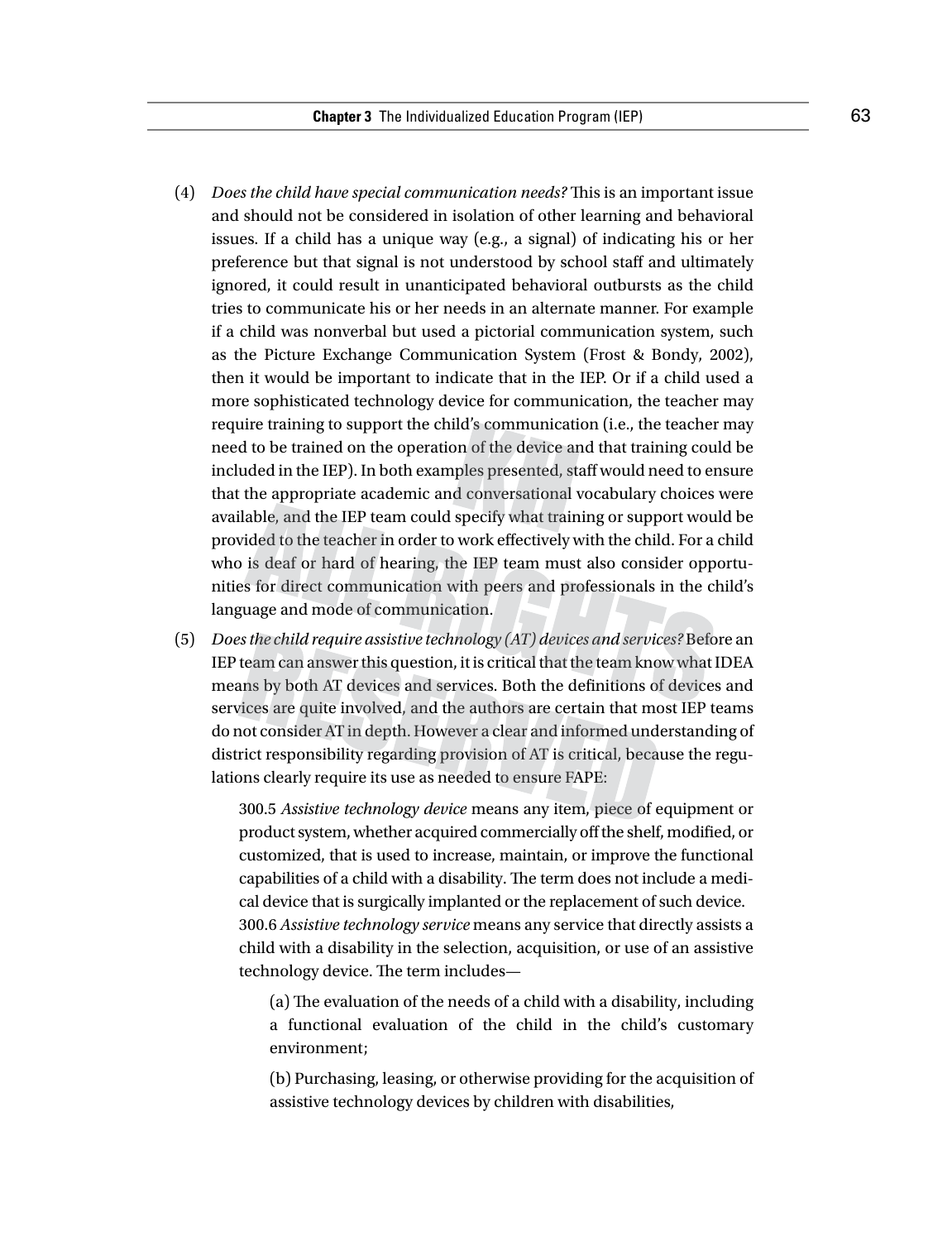(c) Selecting, designing, fitting, customizing, adapting, applying, maintaining, repairing, or replacing assistive technology devices;

(d) Coordinating and using other therapies, interventions, or services with assistive technology devices, such as those associated with existing education and rehabilitation plans and programs;

(e) Training or technical assistance for a child with a disability or, if appropriate, that child's family; and

(f) Training or technical assistance for professionals (including individuals providing education or rehabilitation services), employers, or other individuals who provide services to, employ, or are otherwise substantially involved in the major life functions of that child.

Given the broad definition of both AT device and AT service this should be a major consideration for an IEP team. Team members often go to the default position that assistive technology is little more than expensive computer equipment. However a computer based approach to assistive technology is only one of many possibilities. AT can include items as simple as pencil grips that help students with fine motor difficulties hold a pencil and write legibly, talking calculators, magnifying glasses, and a whole host of other items that range in expense. It is helpful to consult with individuals who are familiar with the wide range of AT devices currently available and have kept up with the rapidly changing technologies, particularly for more complex items. For example, some students who were nonverbal used voice synthesizers that cost thousands of dollars and could present quite an expense for districts. However, a cheaper option has become available in recent years using the IPad™ and new communication applications. So, rather than spending several thousands of dollars on a single communication device, a district could spend much less than one thousand dollars on an IPad and software that would provide a very functional and useful communication device. The device would have more uses than a voice synthesizer, and should it become damaged, it would be relatively cheap to replace, but cost is not the overriding consideration. If a child required a more expensive device to meet his or her Annual Goals, then the district would be responsible for securing access to the appropriate device.

In addition to the mere "functional" or "adaptive" examples of AT just provided, there is a growing amount of AT related to academic content. Given the requirement that students with disabilities have access to and make progress in the general education curriculum, academic AT is of increasing importance. Some examples include modified texts, novels controlled for reading skill, voice recognition, and writing software.

The regulations are very clear in permitting the use of district purchased AT in the child's home or other nonschool district environments (e.g., daycare, preschool, community recreation activities, etc.) if their use is needed in those environs for the child to receive FAPE. Since the district maintains ownership of the device should it be damaged or stolen, the district might seek reimbursement from the parents, so parents should be informed of any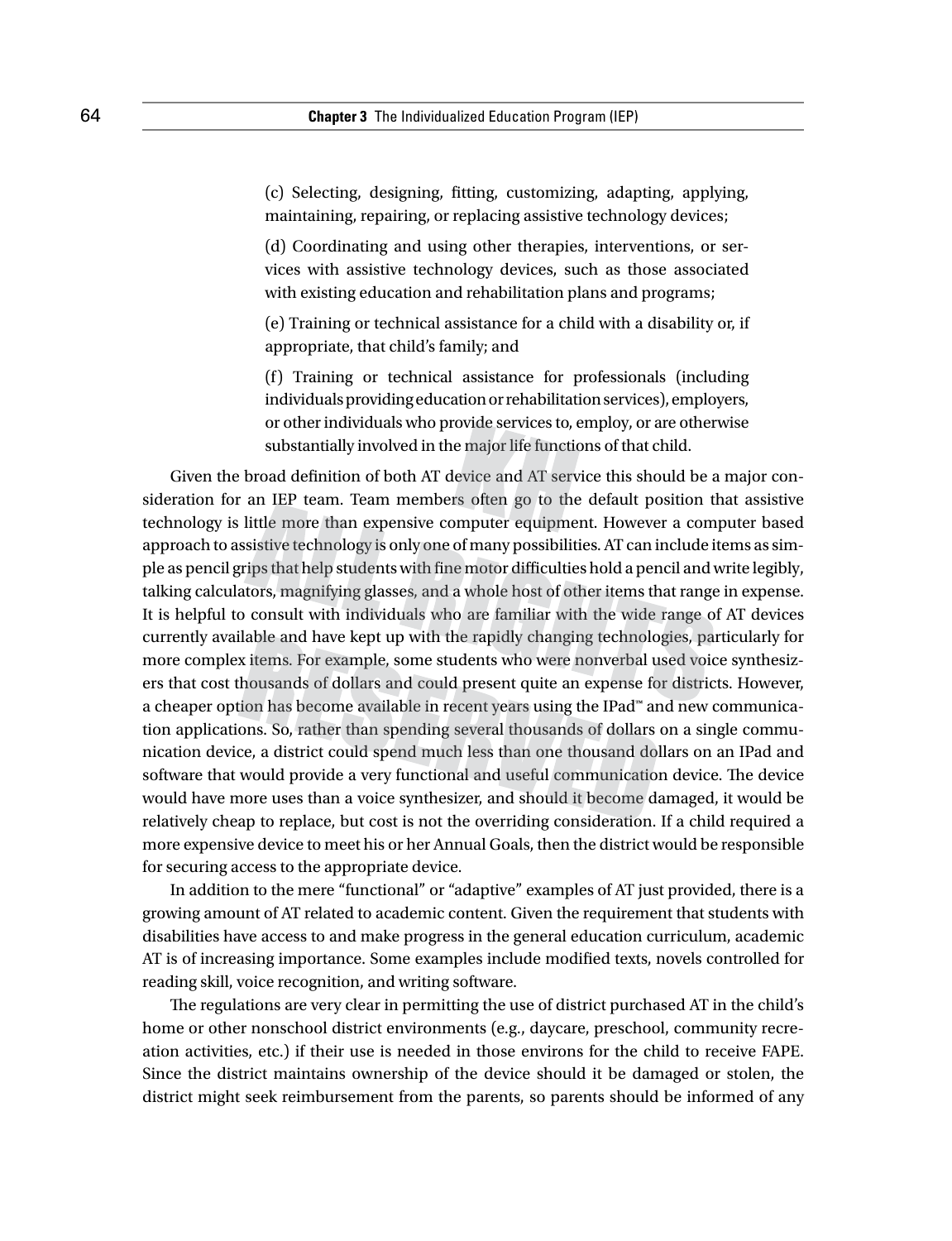responsibility they may have regarding safeguarding any AT. Before ending this discussion on AT, it is important to note that a separate section of the regulations outlines school district responsibility for maintaining hearing aids and the external components of surgically implanted devices, such as cochlear implants (§300.113).

# **Annual Goals, Short-Term Objectives and Report of Progress**

Now that the IEP team has developed Present Levels that objectively describe a child's performance and identified any special factors that must be addressed, the team is ready to develop Annual Goals (AG) and Short-Term Objectives (STO). For all children, an IEP must contain measurable Annual Goals tied directly to the child's stated Present Levels of Performance. The Present Levels serve as the starting point, describing the child's level of skill, and the Annual Goals represent how far the IEP team expects the child to advance during the calendar year. Annual goals are written for all areas in which the child will receive special education support but do not need to cover every single thing a child will learn. Rather, the development of Annual Goals is a way for the team to prioritize learning outcomes for the child and provide educators with major foci for instructional planning. So, depending on the needs of the child, not eligibility label, the IEP team might develop Annual Goals for academic skill areas such as reading, math, and written expression as well as behavior and functional skills that cover daily living, including recreation and adaptive physical education. The regulatory language covering Annual Goals, Short-Term Objectives, and progress reporting follows (§300.320):

(2) (i) A statement of measurable annual goals, including academic and functional goals designed to

(A) Meet the child's needs that result from the child's disability to enable the child to be involved in and make progress in the general education curriculum.

(B) Meet each of the child's other educational needs that result from the child's disability.

(ii) For children with disabilities who take alternate assessments aligned to alternate achievement standards, a description of benchmarks or short-term objectives;

(3) A description of

(i) How the child's progress toward meeting the annual goals will be measured and

(ii) When the periodic reports on the progress the child is making toward meeting the annual goals (such as through the use of quarterly or other periodic reports, concurrent with the issuance of report cards) will be provided.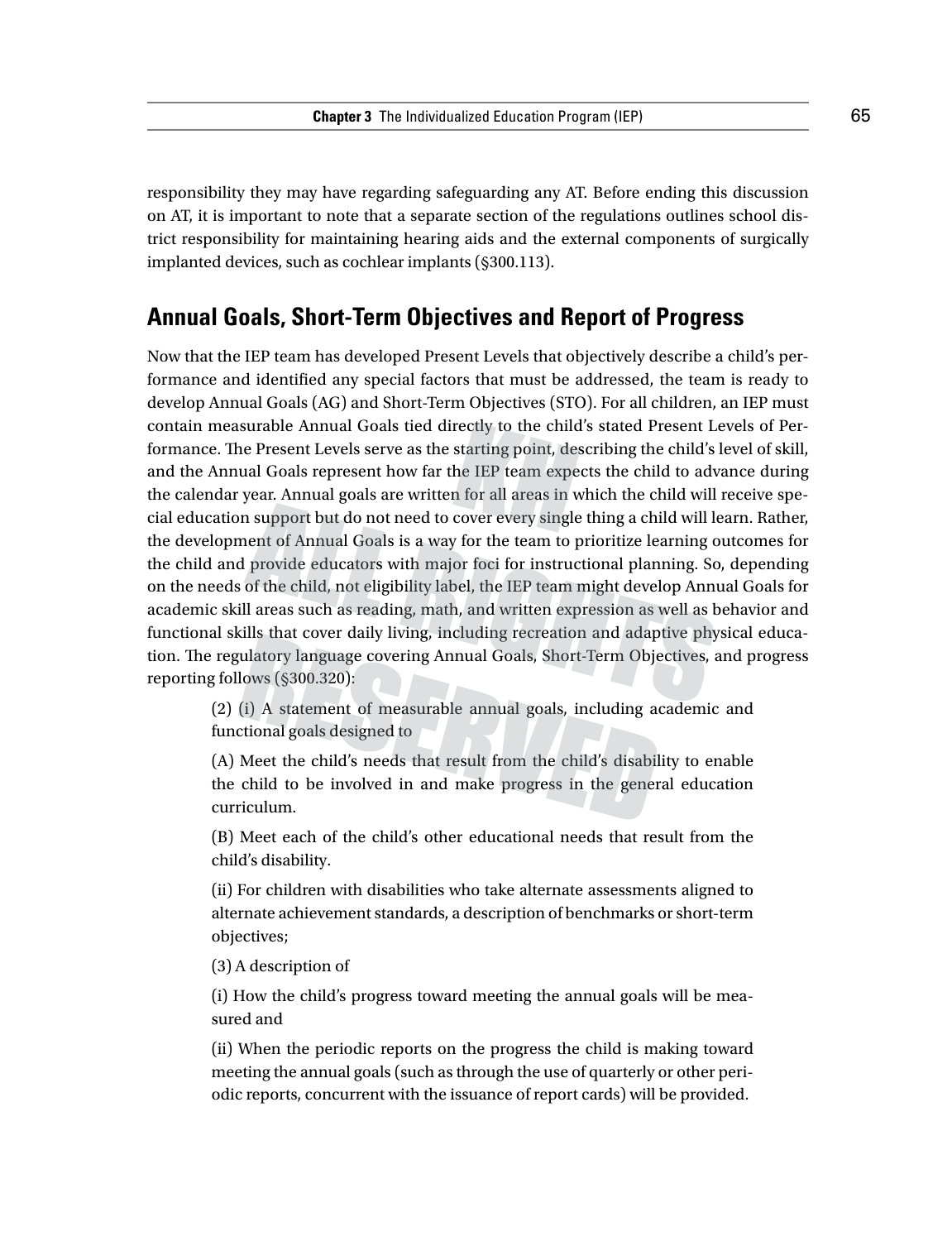Prior to IDEA '04, IEP teams had to develop Short-Term Objectives or Benchmarks for each annual goal. Short-Term Objectives or Benchmarks served as intermediary steps to help focus the IEP and provide measurable targets to ensure that the child was making progress toward the Annual Goal. In this chapter, we will focus on Short-Term Objectives and differentiate them from Benchmarks in Chapter 4. Since the amendments of 2004, however, IEP teams are only required to write Short-Term Objectives or Benchmarks for students who take alternate assessments aligned with alternate achievement standards if the state opted to use alternative assessments and alternative standards. Generally, this applies to students with more significant disabilities. It is important, however, to remember that any state may choose to include Short-Term Objectives and/or Benchmarks in any or all IEPs and you should check to see what your state and local policy is in this area. The decision on the type of participation in assessment is made by the IEP team, and is the next component we will discuss. As you can see, due to the interrelated aspects of an IEP, it is difficult to approach in a strictly linear fashion.

Bateman and Linden (2012) described the decision to remove Short-Term Objectives from most IEPs as "… a wildly misguided move to reduce paperwork … (p. 170)." We concur as it makes no sense to write IEPs for children without Short-Term Objectives, especially when there are no formal assessments as is the case with most children in preschool through second grade or for students who have other learning targets including behavior and self-help skills that are not included on the state and district mandated assessments. IEP teams are not prohibited from writing Short-Term Objectives and Benchmarks for children, whether the students take the regular state/district mandated assessments or not. We agree with Bateman and Linden (2012) that Short-Term Objectives constitute educational "best practice" and should still be written for all children. We address this point further in Chapter 4.

For John, our hypothetical student, we are only addressing math calculation and providing just one Annual Goal that is based upon skills described in the Present Levels and has reasonable projections for annual growth (See Table 3-6). We do this for simplicity, but in all likelihood, an IEP would contain more than a single Annual Goal. For John, the law simply requires that the IEP team develop measureable Annual Goals, because he will be participating in the regular state mandated assessment. However, we have gone a step further and also included Short-Term Objectives in our example. As you will see, the Short-Term Objectives break the Annual Goal into discrete, intermediary steps. At this time, we would also like to call your attention to the fact that the Annual Goal and Short-Term Objectives are written in terms anyone can understand and are measureable. There really is no doubt what skill he will be expected to demonstrate and at what level of proficiency. If a particular skill can't be objectively measured, then the IEP team should not attempt to write a "measureable" Annual Goal or Short-Term Objective.

The regulations require the IEP team to describe how a child's progress toward Annual Goals will be measured, so it is critical that goals be written in objective measurable terms or you couldn't describe progress (See Table 3-6). Essentially this means that they should be written to describe discrete acts or behaviors that are manifestly observable and require little interpretation. Parents must also be advised on a periodic basis of their child's progress toward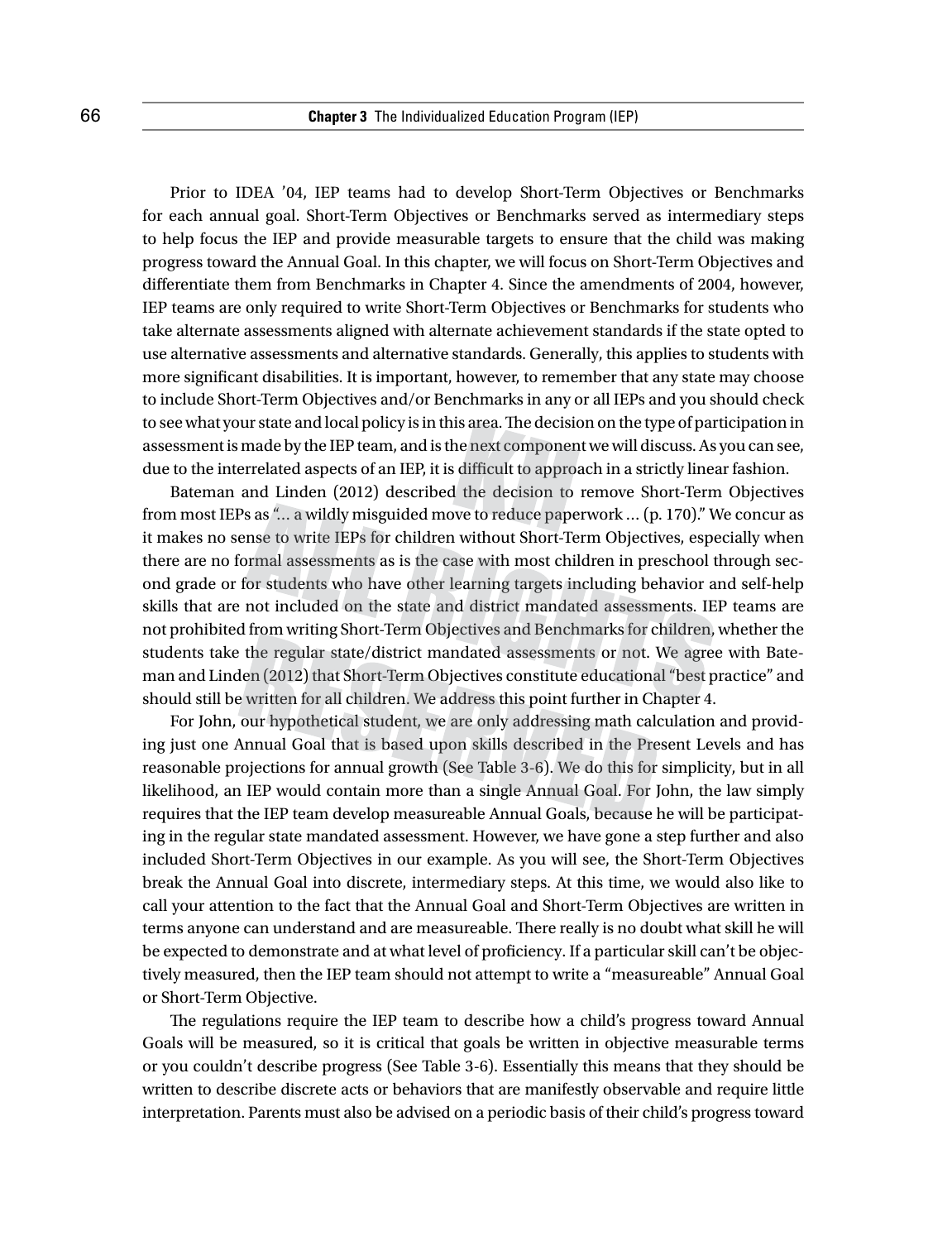attainment of the Annual Goals. The regulations don't require any particular timeline for progress reporting, but do offer the very sensible suggestion to provide a report on progress on the IEP at the same interval as progress reports are provided to all students. That decision is left to the IEP team, but we strongly urge that recommendation be followed, because doing so will make your life as a teacher much easier with only one progress report timeline to track.

#### **Table 3-6. Sample Annual Goal, Short-Term Objective, Progress Report**

#### **Measureable Annual Goals and Short-Term Objectives**

#### *Area of Need: \_Math Calculation\_\_\_\_\_\_\_\_\_\_\_\_\_\_\_\_\_\_*

Measurable Annual Goal When presented with 50 single digit, mixed addition and subtraction problems using numerals (0–9), John will write the correct answer to 48 problems within 60 seconds.

Short-Term Objective 1 Given a worksheet with 30 single digit **addition** problems (0–9) and a direction to complete it, John will write the correct answer to 29 problems within 60 seconds on three consecutive opportunities.

Short-Term Objective 2 Given a worksheet with 30 single digit **subtraction** problems (0–9) and a direction to complete it, John will write the correct answer to 29 problems within 60 seconds on three consecutive opportunities.

Describe how progress will be measured: John's progress will be measured on timed fluency measures.

#### **Progress Report**

Identify when periodic progress reports regarding the student's progression on annual goals and/or objectives will be made: Progress reports for IEP goals and objectives will be provided at the regular quarterly report card distribution time.

# **Participation in State and District Mandated Assessment**

IDEA requires that children with disabilities participate in state and district mandated assessments and that student performance will be used in determining Adequate Yearly Progress (AYP) as required by NCLB. This is just one area in which IDEA '04 was aligned with NCLB. While there are many concerns with the method in which AYP is computed and reported as well as with the current practice of wide-scale assessment (worthy discussions, but well beyond the depth of this text), the mandatory inclusion of students with disabilities in state and district mandated assessment, beginning with IDEA' 97, was a fundamentally positive requirement. It was positive because it highlighted the importance of students with disabilities having access to and making progress in the general education curriculum. It also reinforced recognition that students with disabilities must receive a quality education if they are to be afforded opportunities to be happy, productive, successful, and contributing members of American society and their local communities.

In addition, and on a somewhat sarcastic note, it may have been a response to professional concerns that in many pull-out special education classrooms there was no curriculum and nothing special nor educationally relevant happening. In a documentary by Habib (2009), disability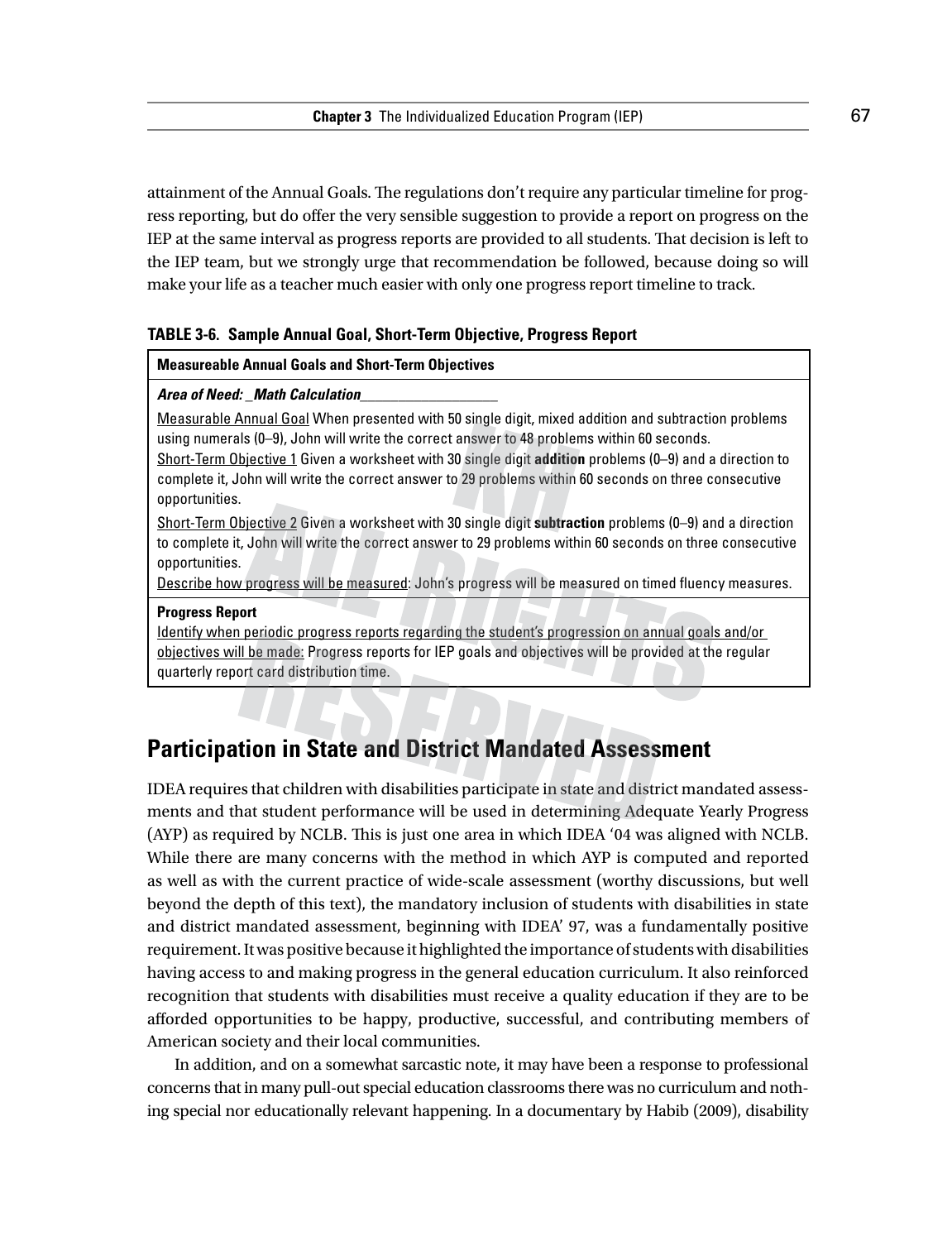rights advocate, Keith Jones, provided an accurate, yet disheartening critique on what happened in many separate educational settings. He attended a special school as a child and complained that he was not being challenged. Instead of learning mathematics or other academic skills, he was involved in making items with craft sticks. So requiring that students have access to and progress in the general curriculum, even if done at a very different level or depth than typically developing peers, recognizes the importance of a meaningful education for all students. Making items with craft sticks may be a fun activity for children, and may be very appropriate for young children, but it should not be a substitute for academic instruction for older students.

Before IDEA '97, IEP teams could excuse a child with a disability from participating in state and district mandated assessments. There may have been good reason for excusing some children, particularly those who could not participate in paper and pencil tests and those who did not have the academic skills necessary to comprehend the grade level test that would be administered. However with IDEA '97, states were required to develop alternative assessment opportunities for students and include all students in assessments. Now, states have five different options for conducting assessments as described by the U. S. Department of Education, Office of Special Education Programs (**http://www.osepideasthatwork.org**/). The first is simply completion of the regular grade level assessment. The second option is the grade level assessment with appropriate accommodations that maintain the validity of the test. For example, a student with a vision impairment may be provided with a test that has enlarged text. As with the first two options, the third still measures a student's performance on grade level standards, but the assessment can be presented in an alternate format. (We will discuss accommodations and modifications shortly.)

The final options reference modified or alternate achievement standards and are available for use only with students with disabilities. The fourth option is for students to complete an assessment that is still based on the standard curriculum, but with a modified achievement standard, which may simply be a lowered level of proficiency or testing at a lower grade level. The fifth option is for the student to complete an alternative assessment using alternative achievement standards. This final option is typically reserved for students with significant cognitive disabilities or preschool age children and may include a portfolio assessment with activities and data collected over several months rather than the usual one or two week testing period commonly associated with the other four assessment options.

The current regulations state the following guidelines and IEP team responsibilities regarding participation in state and district wide assessments (§300.321):

(6) (i) A statement of any individual appropriate accommodations that are necessary to measure the academic achievement and functional performance of the child on State and district wide assessment and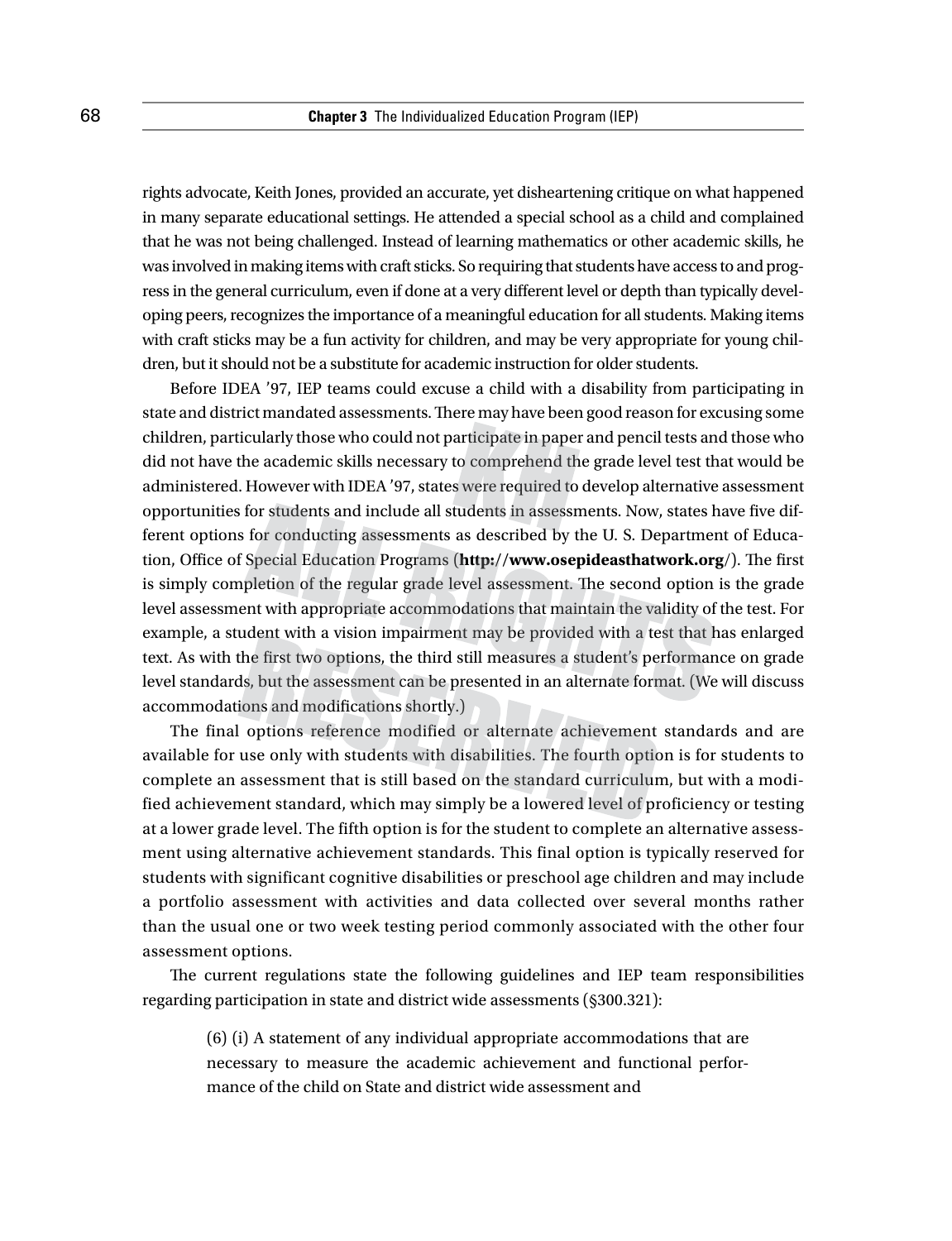(ii) If the IEP team determines that the child must take an alternate assessment instead of a particular regular State or district wide assessment of student achievement, as statement of why

(A) The child cannot participate in the regular assessment; and

(B) The particular assessment selected is appropriate for the child.

As you complete the IEP, you will find the terms accommodations and modifications frequently used when referring to supports provided to students with disabilities—whether instructional, environmental, or assessment supports. For assessment, specifically, accommodations generally refer to changes in the input (the way information is provided to the student) or output (the way information is demonstrated by the student). An accommodation does not alter what a student is expected to learn but serves as a means of providing equitable access. For example, a child with a vision impairment may get the accommodation of having the test material presented in large font or braille (input) and may write the letter of the answer to a multiple choice question or indicate choice verbally rather than fill in a bubble sheet (output). In this example the content has not changed from that included in the standard assessment and the accommodation simply allowed the student to participate in the assessment without being discriminated against due to disability.

The term modification refers to a change in performance expectation for a child. The change can be a lower level of academic achievement on the regular curriculum or an individualized performance standard on an alternative curriculum that is tied to the regular education curriculum. For example, a student who participates in a reading assessment but at a much lower grade level has been provided a modification; that is, the instructional expectations have been lowered or modified.

Since states have considerable latitude in conducting assessments, we recommend that you regularly check with your district or state department of education for specific actions that are allowable without jeopardizing the validity of the assessment. But first and foremost it is critical to keep in mind that it is the child's performance relative to the Annual Goals and Short-Term Objectives in the IEP that is most important. Teachers should monitor, above all else, whether or not Annual Goals and Short-Term Objectives are being met in a timely fashion. If they are and if the Annual Goals and Short-Term Objectives were designed to allow progress in the general curriculum, then there should be little concern regarding mandated state and district assessments. The IEP team should also write Annual Goals and Short-Term Objectives for all areas in which the child will receive special education support, not limit themselves to the academic areas covered on the mandated assessments. For areas not covered by mandated assessments, such as behavior, the team should always write Short-Term Objectives for each Annual Goal.

Acceptable accommodations are generally grouped by type: presentation, response, setting, or timing and scheduling. Before moving to the next section of the IEP, we will provide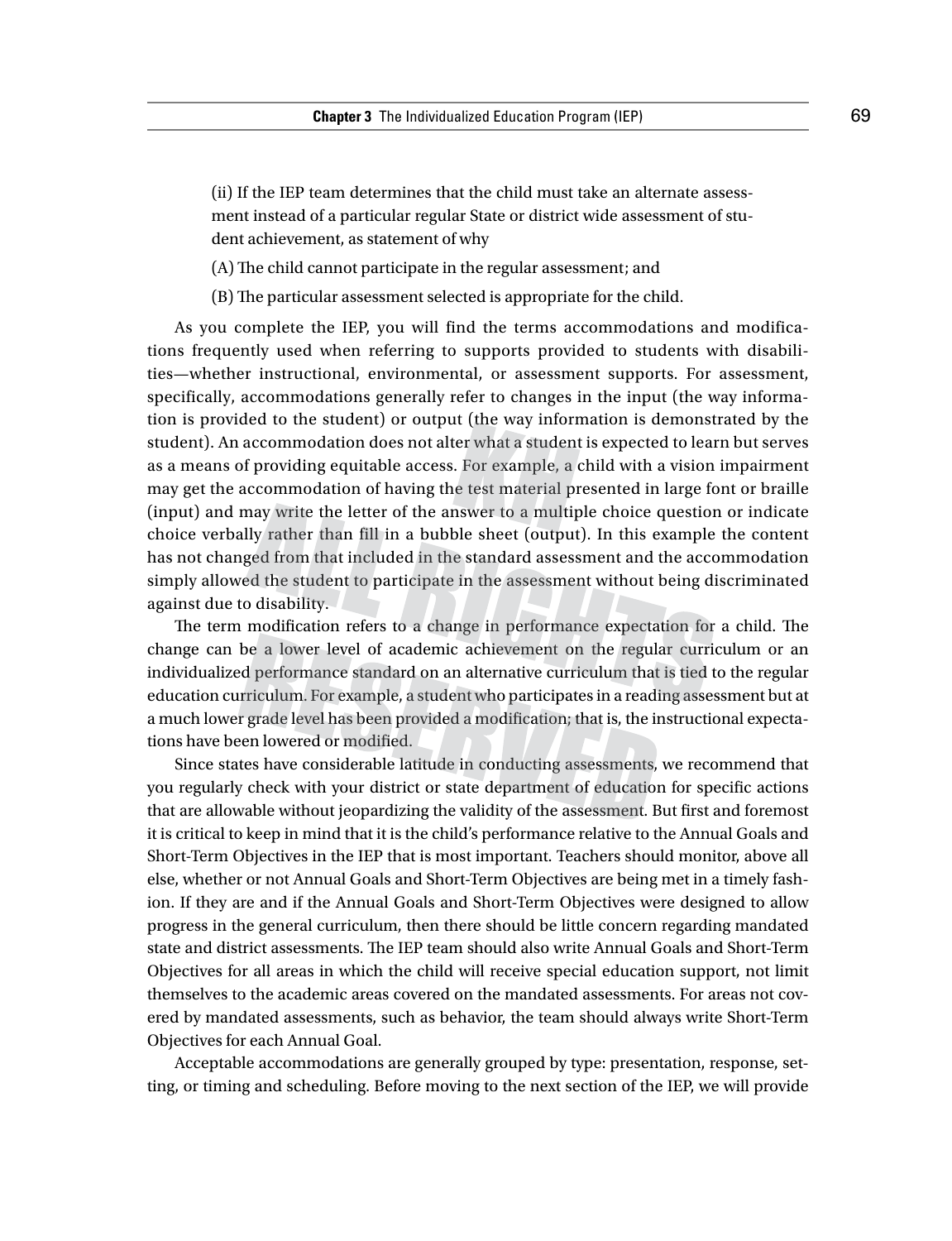an illustrative (and by no means exhaustive) listing of commonly used accommodations, and Table 3-7 contains an example of an IEP statement regarding participation in state and district mandated assessments. Following is a listing of possible accommodations:

Presentation Accommodations:

- Directions read orally to the student
- Directions reread as often as needed
- Directions provided in primary language or mode of communication
- Large print or braille
- Audio amplification system
- Human readers (except for reading tests)
- Read aloud computer translations
- Assistance tuning page
- Fewer items per page

Response Accommodations:

- Use of pencil grip
- Larger bubbles on answer sheets
- Student dictates answer
- Manipulative to help compute mathematics problems
- Calculators
- Rulers, graph paper, abacus
- Speech activated software
- Word processor

Setting Accommodations:

- Complete test in different location
- Use sound deadening headphones
- Administer test individually or in small group

#### Timing and Scheduling:

- Provide extra time for writing
- Provide frequent breaks
- Extend test time (3 weeks instead of 2 weeks)
- Break test into smaller increments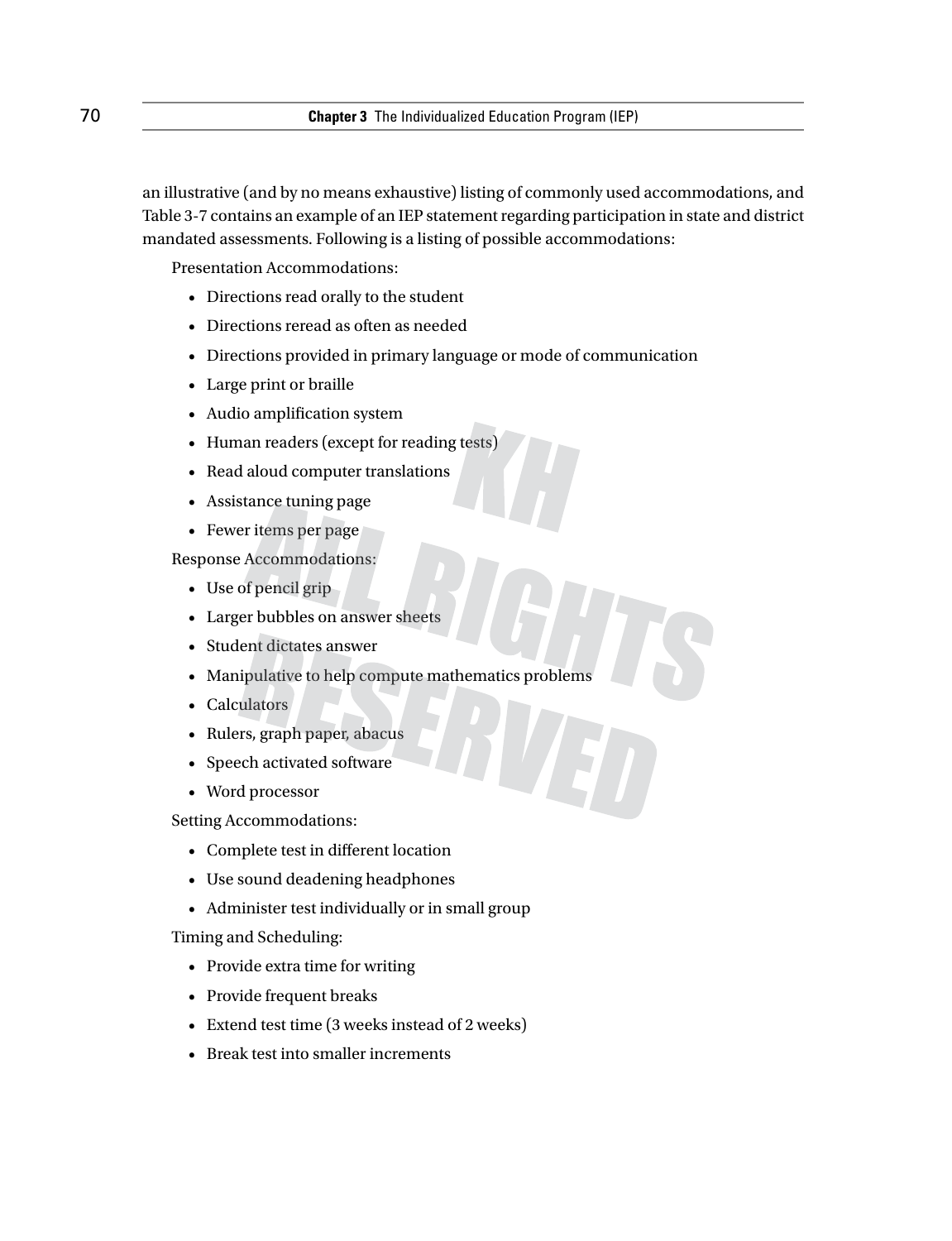#### **Table 3-7. Participation in State & District**

#### **State and District Mandated Assessments**

Student will be taking standard assessment: If the student will be participating in the assessment but needs modifications or adaptations for any of the sections, identify what modifications or adaptions will be allowed and for what assessment.

John will be allowed up to twice the allotted time for completion of math application sections of the assessment that are not timed fluency measures. He will be allowed to complete the assessment in an alternative setting, such as the office or resource room or other quite setting.

\_\_\_\_\_\_\_\_\_\_\_\_\_\_\_\_\_\_\_\_\_\_\_\_\_\_\_\_\_\_\_\_\_\_\_\_\_\_\_\_\_\_\_\_\_\_\_\_\_\_\_\_\_\_\_\_\_\_\_\_\_\_\_\_\_\_\_\_\_\_\_\_\_\_\_\_\_\_\_\_ \_\_\_\_\_\_\_\_\_\_\_\_\_\_\_\_\_\_\_\_\_\_\_\_\_\_\_\_\_\_\_\_\_\_\_\_\_\_\_\_\_\_\_\_\_\_\_\_\_\_\_\_\_\_\_\_\_\_\_\_\_\_\_\_\_\_\_\_\_\_\_\_\_\_\_\_\_\_\_\_

\_\_\_\_\_\_\_\_\_\_\_\_\_\_\_\_\_\_\_\_\_\_\_\_\_\_\_\_\_\_\_\_\_\_\_\_\_\_\_\_\_\_\_\_\_\_\_\_\_\_\_\_\_\_\_\_\_\_\_\_\_\_\_\_\_\_\_\_\_\_\_\_\_\_\_\_\_\_\_\_ \_\_\_\_\_\_\_\_\_\_\_\_\_\_\_\_\_\_\_\_\_\_\_\_\_\_\_\_\_\_\_\_\_\_\_\_\_\_\_\_\_\_\_\_\_\_\_\_\_\_\_\_\_\_\_\_\_\_\_\_\_\_\_\_\_\_\_\_\_\_\_\_\_\_\_\_\_\_\_\_

Student will **NOT** be taking standard assessment: If the IEP team determined that the standard assessment would not be appropriate, answer the following:

**1.** Describe why the student cannot participate in the standard assessment.

**2.** Describe why the particular alternative assessment selected is appropriate for the student.

# **Statement of Special Education and Related Services**

The identification of what special education and related services and supplementary aids and services will be provided to a child is a required component of the IEP, but that determination cannot be made until after the development of Annual Goals and Short-Term Objectives, as appropriate. For obvious reasons, it would be impossible to identify what services will be provided to a child without first identifying the target learning outcomes. The regulations (§300.320) provide the following regarding the content specifically related to special education and related services that must be included in the IEP:

(4) A statement of the special education and related services and supplementary aids and services, based on peer-reviewed research to the extent practicable, to be provided to the child or on behalf of the child, and a statement of the program modifications or supports for school personnel that will be provided to enable the child

(i) To advance appropriately toward attaining the annual goal;

(ii) To be involved in and make progress in the general education curriculum and to participate in extracurricular and other nonacademic activities;

(iii) To be educated and participate with other children with disabilities and nondisabled children in the activities described in this section.

As you may have noticed, there are several components to this requirement, and in order to complete an IEP correctly, you must be familiar with the meaning of each component. We will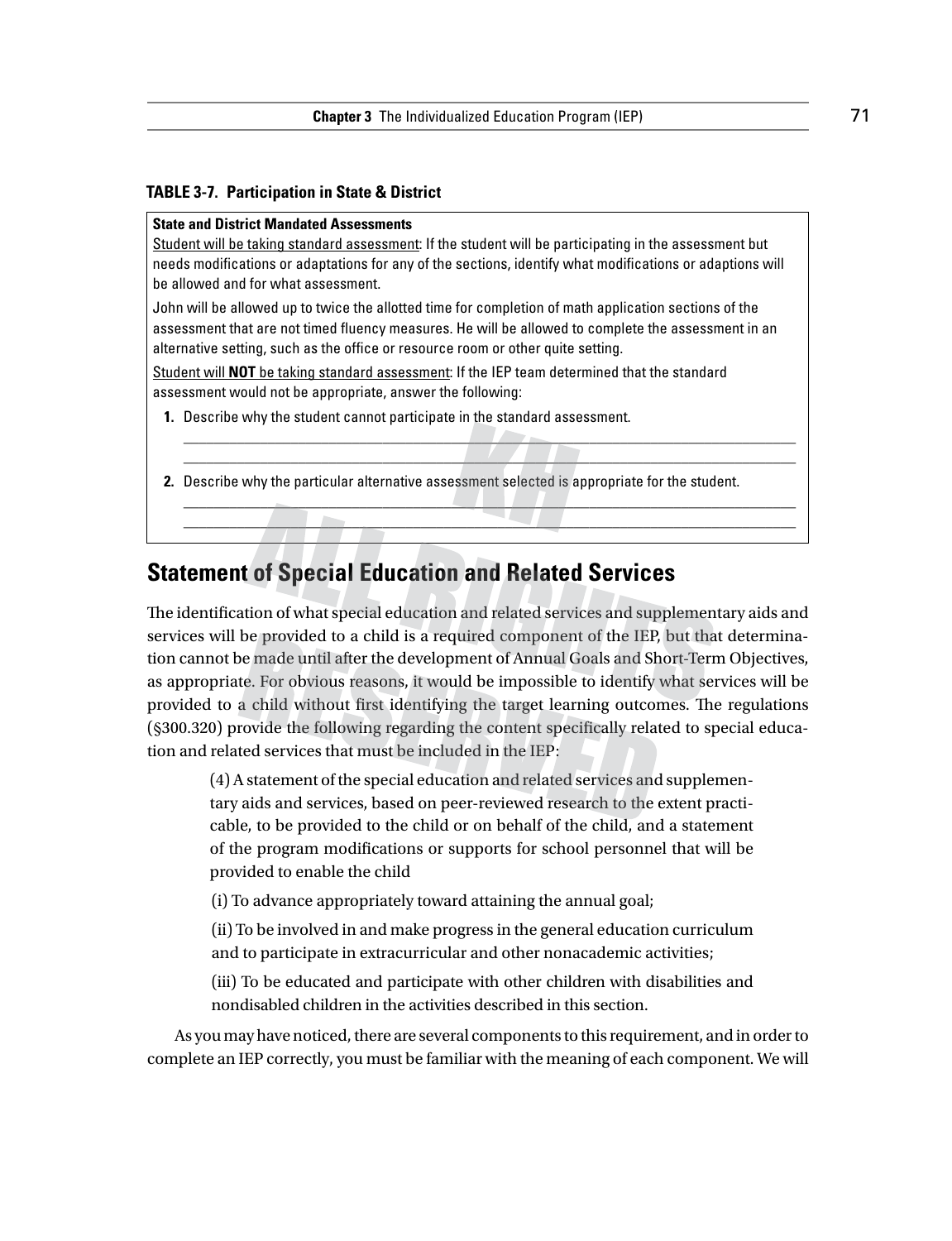provide the legal definition of special education and related services, but want to point out a couple of items in the regulatory language that deserve special attention. First, the requirement that special education services be based on practices supported by peer-reviewed research to the extent practicable was a new requirement of IDEA '04 that sought to align this legislation with the No Child Left Behind Act of 2001. At this time, there is not research supporting all practices in schools, but that does not relieve schools of the ethical responsibility of implementing research supported interventions whenever possible. This is a relatively new requirement, but as Bateman and Linden (2012) noted, courts haven't gotten into the point of determining which practice is best, rather they continue to be guided by the standard of benefit set forth by the 1982 US Supreme Court decision in *Hendrick Hudson Dist. Bd. of Ed. v. Rowley* (hereafter Rowley). Commonly known as the Rowley Standard, this ruling made it clear that special education services must be reasonably calculated to provide a child with meaningful educational benefit but need not "maximize" a child's potential. Public schools aren't required to maximize the potential of any student (even if we could measure potential).

We also want to emphasize the importance of items (ii) and (iii). A review of these requirements reveals the clear and overriding Congressional intent that children with disabilities be educated with their typically developing peers in both academic activities (with a particular focus on the general education curriculum) and nonacademic activities (recess, lunch, assemblies, fieldtrips, etc.) and extracurricular activities, such as school clubs. To comply with the law and congressional intent, the IEP team must assume that the child will be educated in the regular education setting with the use of supplementary aids and services as stated in the Least Restrictive Environment (LRE) section of the regulations (§300.114). This is an incredibly important point, from both an educational perspective and a civil rights perspective, which be discussed further in Chapter 5. But we need to mention it here to emphasize that the team must consider regular education placement before considering any other placement. This legal presumption of placement in the regular education environment can only be rebutted if the child's needs cannot be met in the regular education environment with the use of supplementary aids and services, a determination that can only be made at the end of the IEP meeting.

Now that we have covered regulatory guidance for research-based intervention along with the presumption of regular education placement, we can provide the definitions of special education, related services, and supplementary aids and services. First, special education is defined in the regulations as follows:

300.39 Special education.

(a) *General*.

(1) *Special education* means specially designed instruction, at no cost to the parents, to meet the unique needs of a child with a disability, including—

(i) Instruction conducted in the classroom, in the home, in hospitals and institutions, and in other settings; and

(ii) Instruction in physical education.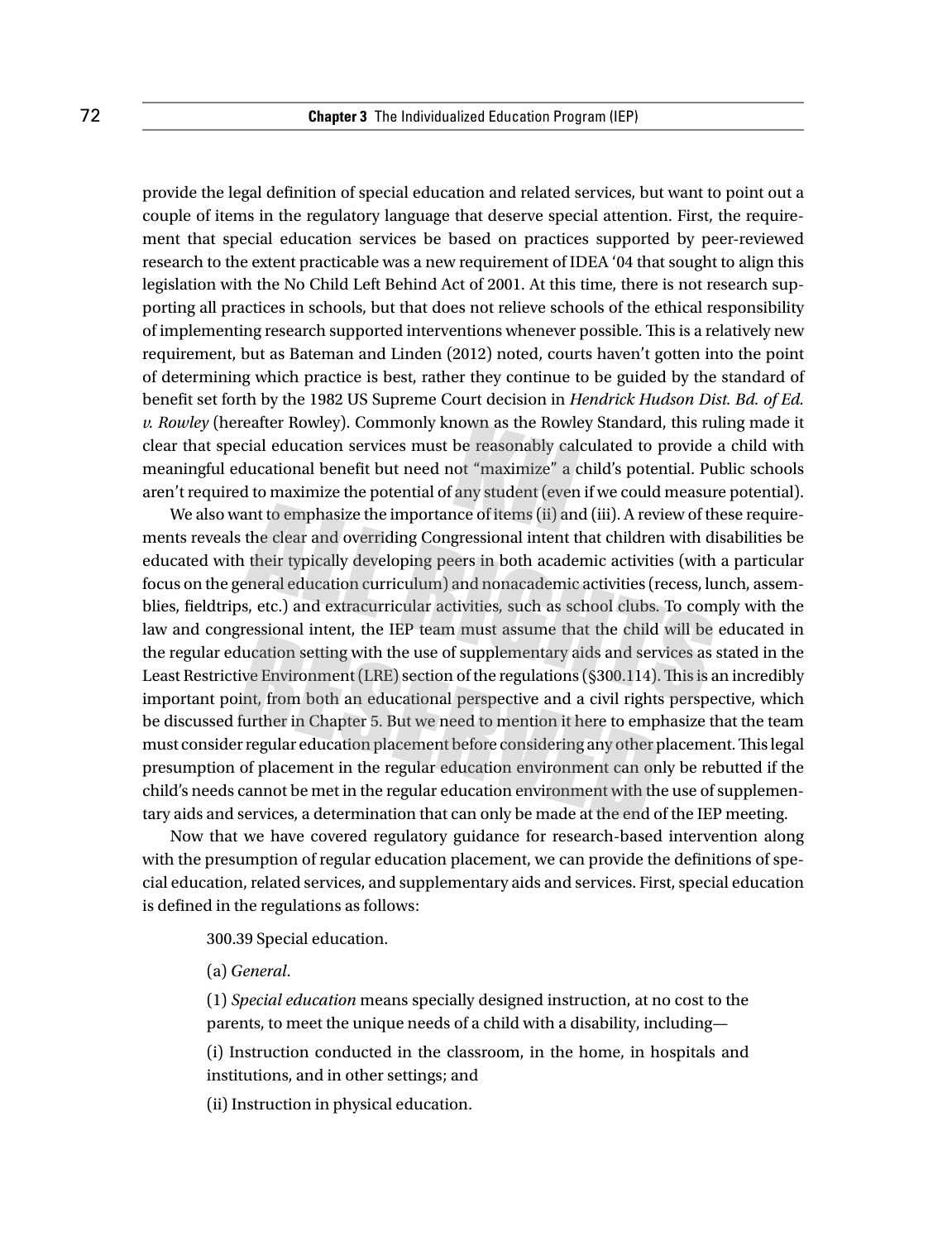(2) *Special education* includes each of the following, if the services otherwise meet the requirements of paragraph (a)(1) of this section—

(i) Speech-language pathology, or any other related service, if the service is considered special education rather than a related service under State standards;

(ii) Travel training; and

(iii) Vocational education.

(f) *Individual special education terms defined*. The terms in this definition are defined as follows:

(1) *At no cost* means that all specially-designed instruction is provided without charge, but does not preclude incidental fees that are normally charged to nondisabled students or their parents as part of the regular education program.

(5) *Physical education* means—

(i) The development of—

(A) Physical and motor fitness;

(B) Fundamental motor skills and patterns; and

(C) Skills in aquatics, dance, and individual and group games and sports (including intramural and lifetime sports; and (ii) Includes special physical education, adapted physical education, movement education, and motor development.

(3) *Specially designed instruction* means adapting, as appropriate to the needs of an eligible child under this part, the contents, methodology, or delivery of instruction—

(i) To address the unique needs of the child that result from the child's disability; and

(ii) To ensure access of the child to the general curriculum, so that the child can meet the educational standards within the jurisdiction of the public agency that apply to all children.

(4) *Travel training* means providing instruction, as appropriate, to children with significant cognitive disabilities, and any other children with disabilities who require this instruction, to enable them to—

(i) Develop an awareness of the environment in which they live; and

(i) Learn the skills necessary to move effectively and safely from place to place within that environment (e.g., in school, in the home, at work, and in the community).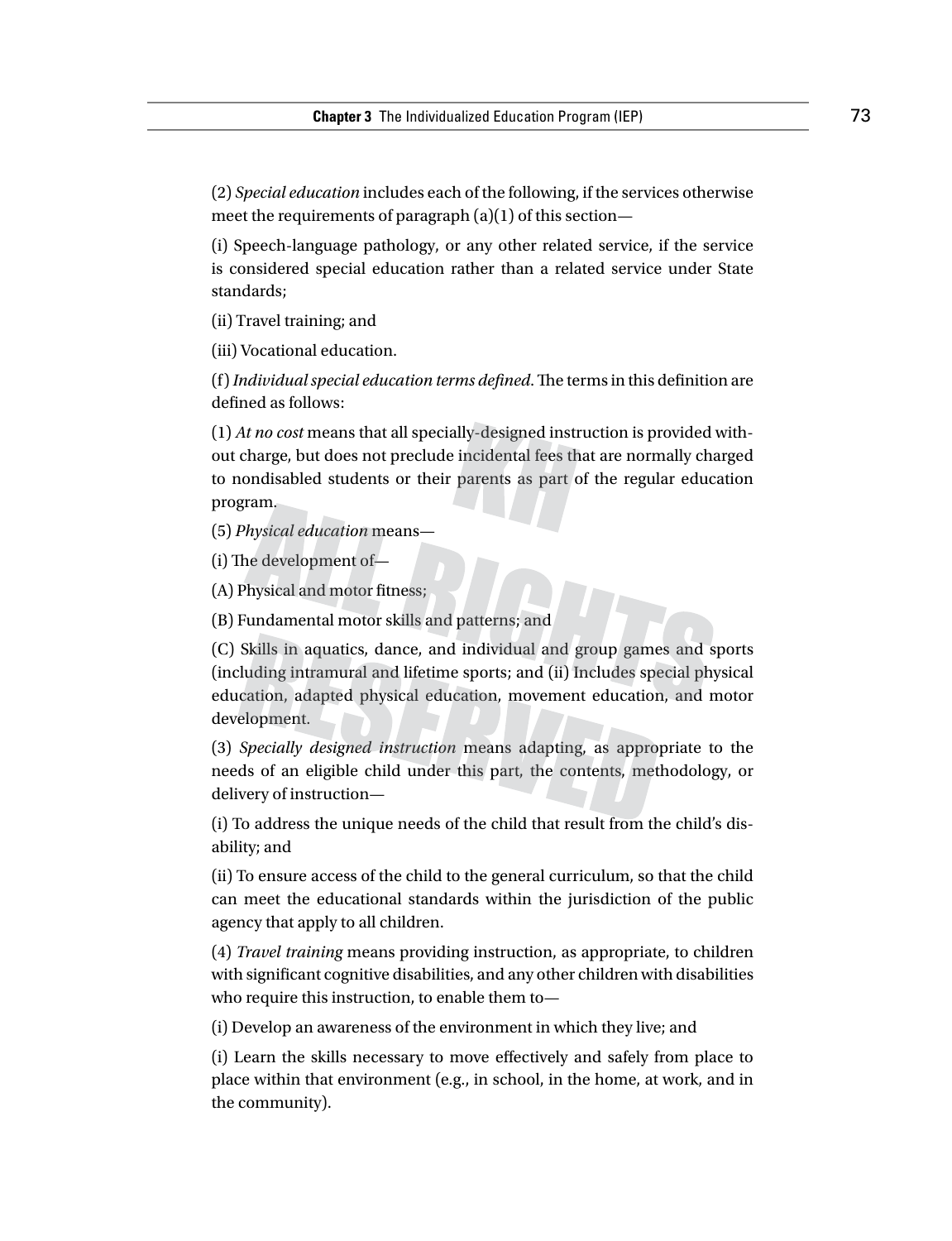(5) *Vocational education* means organized educational programs that are directly related to the preparation of individuals for paid or unpaid employment, or for additional preparation for a career not requiring a baccalaureate or advanced degree.

We have provided the legal definition, but need to offer some clarifying commentary on selected items. As is apparent from the definition, special education includes specially designed instruction designed to meet the unique needs of the child. This means that there is no single special education instructional practice that will be appropriate for a child with a specific disability label (as we discussed in Chapter 1), rather service decisions must be made on an individual basis for each child based upon his or her unique needs. Thus, the assessments that were conducted as precursor to the IEP development must be educationally relevant, and the results must be clearly and operationally specified in statements of Present Levels. Only by having a solid understanding of the unique educational needs of a specific child will the team be able to identify what the child will require and develop a truly Individualized Education Program.

It is also important to note that special education is provided at no cost to the parent, regardless of the parent's income level. All states have mandatory attendance laws and provide education at no cost to students without disabilities. To charge parents of students with disabilities tuition or other fees not levied against parents of children without disabilities would be clearly discriminatory. If that were allowed (and it was allowed before legislation in the 1970s specifically prohibited such practice), then a child with a disability could be kept from school due to parents' inability or unwillingness to pay extra for an educational service that the state provides to other children without disabilities free of charge. However, this does not prevent districts from charging students with disabilities fees to participate in activities, such as field trips or sports, if those same fees are required of students without disabilities.

So, we know that special education is specially designed instruction provided free of charge. However, it is important to recognize that it can be provided in a variety of settings. While the presumed placement of the child is the regular education setting, special education supports can be provided in the home or in community preschool settings where the child will have an opportunity to interact with peers without disabilities. For older students placement at a jobsite in the community with nondisabled coworkers could be done in compliance with the LRE mandate and intent. The "continuum at the alternative placements" describes placement options ranging from regular class to very restrictive institutions and will be discussed in detail in Chapter 5. However, it is important for IEP teams to recognize that placement, or the setting(s) in which the child will receive specially designed instruction, is determined annually and on an individual basis after Annual Goals and Short-Term Objectives are developed and with a presumption of placement in the regular education setting.

The regulations offered some guidance on specially designed instruction which provided IEP teams an opportunity to adapt content, methodology, or delivery of instruction. The content requirements could be modified and reflected in the IEP goals and objectives. For example, some children may receive reading instruction on skills typically acquired in earlier grades (content adaptation) or students may receive instruction in content not typically considered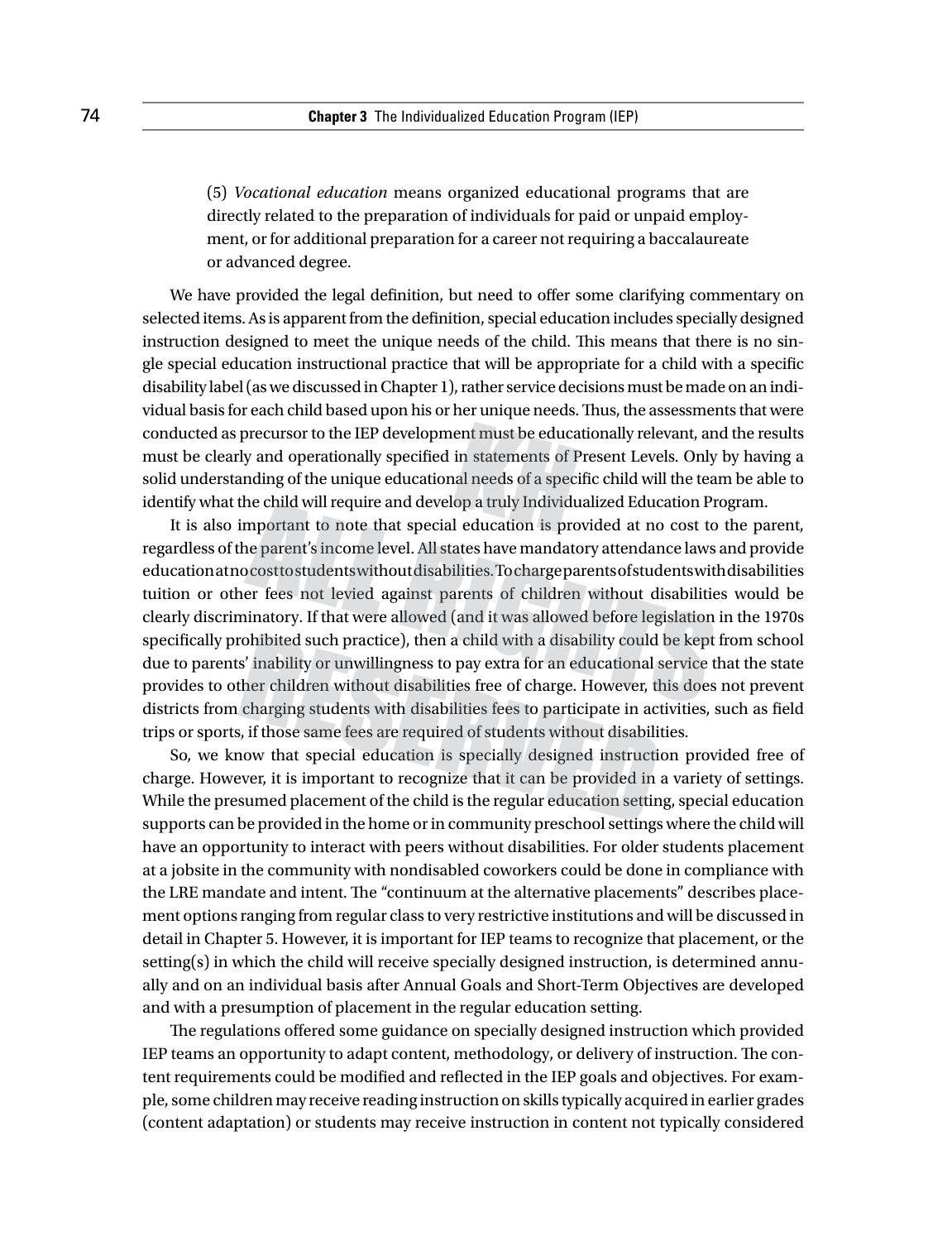part of the formal school curriculum (e.g., eating, toileting, or mobility). Specific methodological practice is generally left to the purview of the school and court decisions have found that if the child benefitted from the special education provided at the school, then parents could not force a district to change methodology (*Lachman v. Illinois State Board of Education, 1988*). However, it is allowable for an IEP team to decide that a specific methodology will be used with a particular child. For example, an IEP team might determine that a particular child requires some home-based Applied Behavior Analysis (ABA) training in order to benefit from special education. In that case, the school would be required to provide that service and ABA would be considered specially designed instruction. Provision of home-based service is an expensive proposition and underscores the importance of having a representative of the public agency at the IEP meeting.

We chose this example because the use of ABA with children with autism has been an area of contention and legal challenge. Many times, districts have tried to avoid the cost associated with home-based ABA, but lost their case in due process hearings and were ordered to provide the service because the child had not been making satisfactory progress in the program provided by the district which meant that the child was not receiving FAPE. However, had the district provided FAPE as indicated by the child making satisfactory benefit from whatever methodology the district had implemented, then it is highly unlikely that a district would have lost a hearing on an issue of methodology just because a parent preferred a different methodology.

We have discussed some major components of the definition of special education that are included in most IEPs. The regulatory language does not require that each item identified in the definition of special education (§300.39) be included in an IEP. For example, not all children require travel training, mobility training, or specially designed instruction in PE. The thing to remember is the supports to be provided are those that enable the child to benefit from special education, have access to the general education curriculum, and interact with typically developing peers to the maximum extent appropriate.

In one of the most egregious practices involving provision of special education services of which the authors are aware, the district would only provide speech and language services to children who had an IQ score above a certain arbitrary level. This practice was clearly illegal because the district policy stripped the IEP team of its right and responsibility to develop a truly individualized IEP. Additionally, the policy made absolutely no sense. In this scenario, children with severe disabilities who had extremely limited communication skills were barred from receiving speech and language therapy (communication skills) because the district had determined that the low IQ score precluded them from benefitting from that intervention. In other words, children who were in greatest need of communication support were denied that support. The district was requiring those students to demonstrate their ability to benefit from special education service—a requirement forcefully negated by the 1st Circuit Court in the 1989 decision in *Timothy W. v. Rochester School District*. **http://law.justia.com/cases/federal/appellate-courts/ F2/875/954/179023/**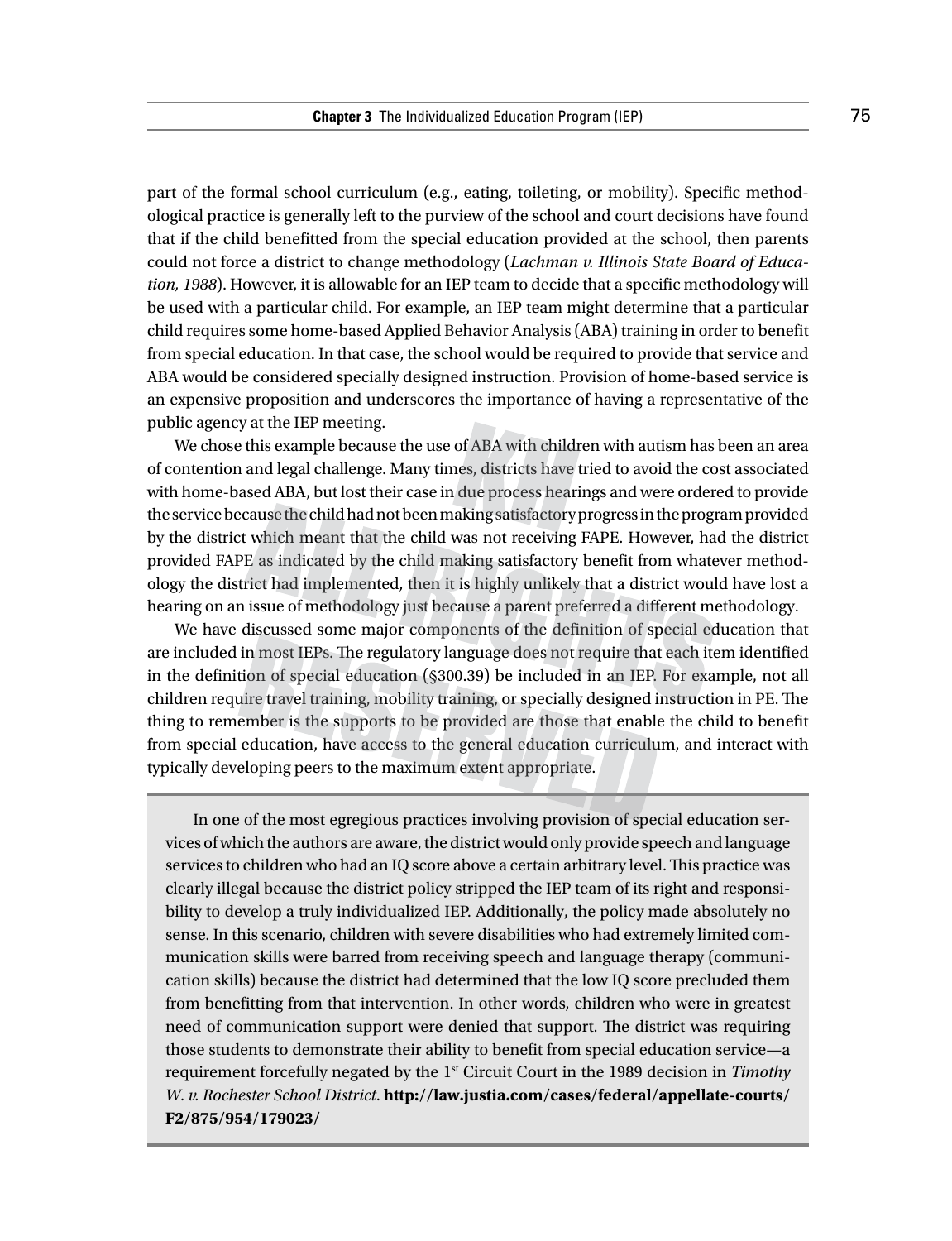In addition to identifying special education services, the IEP must also specify the related services as well as supplementary aids and services that will be provided for the child to benefit from special education. We will continue our discussion by moving on to the topic of related services that are simply defined as services that a child needs in order to benefit from special education. The regulations include the following overarching definition:

#### 300.34 Related services.

(a) General. Related services means transportation and such developmental, corrective, and other supportive services as are required to assist a child with a disability to benefit from special education, and includes speech language pathology and audiology services, interpreting services, psychological services, physical and occupational therapy, recreation, including therapeutic recreation, early identification and assessment of disabilities in children, counseling services, including rehabilitation counseling, orientation and mobility services, and medical services for diagnostic or evaluation purposes. Related services also include school health services and school nurse services, social work services in schools, and parent counseling and training.

This listing is not exhaustive but does identify the most commonly used related services. They are called "related services" because they are related to the child's special education. In other words, the child could receive the services at no cost only if needed to benefit from special education. Giangreco (2011) argued that related services should only involve as much support as is necessary and must be clearly educationally relevant. He provided an interesting example that one of the authors also encountered while consulting with a school district. The related service in question was horseback riding or "equine therapy" for the development of motor skills. There simply was no justifiable reason for provision of horseback riding as a necessary related service. Any motor skills developed through horseback riding could have been addressed during more typical times and activities, such as physical education or recess.

Now, let's consider a couple of very simple scenarios regarding related services without reading anything extra into the description or making any assumptions. These are intended to be simplistic in order to illustrate the basic points. Our first example is very unlikely (not the bicycle accident and sprained ankle, but trying to relate the sprained ankle it to reading support). Suppose you had a student with a learning disability who received special education support for reading. One day, this student had an accident while riding her bike, sprained an ankle, and the doctor ordered physical therapy. Now, just because physical therapy is listed as a related service and she receives special education does not mean that she would now be eligible for physical therapy as a related service. To get the service, she would need it in order to benefit from special education, and it would be nearly impossible to successfully argue that a sprained ankle impacted her ability to benefit from specially designed instruction in reading.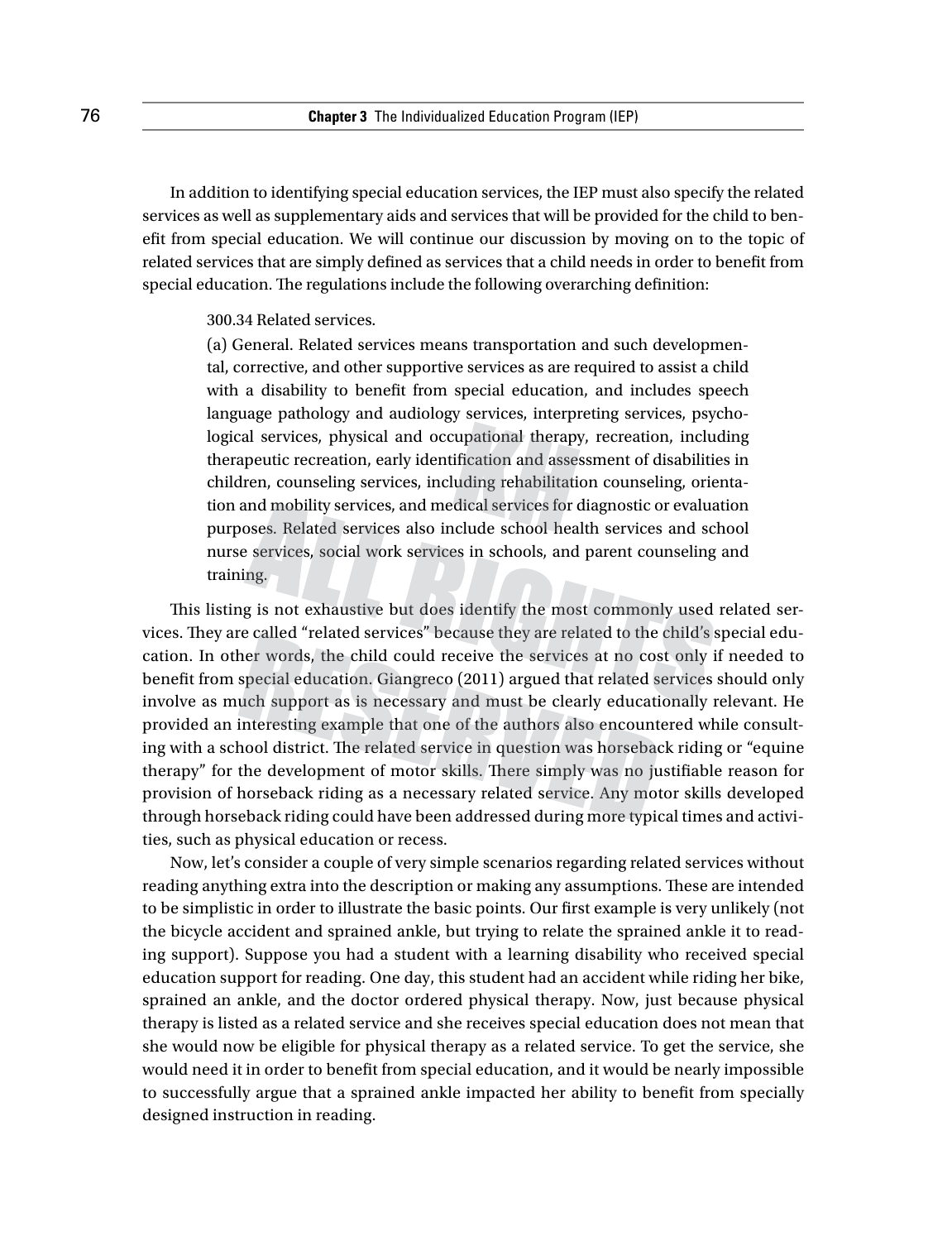For our next example, assume you work in a district that provides transportation for students who live two miles or more from the school. You have a kindergarten student with an orthopedic impairment who uses a walker, moves very slowly, and tires easily from the walking. She lives less than one-half mile from school, but the IEP team could easily determine that she would need transportation as a related service in order to get to school in a timely manner and have enough energy to participate in instructional activities and benefit from her special education. One final point about transportation, there is no requirement that it be provided on a "short bus". In our example, the full-size bus that transports students without disabilities could make an extra stop and pick her up—this would actually be consistent with the LRE requirements by supporting her participation in nonacademic activities with typically developing peers to the maximum extent.

We will provide the rather lengthy regulatory definitions for each of the related services previously listed. Before presenting that information, we do want to bring your attention to a few items. First, there are some restrictions on many of the services. For example, the list includes both "health services" and "medical services" as related services. School districts must provide "health services," but only need to provide "medical services" if needed for diagnostic purposes. In *Irving Independent School District. v. Tatro* (1984), a case involving Clean Intermittent Catheterization, the U.S. Supreme Court provided guidelines regarding the identification of medical services that districts need not provide. Essentially, the Court determined that medical services are those that must be provided by a licensed physician and unless required for diagnostic purposes, the district is not responsible for their provision. **http://supreme.justia.com/cases/federal/us/468/883/case.html** Second, the regulations specifically limit district responsibility for surgically implanted devices, specifically mapping cochlear implants that many children with hearing impairments use. Our third point is particularly important for preschool teachers who receive children transitioning from Part C services. With the exception of some parent training and provision of information, related services are provided to children only. Under Part C, some adult family members or even siblings may have been recipients of Early Intervention Services that are now considered related services under Part B, so this could be a significant change for some families. Finally, IEP teams should avoid the temptation of thinking that since a particular related service was required by a child on a prior IEP that the related service will always be required and should be included in subsequent IEPs. What is needed one year may not be needed the next year.

Following is the extensive description of related services as provided in the regulations (§300.34).

**(c) Individual related services terms defined.** The terms used in this definition are defined as follows:

(1) *Audiology* includes—

(i) Identification of children with hearing loss;

(ii) Determination of the range, nature, and degree of hearing loss, including referral for medical or other professional attention for the habilitation of hearing;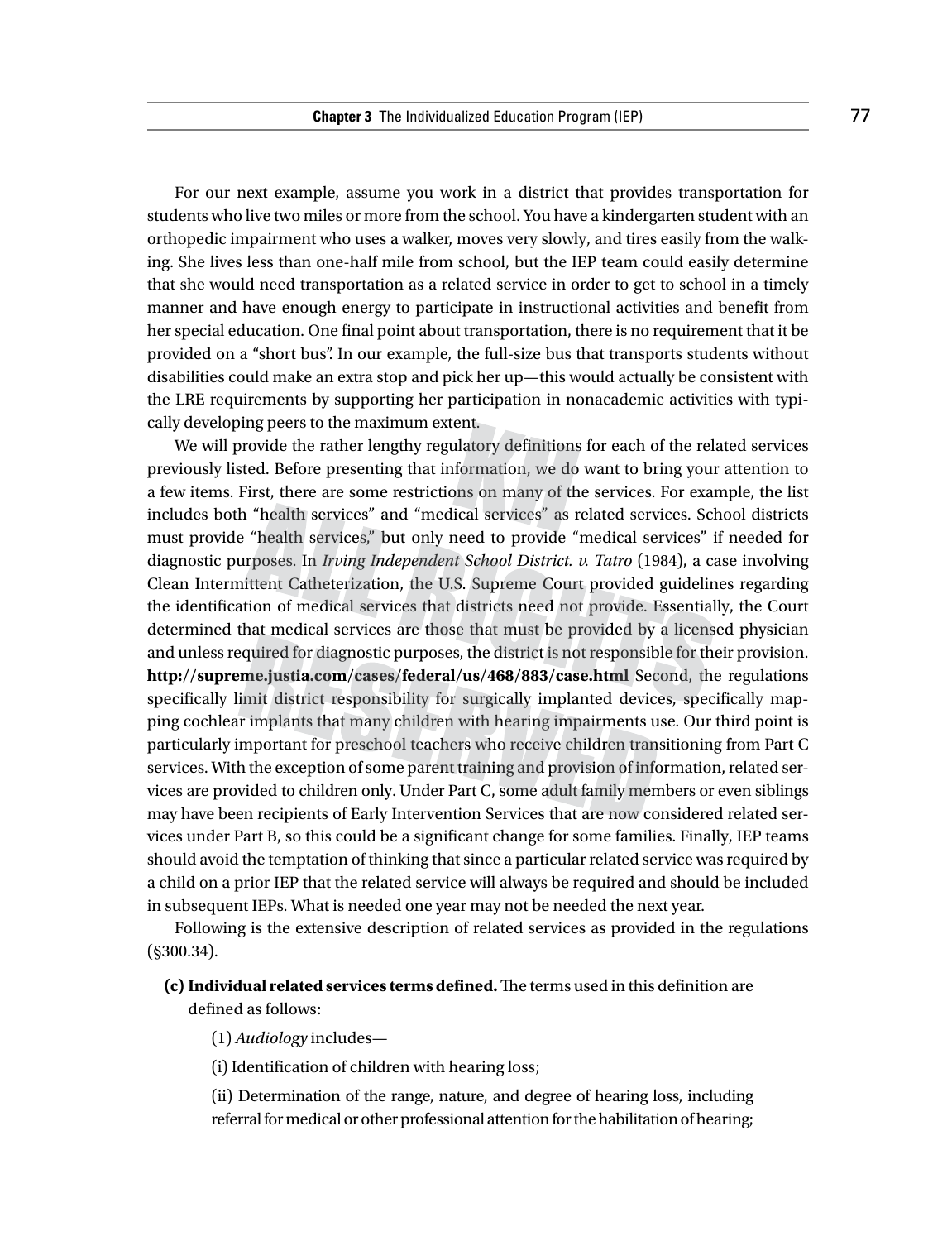(iii) Provision of habilitative activities, such as language habilitation, auditory training, speech reading (lipreading), hearing evaluation, and speech conservation;

(iv) Creation and administration of programs for prevention of hearing loss;

(v) Counseling and guidance of children, parents, and teachers regarding hearing loss; and

(vi) Determination of children's needs for group and individual amplification, selecting and fitting an appropriate aid, and evaluating the effectiveness of amplification.

(2) *Counseling services* means services provided by qualified social workers, psychologists, guidance counselors, or other qualified personnel.

(3) *Early identification and assessment* of disabilities in children means the implementation of a formal plan for identifying a disability as early as possible in a child's life.

(4) *Interpreting services* includes—

(i) The following, when used with respect to children who are deaf or hard of hearing: Oral transliteration services, cued language transliteration services, sign language transliteration and interpreting services, and transcription services, such as communication access real-time translation (CART), C-Print, and TypeWell; and

(ii) Special interpreting services for children who are deaf-blind.

(5) *Medical services* means services provided by a licensed physician to determine a child's medically related disability that results in the child's need for special education and related services.

(6) *Occupational therapy*—

(i) Means services provided by a qualified occupational therapist; and

(ii) Includes—

(A) Improving, developing, or restoring functions impaired or lost through illness, injury, or deprivation;

(B) Improving ability to perform tasks for independent functioning if functions are impaired or lost; and

(C) Preventing, through early intervention, initial or further

(7) *Orientation and mobility services*—

(i) Means services provided to blind or visually impaired children by qualified personnel to enable those students to attain systematic orientation to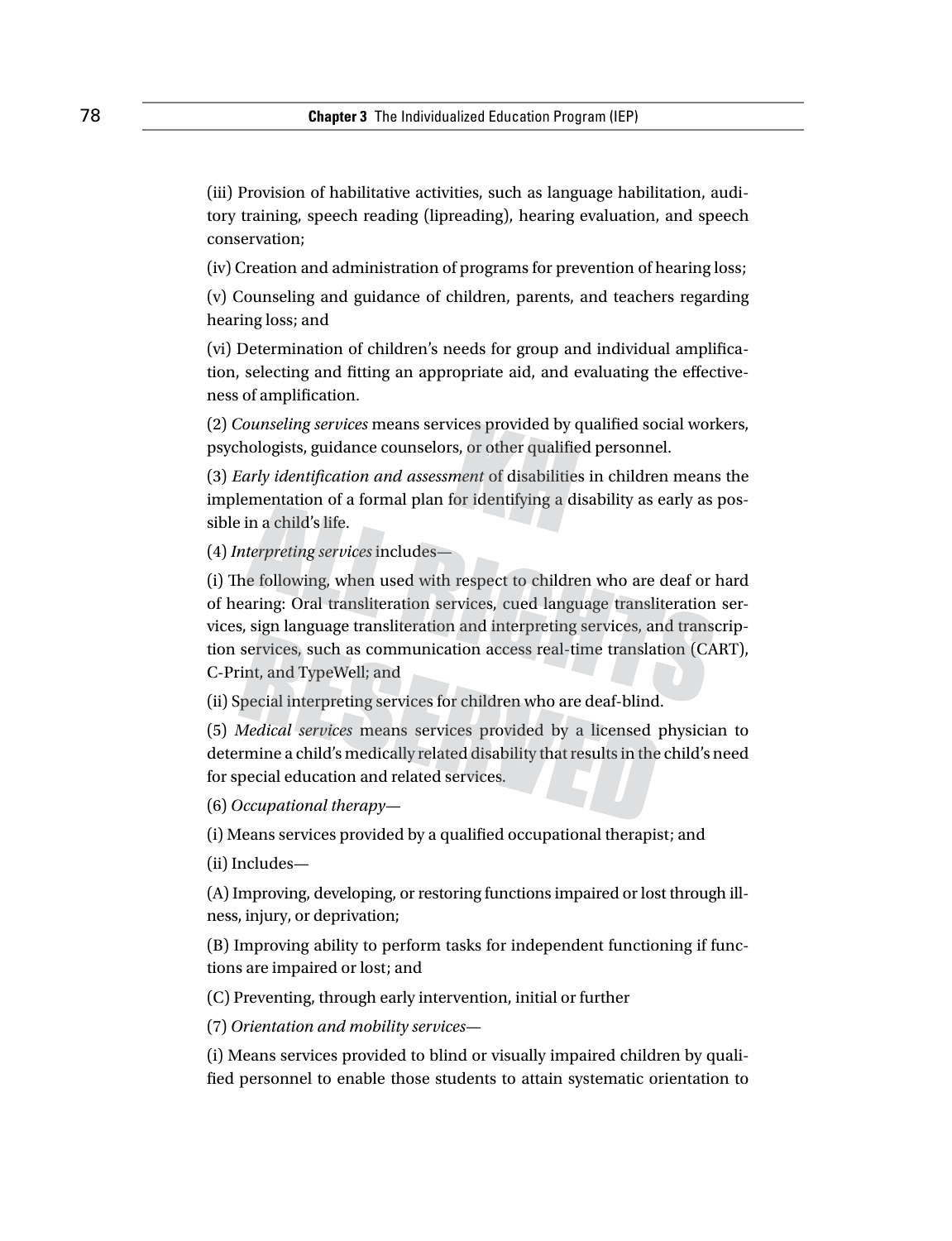and safe movement within their environments in school, home, and community; and

(ii) Includes teaching children the following, as appropriate:

(A) Spatial and environmental concepts and use of information received by the senses (such as sound, temperature, and vibrations) to establish, maintain, or regain orientation and line of travel (e.g., using sound at a traffic light to cross the street);

(B) To use the long cane or a service animal to supplement visual travel skills or as a tool for safely negotiating the environment for children with no available travel vision;

(C) To understand and use remaining vision and distance low vision aids; and

(D) Other concepts, techniques, and tools.

(8) (i) *Parent counseling and training* means assisting parents in understanding the special needs of their child;

(ii) Providing parents with information about child development; and

(iii) Helping parents to acquire the necessary skills that will allow them to support the implementation of their child's IEP or IFSP.

(9) *Physical therapy* means services provided by a qualified physical therapist.

(10) *Psychological services* includes—

(i) Administering psychological and educational tests, and other assessment procedures;

(ii) Interpreting assessment results;

(iii) Obtaining, integrating, and interpreting information about child behavior and conditions relating to learning;

(iv) Consulting with other staff members in planning school programs to meet the special educational needs of children as indicated by psychological tests, interviews, direct observation, and behavioral evaluations;

(v) Planning and managing a program of psychological services, including psychological counseling for children and parents; and

(vi) Assisting in developing positive behavioral intervention strategies.

(11) *Recreation* includes—

(i) Assessment of leisure function;

(ii) Therapeutic recreation services;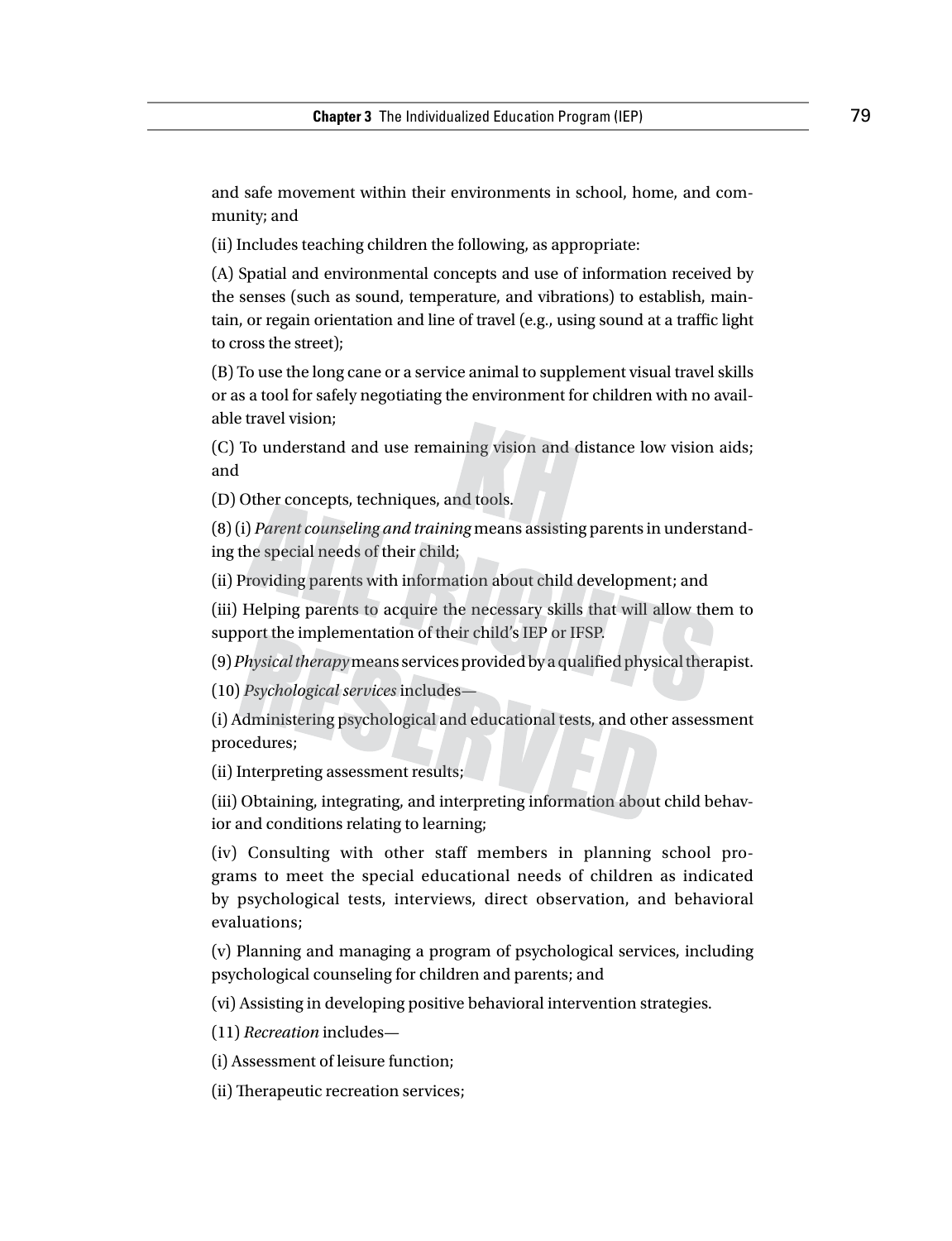(iii) Recreation programs in schools and community agencies; and

(iv) Leisure education.

(12) *Rehabilitation counseling services* means services provided by qualified personnel in individual or group sessions that focus specifically on career development, employment preparation, achieving independence, and integration in the workplace and community of a student with a disability. The term also includes vocational rehabilitation service provided to a student with a disability by vocational rehabilitation programs funded under the Rehabilitation Act of 1973, as amended, 29 U.S.C. 701 et seq.

(13) *School health services and school nurse services* means health services that are designed to enable a child with a disability to receive FAPE as described in the child's IEP. School nurse services are services provided by a qualified school nurse. School health services are services that may be provided by either a qualified school nurse or other qualified person.

(14) *Social work services* in schools includes—

(i) Preparing a social or developmental history on a child with a disability;

(ii) Group and individual counseling with the child and family;

(iii) Working in partnership with parents and others on those problems in a child's living situation (home, school, and community) that affect the child's adjustment in school;

(iv) Mobilizing school and community resources to enable the child to learn as effectively as possible in his or her educational program; and

(v) Assisting in developing positive behavioral intervention strategies.

(15) *Speech-language pathology services* includes—

(i) Identification of children with speech or language impairments;

(ii) Diagnosis and appraisal of specific speech or language impairments;

(iii) Referral for medical or other professional attention necessary for the habilitation of speech or language impairments;

(iv) Provision of speech and language services for the habilitation or prevention of communicative impairments; and

(v) Counseling and guidance of parents, children, and teachers regarding speech and language impairments.

(16) *Transportation* includes—

(i) Travel to and from school and between schools;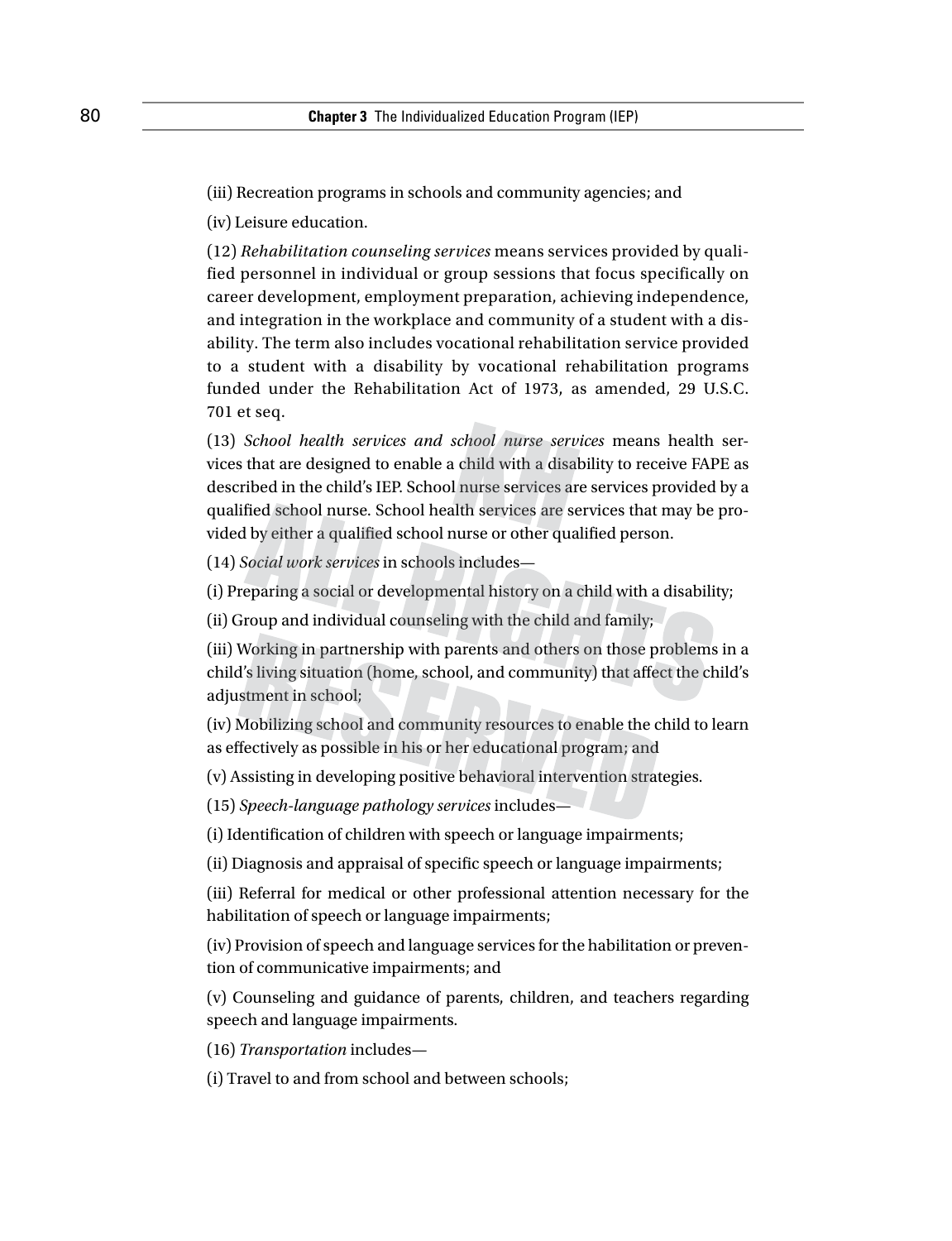(ii) Travel in and around school buildings; and

(iii) Specialized equipment (such as special or adapted buses, lifts, and ramps), if required to provide special transportation for a child with a disability.

IEPs must identify the supplementary aids and services that will be provided to support the child in achieving the IEP goals. They are defined as aids, services, and other supports provided in regular education classes, other education related settings, and in extracurricular and nonacademic settings, to enable children with disabilities to be educated with nondisabled children to the maximum extent appropriate (§300.342). This requirement is clearly aligned with the LRE provision of the law which has been in place since passage in 1975. The presumption that children with disabilities would be educated with typically developing peers is not a new idea or some passing fad. These aids, services, and other supports are varied and can include assistive technology, adult support, peer supports, and modification of architectural barriers to allow access, or even access to resource room supports. An example of when a resource room might be considered as a supplementary aid or service rather than a placement would be when a student receives all instruction in the regular class but only goes to resource room to take a test in a quiet setting. The definition is broad and one could make a reasoned argument that it is broad by design, because those who wrote the law could not have foreseen the various types of individualized supports that children might need.

Given that these supports could be quite varied, we thought it might be helpful to provide some illustrative examples. Please remember that these supports may not need to be provided at all times; this is especially true of the assignment of an adult assistant. Since assignment of an adult assistant is so prevalent and beset with difficulty, we want to discuss it at some depth. It often seems that children with significant disabilities are automatically tethered to an adult at all times. Some children may need an adult with them to monitor serious medical issues, such as a ventilator, but even then the adult should only be as close as absolutely necessary. Having adults in constant proximity can have detrimental outcomes as identified by Giangreco, Edelman, Luiselli, and MacFarland (1997) including the unintended effect of causing students without disabilities to avoid the student with a disability or altering or limiting interpersonal interactions (we all know that 11 year olds act differently with other 11 year olds when an adult is present than when an adult is not present). **http://www.uvm.edu/ ~cdci/archives/mgiangre/helpinghovering.pdf** The proximity of the adult may also result in a phenomenon known as "learned helplessness", because the adult, trying to be helpful, overcompensates and does things for the child without requiring that the child complete the task. In some cases, the adult may even speak for the child and/or interpret what the child is saying, which may negatively impact a child's opportunities to improve communication skills. In many cases, there is also the risk that the child with a severe disability, a child who likely requires the most specialized instruction, is instructed by individuals with the least amount of training, teacher assistants. This is not meant to minimize the high quality work done by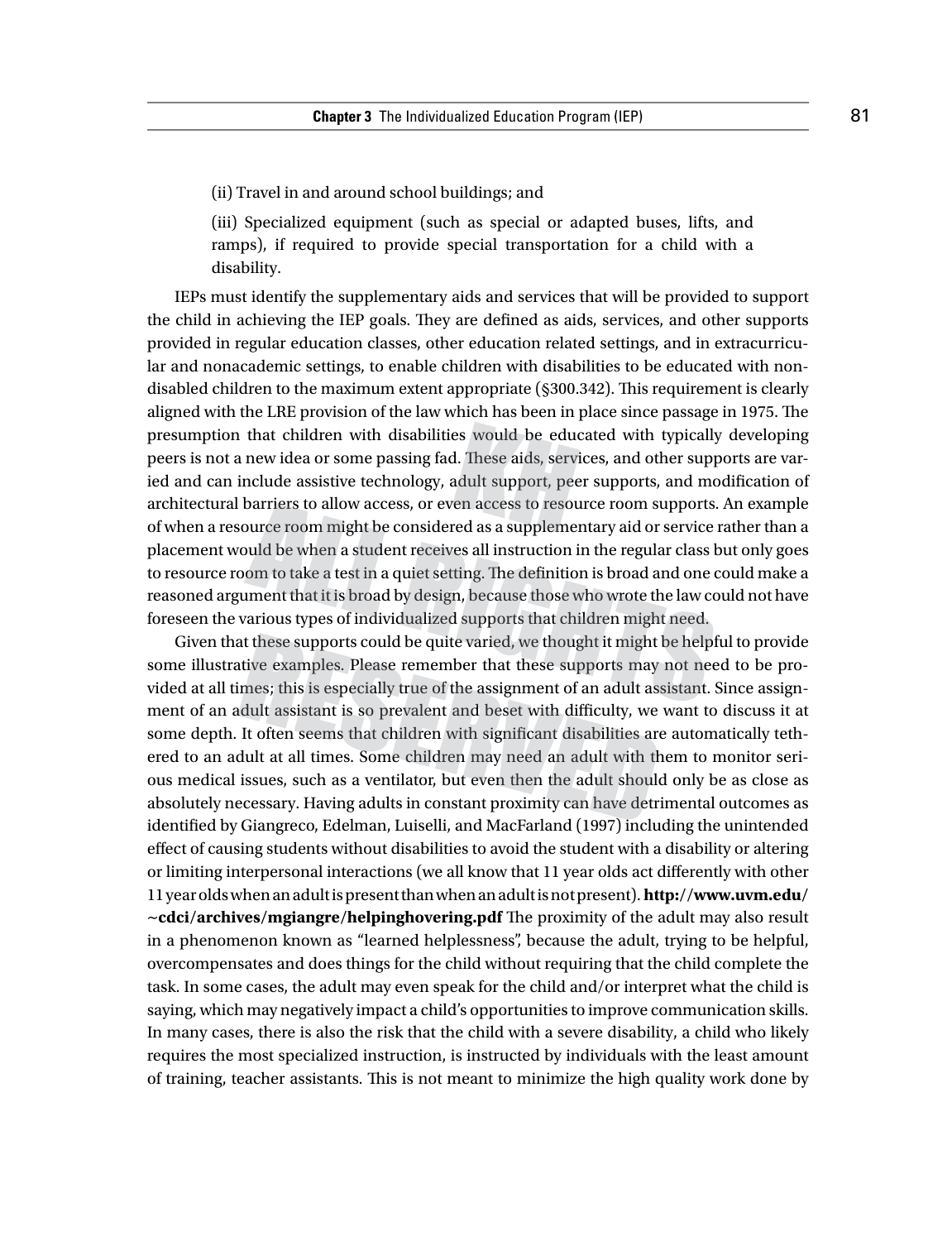many teacher assistants, but to point out that unless specifically trained, they may not have the necessary skills. Merely having experience with children with disabilities doesn't equate with instructional competence.

If additional adult support is necessary to ensure that a child with a disability receives the appropriate support, then the adult could work with children without disabilities and support the child with a disability only when he/she needs the support. That additional adult support would likely be welcome in most classrooms. As an aside, and an important point, the regulations do not require that all the additional supports be provided by an adult. The peers of the student with a disability are great sources of support and may provide more natural support than an adult, but they too may need some training or direction for working with a particular child. Or if an adult is required, it may only be for specific support activities at times such as meals or toileting.

The examples of accommodations and modifications previously mentioned for use on assessments could also be used in the classroom; in fact, when used with students on state and district mandated assessments, it is generally required that they must have been used by the student on a regular basis in the education setting and not just selected for use on the assessment. So, it is important that consideration be given to ensure that students have regular access to needed accommodations or modifications during the school year. Some examples of additional supports that may or may not be appropriate for inclusion in assessment activities, but could be included on an IEP, include items, such as

- pencil grips that make it easier for a child with fine motor difficulties to grip a pencil
- provision of an alternate setting to take tests
- heavy paper for writing rather than the newsprint
- preferential seating (not necessarily seating next to the teacher as this is punishing to some students)
- audio amplification
- picture schedule and verbal reminder approximately 5 minutes before change in activity
- picture communication system
- assignment notebook to be checked by teacher at the end of the day
- use of calculator for math computation problems
- audio taping or reading of math application story problems
- seating support and straps on preschool playground toys
- access to nurse's office for toileting assistance
- supervised access to food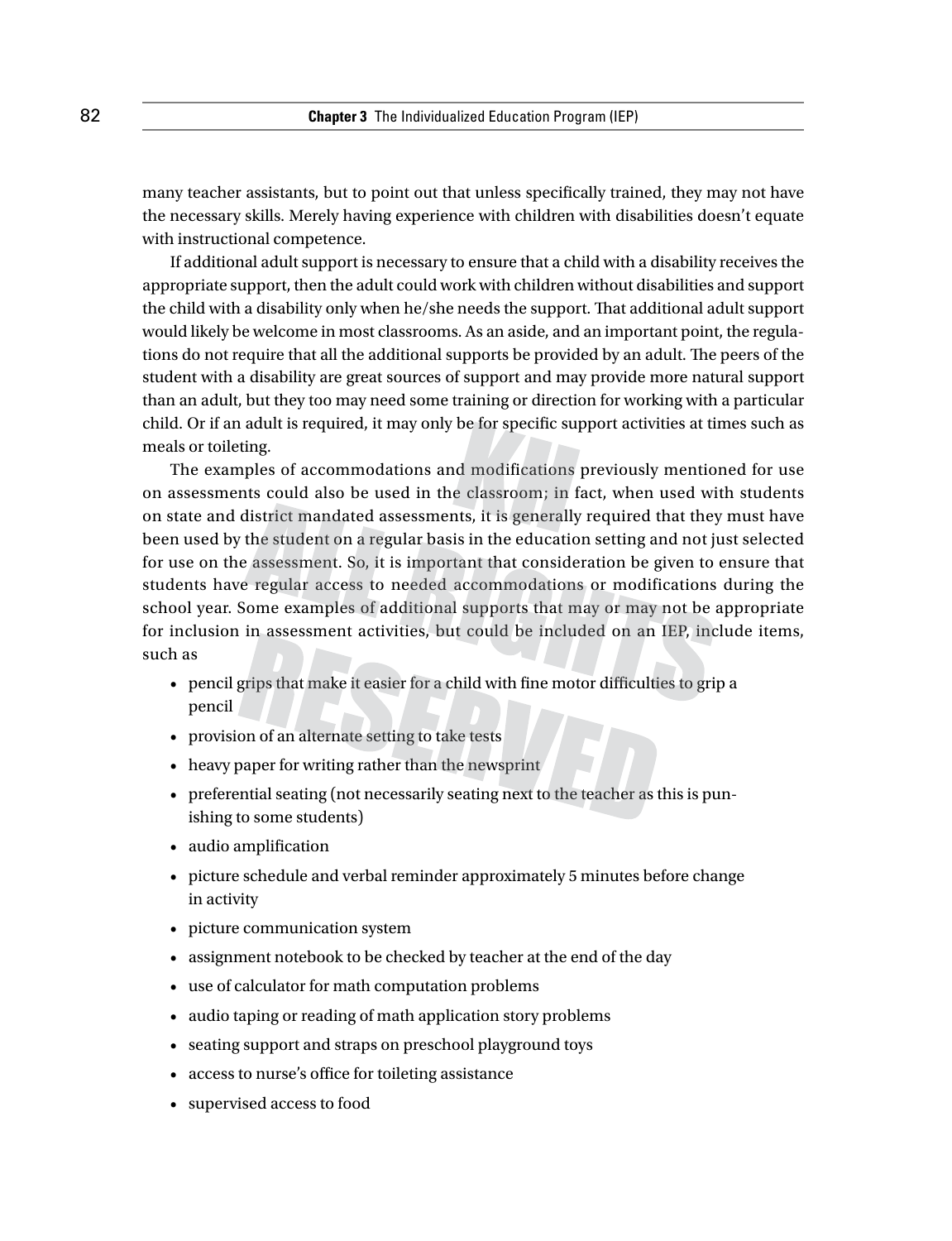- assigned playground area
- use of restroom when no other children are present
- adult assistance with toileting
- taped responses rather than written responses
- text adapted to reading level
- copy of classroom material for use at home

The regulations also require that the IEP include supports that will be provided to the teacher to allow the child to participate and benefit from the regular education setting. As evidenced throughout this chapter, the regulations consistently reference the goal of enabling the child to access and progress in the general education setting and curriculum. This particular requirement may have the effect of minimizing the excuse that many teachers, in the past, used to keep a child out of the classroom—"I don't have the training." This excuse was never acceptable, because no child should have to pay the price for the teacher's lack of training by being relegated to a segregated setting or denied entry to school.

This excuse also implied that if the child was sent to another setting, the teacher in that segregated setting would be appropriately trained. Let us take a minute to disabuse you of this type of thinking. We personally know of situations where students with disabilities have been sent away from regular schools with fully certificated teachers to special education classrooms with uncertified teachers. Consider the following: child rode a "short bus" to attend a bilingual special education program only to find that it was staffed by a substitute teacher who was not fully certificated and only spoke English. There was absolutely no justifiable reason to send that student from his home school where there was a fully certificated special education teacher. Neither teacher spoke Spanish, but the student was removed from his home school under false premise of receiving competent bilingual and special education support from a fully certificated teacher. Consider the case of another student who was sent to a special school that supposedly had faculty with specialized training in the application of applied behavior analysis only to discover that he was placed in a class with a substitute teacher who did not have a bachelor's degree and had no specialization in behavioral intervention. We must avoid the assumption that removal from the regular education setting and placement in a special education setting automatically results in the student receiving highly specialized educational interventions. We must also avoid the temptation of believing that highly specialized services cannot be provided in the regular education setting when in fact, many can and should be provided there.

In addition to identifying the special education, related services, modifications and adaptations and use of supplementary aids and services that will be provided, the IEP team must identify the projected date for the beginning of the services and modifications and the anticipated frequency, location, and duration of those services and modifications.

Location does not need to identify the specific school site, but only include a general specification as to where the services will be provided—whether regular classroom setting,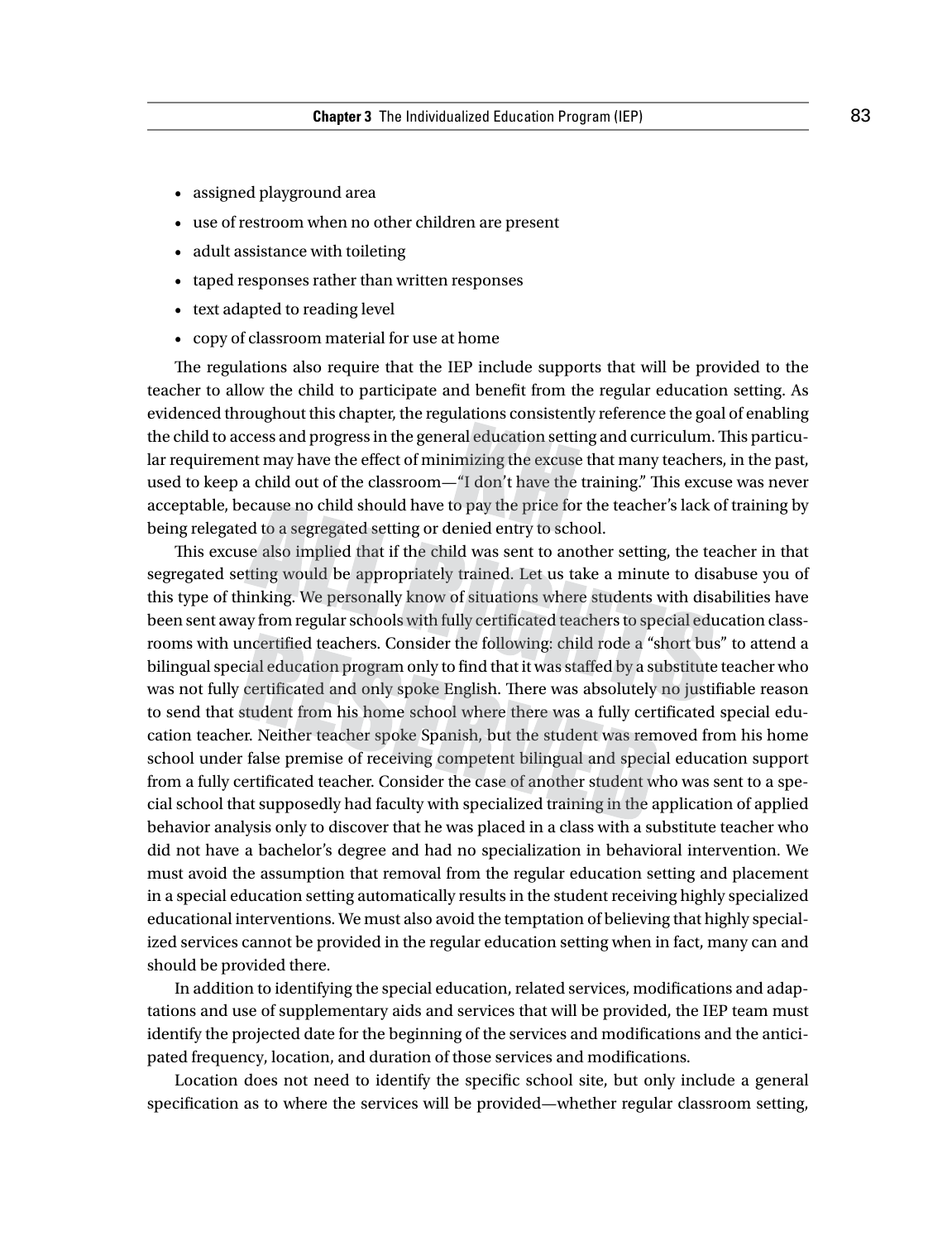a pull-out setting, or some other setting—is sufficient (71 Fed. Reg. 46588, 2006; Letter to Wessels, 1992). Since districts may have an appropriate placement at more than one location, the district is afforded flexibility in assigning a student to a particular location. Despite these clarifications, in an unpublished decision, which is not precedent setting, the Fourth Circuit Court determined that IEP teams should identify the specific school (*K.J. v. Fairfax County School Board, 2010*) whereas, in a published decision, the Second Circuit Court ruled that IDEA does not require identification of a specific school, merely the placement where the IEP will be implemented (*T. Y. v. New York City Department of Education, 2009/2010*). The Second Circuit decision was appealed to the U.S. Supreme Court who refused to hear the case, indicating that the Second Circuit interpreted the law correctly. Zirkel (2011) noted that a subsequent decision by the Fourth Circuit indicated that identification of a specific school depends upon the circumstances of the case. We mention this issue, not to cause confusion or concern on your part, but to note that schools in the Fourth Circuit may have different practices, based on the court ruling. This difference of opinion among the courts also serves to illustrate the importance of keeping abreast of legal rulings. Should there be decisions that impact your locale, the school district should keep you informed. One last comment regarding the cases mentioned above. These cases were a result of serious disagreements between parents and school districts. You will likely never find yourself in such a position, but if you do, then rest assured that the district will have legal counsel and administrators working to try and resolve the issue. There are plenty of opportunities for the school district and parents to reach a resolution before the case ends up in court.

The team should specify the number of minutes of special education and any related services that the child will receive. The IEP must identify the specific number of minutes that will be provided to the child and cannot simply be a range of time. So, 15 minutes twice per week would be allowable, but 15–20 minutes once per week would not be an acceptable level of specification. The team would need to identify either 15 or 20 minutes.

An exception to this rule would be a service such as transportation; you don't need to identify the number of minutes of transportation provided per day, just identify that the child will be transported to and from school and on what days. Many districts use an additional form for transportation to document information needed by the bus driver including specific directions such as whether the child can be left at home alone. This is important information, and the district should take steps to ensure that the bus driver, including substitute drivers, have the information. The IEP should also specify the number of minutes of special education support services provided, but could also identify that some services will be available as needed. An example of an as needed support could be providing the student access to the resource room for test taking if the regular classroom setting is too distracting.

Table 3-8 contains a Service Summary Matrix that is a useful way of documenting special education, related services, and supplementary aids or services that will be provided to the child. We remind you that this IEP example for John was purposefully simple, because we could show you the IEP components in a straightforward manner. Once you can complete a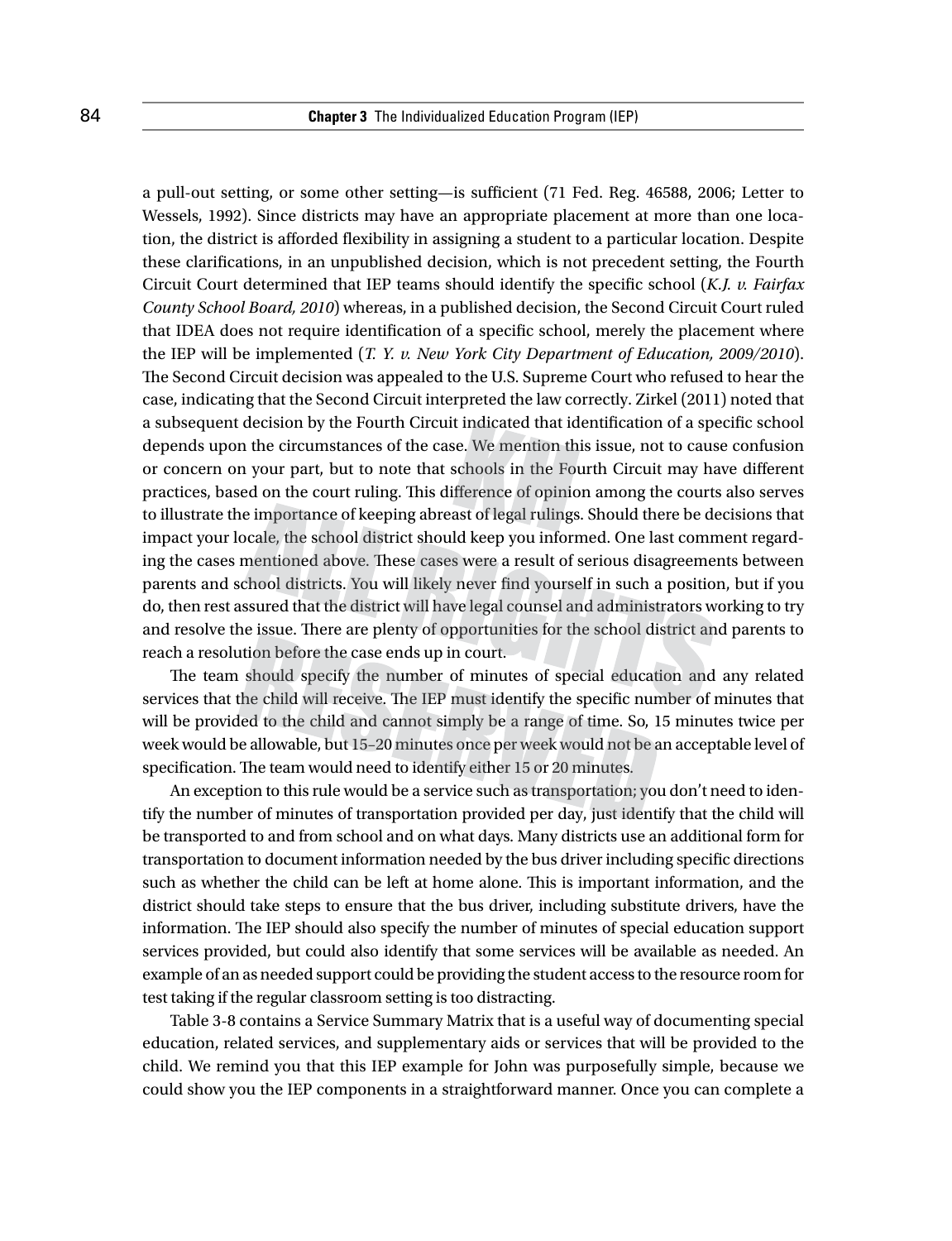#### **Table 3-8. Special Ed and Related Services**

#### **Special Education, Related Services, and Accommodations/Adaptations**

Describe the special education and related services, based on peer-reviewed research to the extent available, that will be provided to enable the student to 1) make adequate progress toward meeting annual goals and/or objectives, 2) to be involved and make progress in the general education curriculum, including extra-curricular and nonacademic activities, 3) to be educated with other students with and without disabilities. Include any modifications or supports provided to school personnel.

| <b>Special Education</b> | <b>Begin Date</b> | Frequency | Location   | Duration   | Person          |
|--------------------------|-------------------|-----------|------------|------------|-----------------|
|                          |                   |           |            |            | Responsible     |
| Small group              | $9 - 10 - 2012$   | Daily     | Regular Ed | 20 minutes | Special and     |
| instruction              |                   |           | Cassroom   |            | Regular Ed.     |
|                          |                   |           |            |            | <b>Teachers</b> |

| <b>Related Service</b>                             | <b>Begin Date</b> | Frequency | Location | Duration | Person<br>Responsible |
|----------------------------------------------------|-------------------|-----------|----------|----------|-----------------------|
|                                                    |                   |           |          |          |                       |
|                                                    |                   |           |          |          |                       |
|                                                    |                   |           |          |          |                       |
| Accommodations/Adaptations: None needed            |                   |           |          |          |                       |
| Supports provided to school personnel: None needed |                   |           |          |          |                       |

basic IEP, it becomes easier to add on more components. On this form, we did include a place to identify who is responsible for providing the service. The responsible person cannot be the parent or the student. Children and their parents cannot be required to implement the IEP, because it is the duty of the school to provide FAPE.

# **LRE Statement**

Throughout this chapter, we have noted that the law presumes that children with disabilities are educated in the regular education class and have access to extracurricular and nonacademic activities with their typically developing peers. The regulations (§300.320(5)) require that the IEP contain:

*An explanation of the extent, if any, to which the child will not participate with nondisabled children in the regular class and activities described in paragraph (a)(4)*

We will reserve a discussion of acceptable reasons for removal from the regular education setting for Chapter 5, and just note the requirement here. In Table 3-9, we provide a sample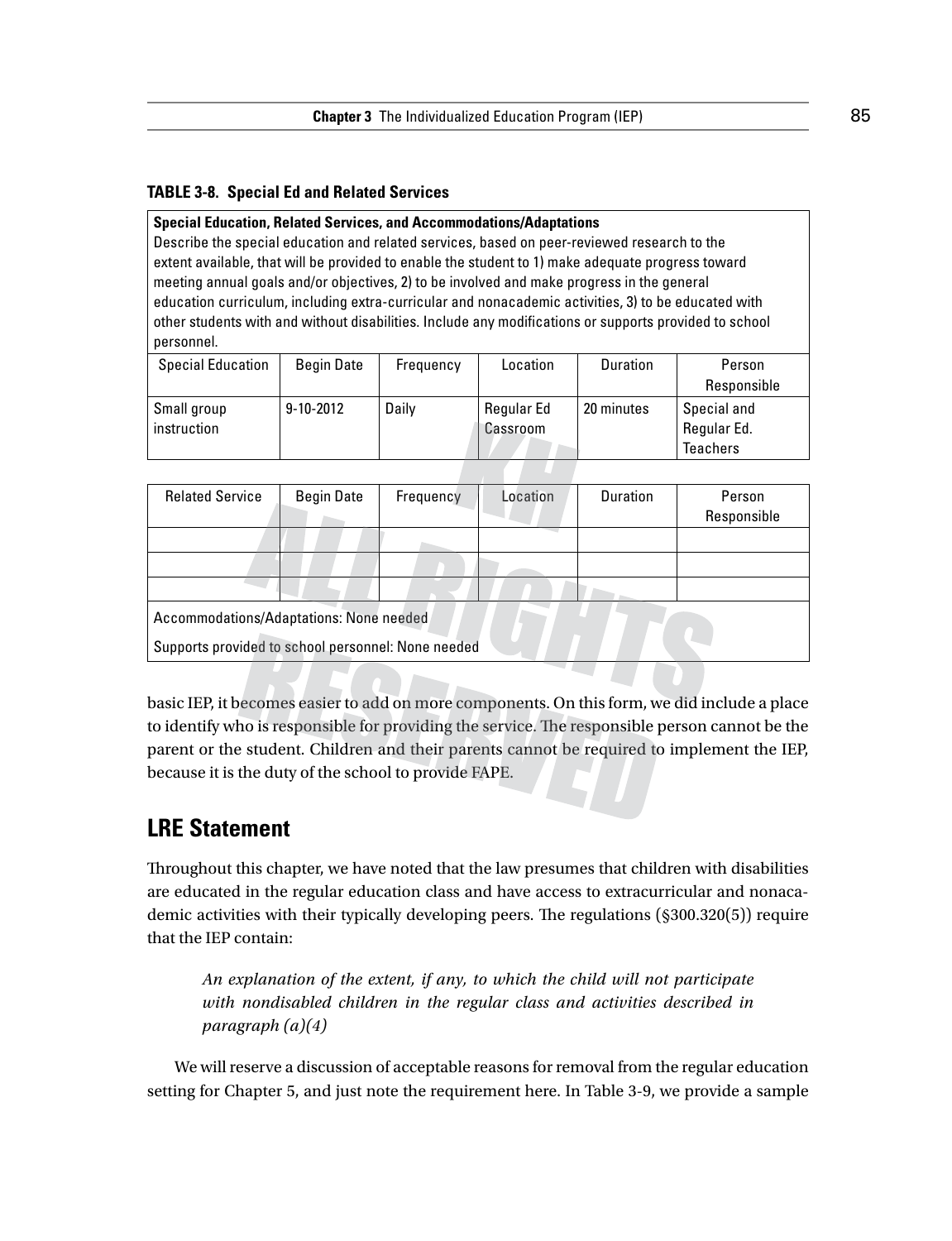#### **Table 3-9. LRE, ESY, PBS**

| <b>Least Restrictive Environment</b><br>Provide an explanation of the extent, if any, that the child will not be participating with children without<br>disabilities in the regular class and extra-curricular or nonacademic activities. $\equiv$ |
|----------------------------------------------------------------------------------------------------------------------------------------------------------------------------------------------------------------------------------------------------|
| Percentage of time in general education setting ____100%______                                                                                                                                                                                     |
| <b>Extended School Year</b><br>Is the child eligible for Extended School Year Services? _____ Yes _____ No<br>Decision will be made by __May 1, 2013_                                                                                              |
| <b>Positive Behavioral Supports</b><br>Does the child have a Behavior Intervention Plan? Nes X No (If yes, attach to the IEP)                                                                                                                      |

LRE statement for John, our hypothetical student. Since he will spend 100% of the time in the regular class, there is no need to make any justification for removal. We have also included a section denoting whether he will receive Extended School Year services (discussed in the next section) and a blank to indicate whether he has a Behavior Intervention Plan (BIP). We will discuss BIP in Chapter 6, but want to include it on the IEP to ensure that the use of such a plan is documented. We recommend attaching the BIP to the IEP, but more of that in a subsequent chapter.

# **Extended School Year**

Extended School Year (ESY) is technically not a component of the IEP, but the decision to provide ESY rests with the IEP team, and it certainly makes sense that the decision be documented on the IEP form. Inclusion on the form provides some assurance that the issue was discussed and assists with record keeping. Extended School Year is defined as:

300.106 (b) Definition. As used in this section, the term extended school year services means special education and related services that—

- (1) Are provided to a child with a disability:
	- (i) Beyond the normal school year of the public agency;
	- (ii) In accordance with the child's IEP; and
	- (iii) At no cost to the parents of the child

The determination of ESY is clearly an individualized determination and the regulations specifically prohibit the district from limiting the provision of ESY to particular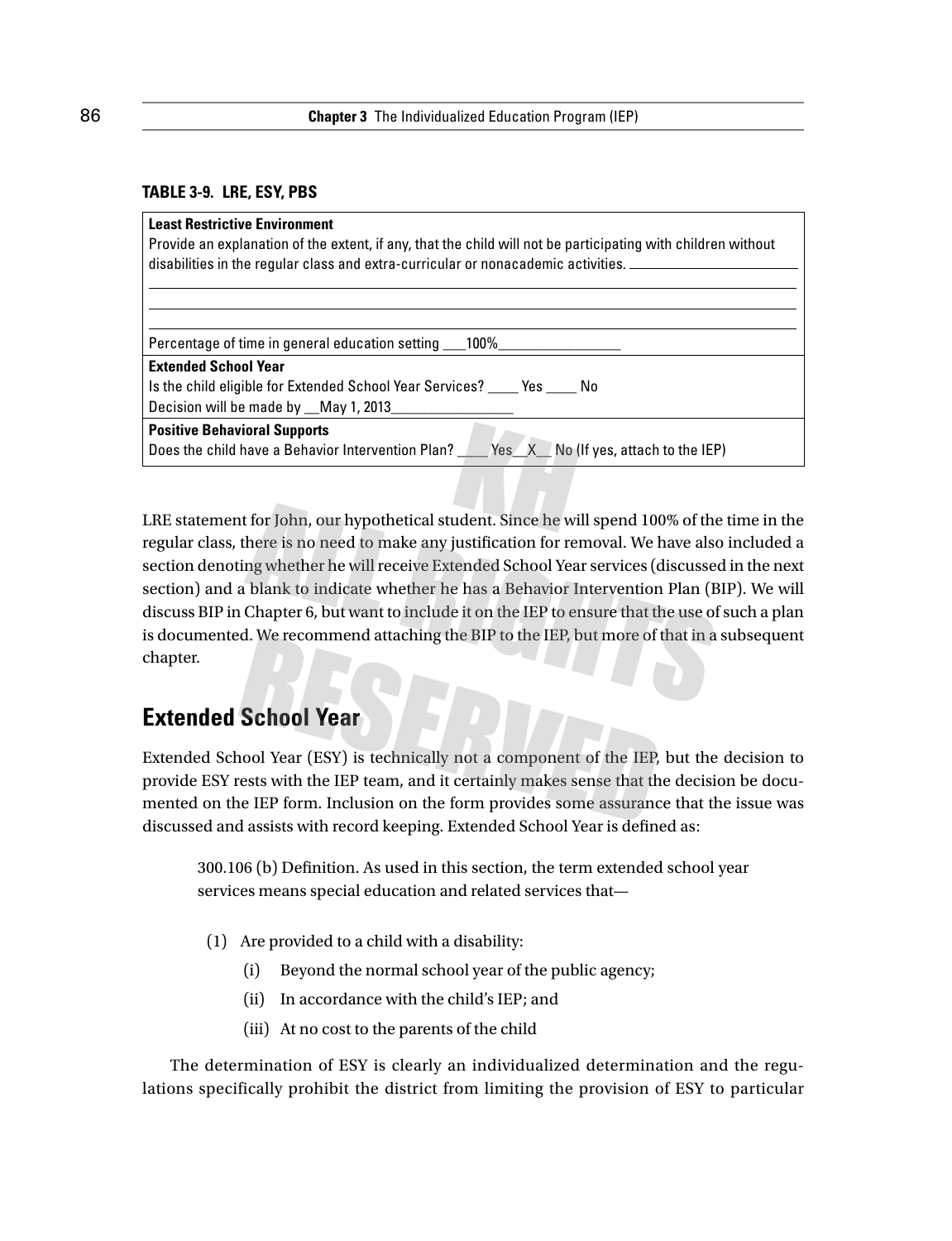disability categories, or unilaterally limiting the type, amount, or duration of the ESY services. In the past, hopefully not in the present, some districts have imposed arbitrary limits on ESY services. For example, a district might have stated that the only ESY service available was during a specified 6 week summer session, 4 hours per day, 4 days per week—for a total of 96 hours per student. We hope that you realize that type of restriction on service is clearly not appropriate because it deprives IEP teams of making individualized decisions for the specific child of concern. In fact, the regulations prohibit districts from limiting ESY according to disability category, or limiting the amount, type, or duration of those services (Yell, 2006).

ESY has commonly and erroneously been equated with summer school. Summer school is an optional program offered by school districts during summer break, and districts typically charge tuition and provide limited curricular choices. Elementary age students may participate in enrichment courses, while high school students frequently participate in summer school if they failed a class required for graduation, want to take courses to hasten their completion of required graduation requirements, or take enrichment courses such as driver's education. ESY, on the other hand, is a continuation of special education services as identified in the IEP and is provided free of charge. A school district is not required to provide summer school services, but ESY support must be available to eligible students who need it. In addition, ESY offering need not be restricted to summer months. ESY could also result in a longer school day for a child. Imagine that you were a preschool teacher implementing a traditional toileting strategy with a child. This strategy required a specific procedure be conducted at the "period of maximum likelihood," i.e., when the child was most likely to eliminate. Now, if this time overlapped with school excusal, the IEP team could make a cogent case that ESY service should be implemented and the child's school day lengthened to allow the toilet training procedure to occur during that "period of maximum likelihood." Failure to do so could deprive the child of an important learning opportunity and the instruction needed to achieve an Annual Goal or Short-Term Objective. ESY services could also be offered on weekends or during breaks other than summer vacation.

States can set criteria for determining whether a child is eligible for ESY (Fed. Reg. 71, 46582, 2006). Many states have developed criteria requiring the consideration of regression and recoupment of skills where regression refers to the loss of skills during a break in instruction and recoupment refers to the time it takes for the child to regain skills lost during a break. These conditions regarding ESY eligibility highlight the importance of IEP team members being well versed with state guidelines and regulations and that the school staff collects appropriate data. Of course, if IEP teams are uncertain of particular eligibility criteria or if it is simply too soon to determine if the child will be eligible for ESY, the IEP could be reconvened at a later time to address that issue. A final comment on ESY is that parents cannot be required to send their child to ESY services even though the majority of the members of the IEP team think that it is needed and appropriate. Compulsory attendance laws simply don't apply to ESY services.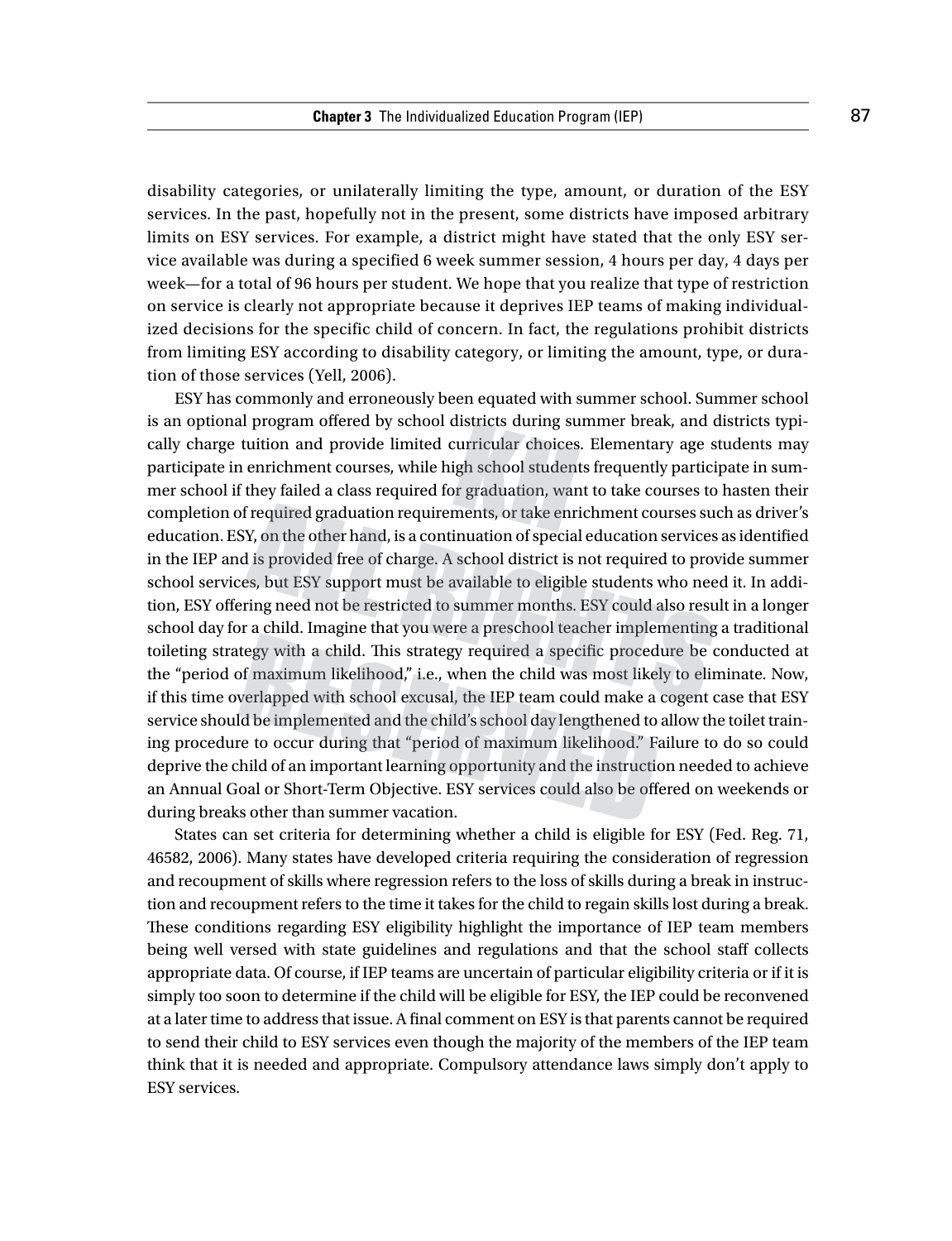# **IEP Summary**

In the previous pages, we have provided you with a detailed description of the components that are contained in the IEP. You should now possess knowledge that will help you be a productive member of an IEP team in the development of an educationally relevant IEP for a young child who requires additional assistance in order to succeed at school. Our intent has been to provide a simple description of the IEP without postsecondary transition and in Appendix B we provide blank sample IEP Forms, and in Appendix C we provide a checklist for completing the IEP which also serves as a brief overview of the steps in developing an IEP—from setting up the meeting thought completing the IEP. In subsequent chapters, we will provide a more detailed discussion of several key items including Present Levels, Goals and Objectives, postsecondary transition, Least Restrictive Environment, and Procedural Safeguards. We will also provide guidelines for implementing the IEP in an inclusive elementary classroom. This strategy could easily be adapted for the secondary setting. A comprehensive set of questions and answers regarding the IEP was revised by the U. S. Department of Education in 2010. **http://www2.ed.gov/policy/speced/guid/idea/iep-qa-2010.pdf** Since you should now have basic understanding of the IEP, we will provide a brief comparison with the IFSP which will be particularly useful for those of you who will be working with children and families who are transitioning from IFSP services to IEP services.

# **Comparison of IEP with IFSP**

As we discussed in Chapter 2, an Individualized Family Service Plan is a document that contains the outline of Early Intervention services for eligible children between the ages of birth and three years. Unlike the IEP that is for students age 3 years to 22 years of age, it is family focused and differs in many significant ways from the IEP. Some of the more important differences include:

- (1) Whereas the IEP begins by including a statement of present levels of academic achievement and functional performance, the IFSP must include a statement of the child's development in the areas of physical development (vision, hearing, health, cognitive development, communication development, social development, and adaptive development). Clearly the emphasis in the IFSP is upon child development and not academic achievement as is the case in the IEP.
- (2) The IFSP must, with the family's permission, include a statement of family concerns, priorities, and resources relative to the development of the child as identified through a series of assessment procedures detailed in the regulations that govern the administration of EI services (34 CFR 303). The IEP does not include any such statement or reflect a requirement to focus upon the family. Herein is the essence of a major difference referred to above. The family is the focus of the IFSP and the child is the focus of the IEP.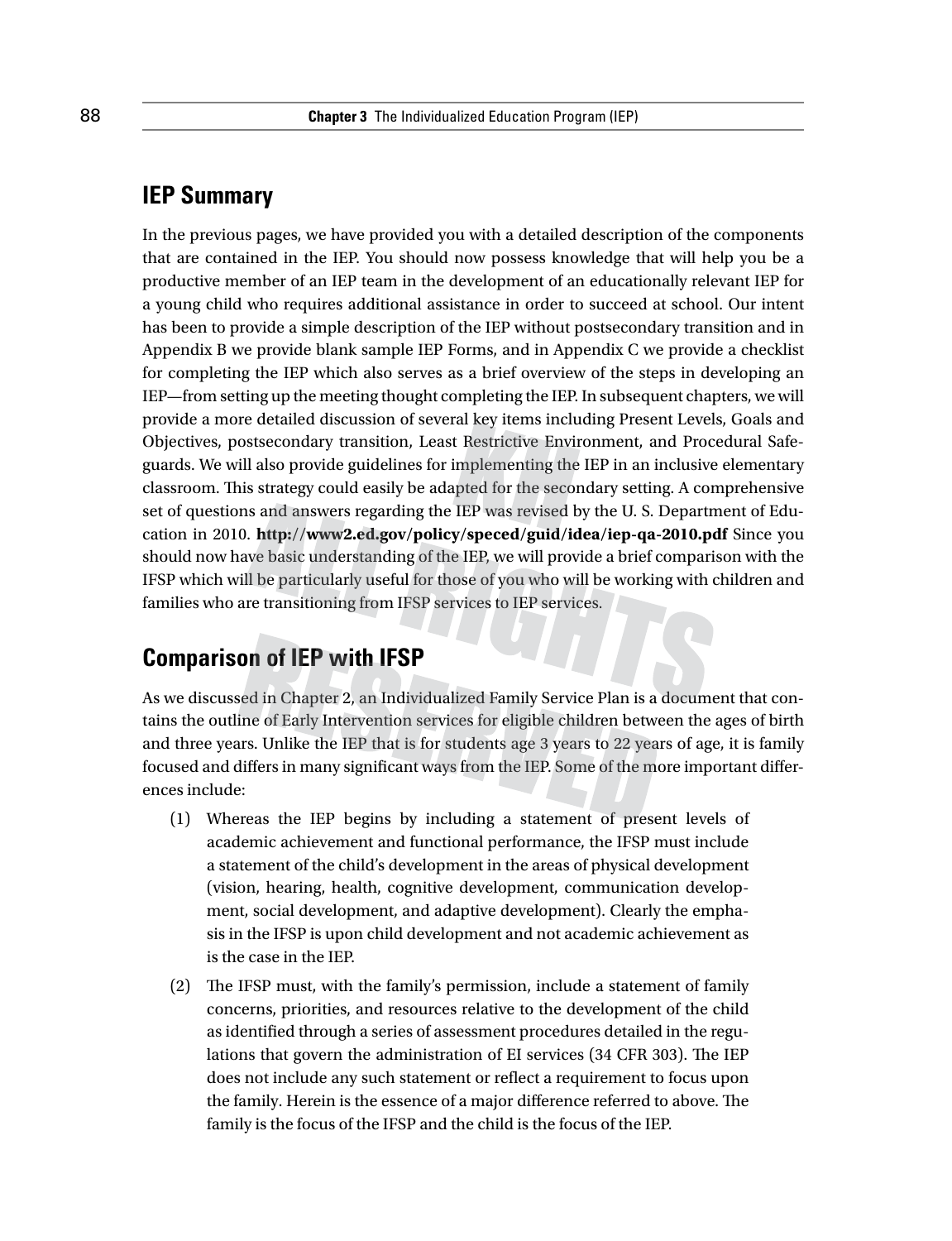- (3) The IEP must include a statement of measureable Annual Goals and Short-Term Objectives; the IFSP must include a statement of measureable outcomes or results to be achieved for the child and for the child's family. The difference between an Annual Goal and Short-Term Objective versus an Outcome or Result is not as large as it may at first seem. We will address this point more later, but for now it is important to note that both must be observable and measureable.
- (4) While the IEP requires that services be provided in the LRE to the maximum extent appropriate and an explanation for why a child is removed from the regular educational setting, an IFSP must include a statement that each service is provided in the natural environment to the maximum extent appropriate and when that is not the setting for a service or services a justification must be provided as to why not a natural environment. When first exposed to the term "natural environment" the thought may be that for an infant or toddler that must mean the home. But that is not the case. "Natural environment" means any setting that is natural or typical for infants or toddlers the same age without disabilities that may include the home or any one of a host of other community settings such as daycare, the YMCA, a park, etc.
- (5) The IFSP must include the name of a person who will act as the Service Coordinator. The Service Coordinator is an individual who is from a profession closely related to the needs of the child or who is otherwise qualified to fulfill the responsibilities of the position. The Service Coordinator is responsible for insuring that all services specified in the IFSP are delivered in a timely and effective manner. The Service Coordinator is an especially important resource person for parents preparing to transition from Part C to Part B services and must be invited by the district to attend the initial IEP meeting upon parental request. The IEP does include a provision for a Service Coordinator.
- (6) The IFSP must include a transition plan. The transition plan is a list of steps taken to insure the smooth transition of an eligible child and that child's family to preschool Part B services or other services once the child becomes 3 years of age. A transition plan must be in effect for a child with an IEP by age 16 whereas such a plan must be a part of the IFSP when first developed.
- (7) The IEP is written for a calendar year and must be rewritten each year. Gathering the IEP team during the year to review the child's progress toward the Annual Goals is optional and generally done only if revisions are necessary. The IFSP is written annually, but the IFSP must be reviewed and revised as needed every 6 months.

While these seven differences between the content of the IEP and the IFSP are significant, there are also many similarities. Both the IEP and the IFSP statements regarding achievements must be in objective clearly specifiable terms that anyone can understand; both require a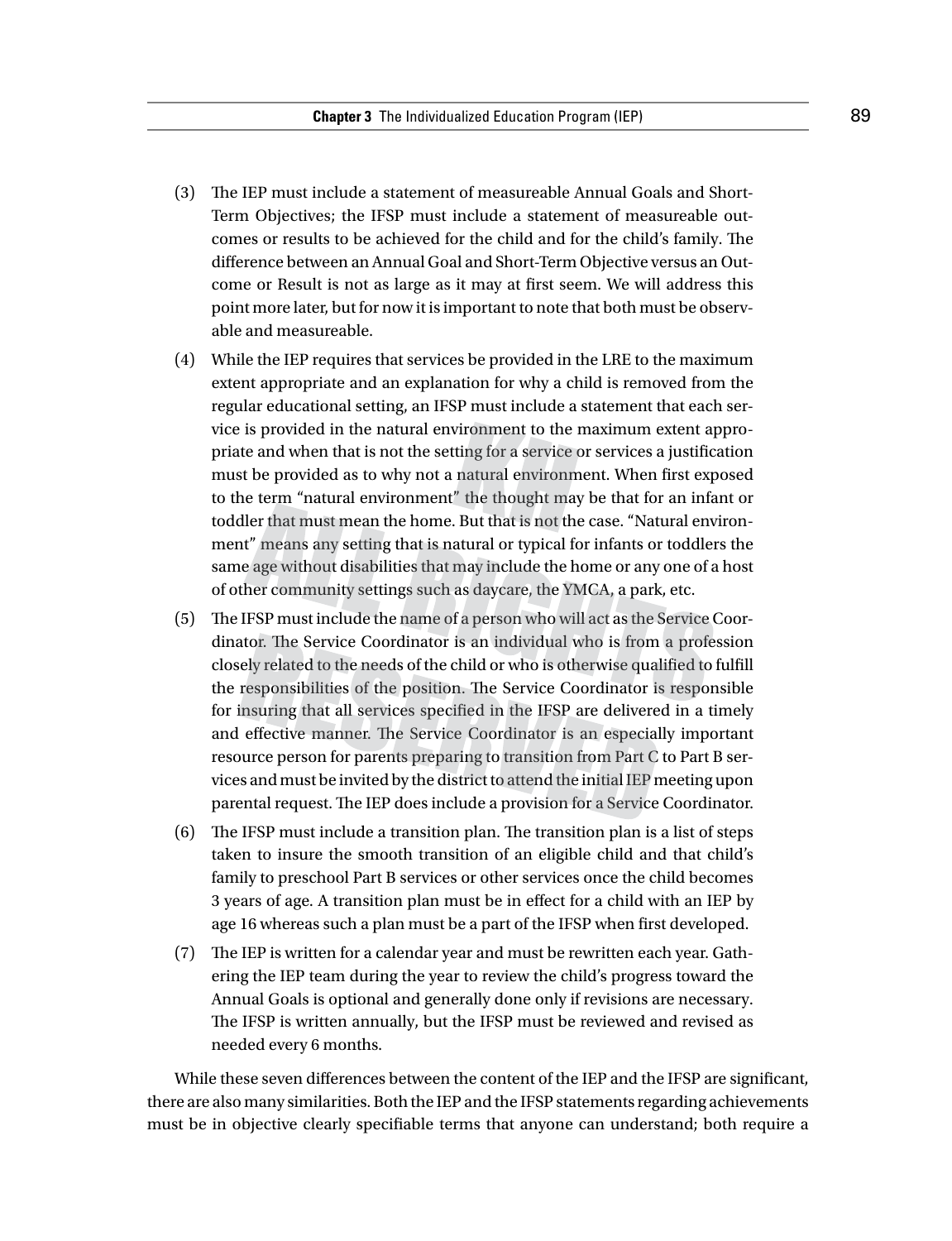clear unequivocal delineation of services to be provided, including a timeline for when they are to begin and how long they are to be provided; both require specification as to when and how progress is to be measured and communicated and as one may conclude from #3 above, both reflect the undeniable preference for the provision of services in inclusive settings with children the same age without disabilities. Finally it is important to note that both the IEP and the IFSP require that the services that are included are based upon peer reviewed research whenever possible.

# **Chapter Summary**

The IEP represents a collaborative effort by numerous people who are involved in the education of the child and the process places a high level of importance on parent participation. That does not mean that parents get whatever they want, rather it means that they are informed participants and the school considers parental opinion and insights. If parents and the district disagree on the IEP, then, as we will describe in Chapter 7, there are safeguards that allow the parents to challenge the proposal. Failure to involve parents in the process can place a district in a precarious position should the IEP be challenged. Legal issues aside, we do know that children benefit when schools and parents are cooperative and work as a team, and cooperation should be a goal, but not at the expense of providing the child FAPE. One step in ensuring meaningful parental participation is ensuring that teachers are well informed on the many aspects of the IEP. We have covered basic issues regarding IEP development and will investigate other topics at more depth in the following chapters. However, the IEP is an individualized document and all possibilities could not be covered in any book, because there will always be a unique, child-specific issue that must be addressed. By having a basic understanding of the process and district responsibilities, you will be in a position to develop high quality IEPs, and should an issue arise that you cannot answer without additional research, then the IEP meeting could be reconvened to discuss that aspect or the team could agree on part of the IEP and then reconvene to address the topic of concern.

Interpretation of the law is an ongoing process, so it is important that part of your ongoing professional development include keeping appraised of any changes. Some options for keeping current include attending professional conferences, school district or state level trainings, and reading professional journals and other publications.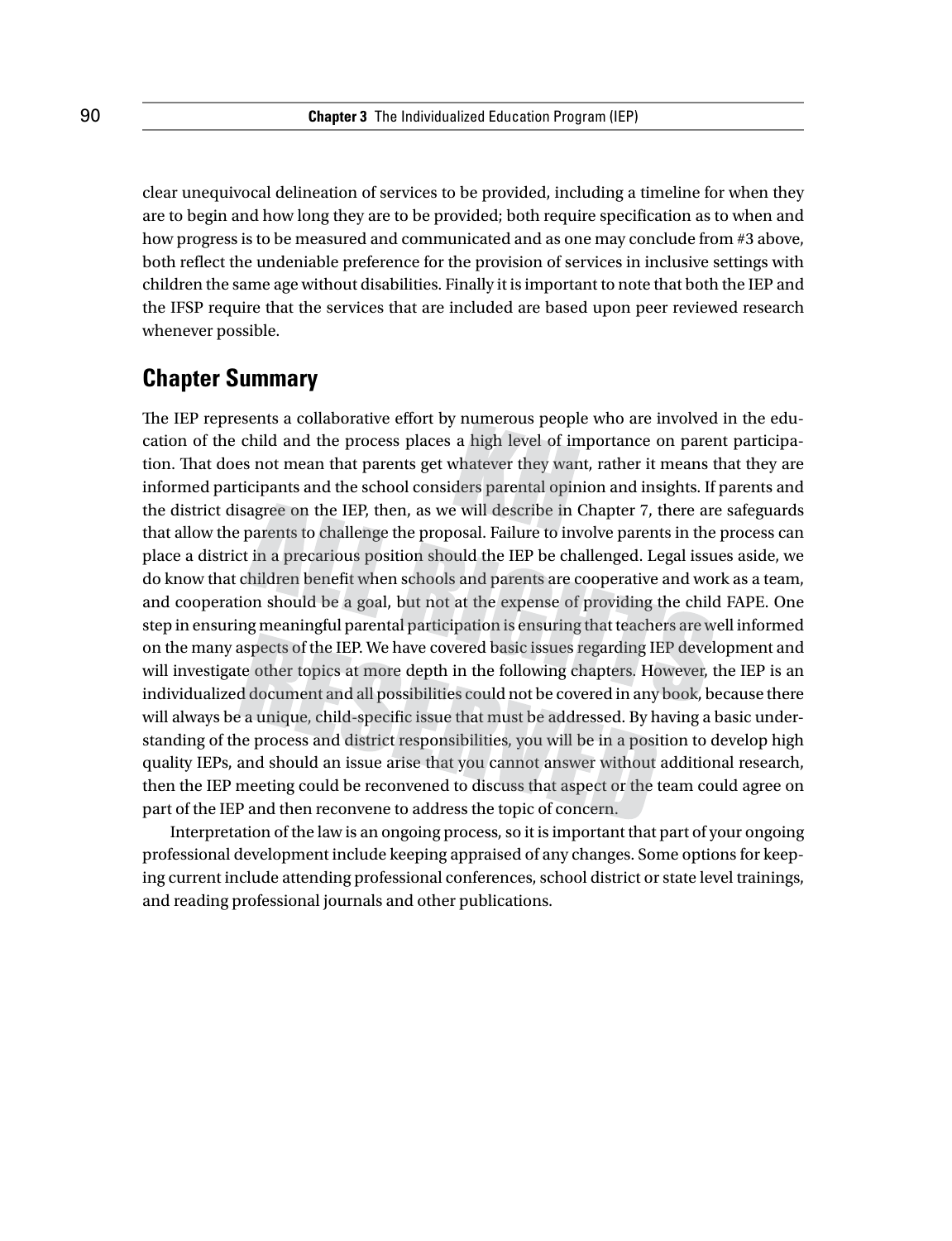# **Chapter Activites**

- 1. Why do you think that IFSP focuses upon the family but the IEP focuses almost exclusively upon the child?
- 2. Why in the IFSP is there a focus upon "development" but in the IEP the focus is upon "academic achievement"?
- 3. Why isn't every child receiving ESY?
- 4. Identify the major components of an IEP.
- 5. Why is it important the Present Levels and Annual Goals be measurable?
- 6. Find the appropriate website for your state and find the regulations and procedures related to special education. Read the sections on IEP development. Does your state have requirements in addition to those presented in this chapter?
- 7. What guidance do your state regulations provide for determination of ESY service?
- 8. Does your state have model IEP forms, including PWN and invitation to IEP meetings?
- 9. Find and compare an IEP form with an IFSP form.
- 10. Locate your state guidelines regarding acceptable modifications and adaptations in state and district assessments. Can you think of instances how you might incorporate those modifications or adaptations into instructional activities should you have a student that may require them?